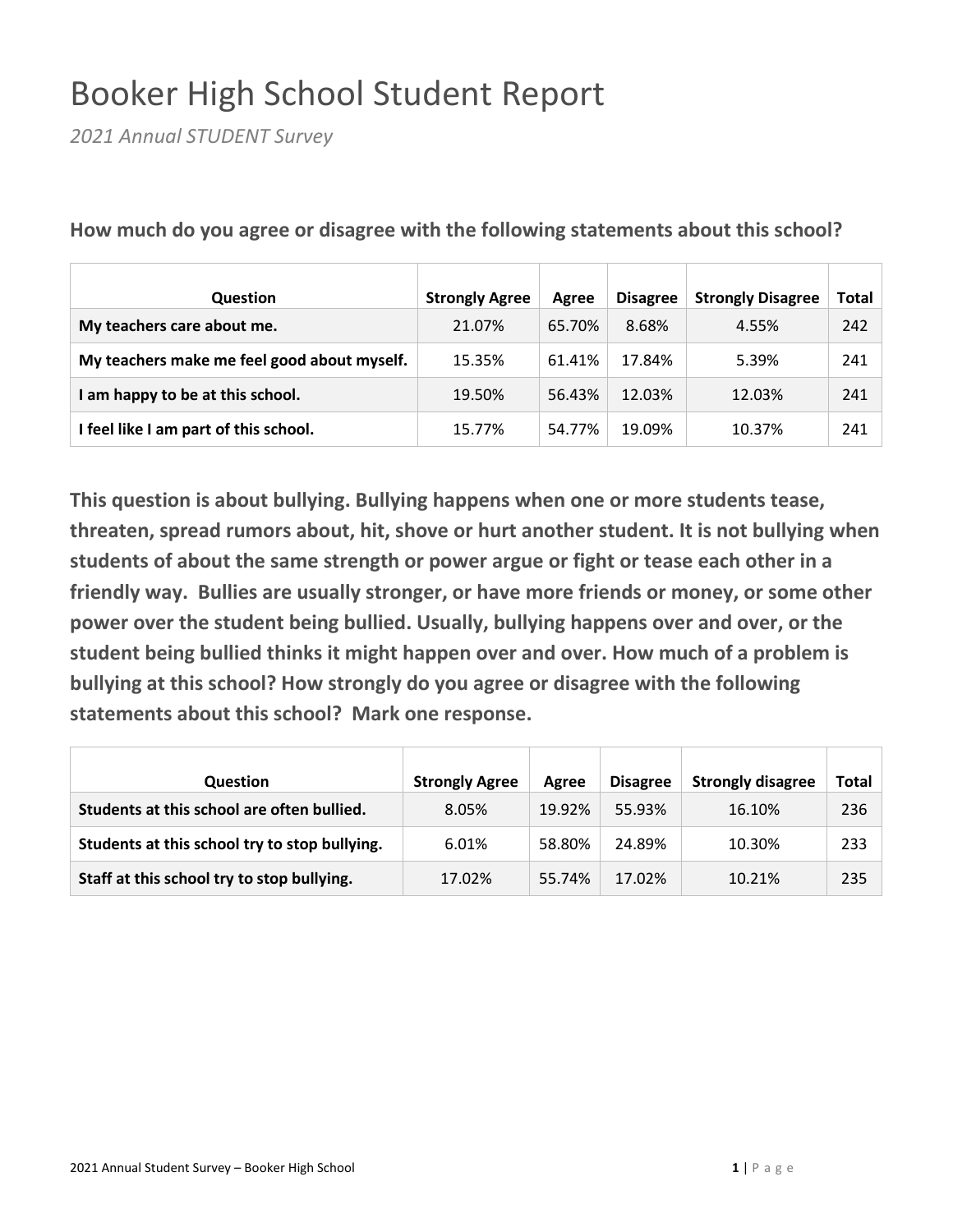**This question is about cyberbullying. Cyberbullying is bullying that takes place using electronic technology. Examples of cyberbullying include mean text messages or emails, rumors sent by email or posted on social networking sites, and embarrassing pictures, videos, websites, or fake profiles. How strongly do you agree or disagree with the following statements about this school? Mark one response.**

| Students often spread mean rumors or lies about others at this school on the internet<br>(i.e., Facebook, email, and instant messages). | Percentage |
|-----------------------------------------------------------------------------------------------------------------------------------------|------------|
| <b>Strongly Agree</b>                                                                                                                   | 23.08%     |
| Agree                                                                                                                                   | 33.33%     |
| <b>Disagree</b>                                                                                                                         | 32.05%     |
| <b>Strongly disagree</b>                                                                                                                | 11.54%     |
| <b>Total</b>                                                                                                                            | 234        |

**How strongly do you agree or disagree with the following statements about this school? Mark one response per statement.**

| <b>Question</b>                                                                                | <b>Strongly</b><br>Agree | Agree  | <b>Disagree</b> | <b>Strongly</b><br>disagree | Total |
|------------------------------------------------------------------------------------------------|--------------------------|--------|-----------------|-----------------------------|-------|
| I can talk to my teachers about problems I am having<br>in class.                              | 19.48%                   | 55.41% | 17.32%          | 7.79%                       | 231   |
| I can talk to a teacher or other adult at this school<br>about something that is bothering me. | 19.05%                   | 49.78% | 22.51%          | 8.66%                       | 231   |
| Teachers are available when I need to talk with them.                                          | 13.54%                   | 63.32% | 16.16%          | 6.99%                       | 229   |
| My teachers give me individual attention when I<br>need it.                                    | 14.78%                   | 61.30% | 15.22%          | 8.70%                       | 230   |

| <b>Question</b>                                                         | <b>Strongly</b><br>Agree | Agree  | <b>Disagree</b> | <b>Strongly</b><br>disagree | Total |
|-------------------------------------------------------------------------|--------------------------|--------|-----------------|-----------------------------|-------|
| My teachers make it clear to me when I have<br>misbehaved in class.     | 23.45%                   | 64.60% | 8.41%           | 3.54%                       | 226   |
| My teachers expect me to do my best all the time.                       | 36.84%                   | 55.70% | 5.26%           | 2.19%                       | 228   |
| My teachers praise me when I work hard in school.                       | 10.67%                   | 51.56% | 26.67%          | 11.11%                      | 225   |
| Adults working at this school reward students for<br>positive behavior. | 8.89%                    | 54.22% | 27.56%          | 9.33%                       | 225   |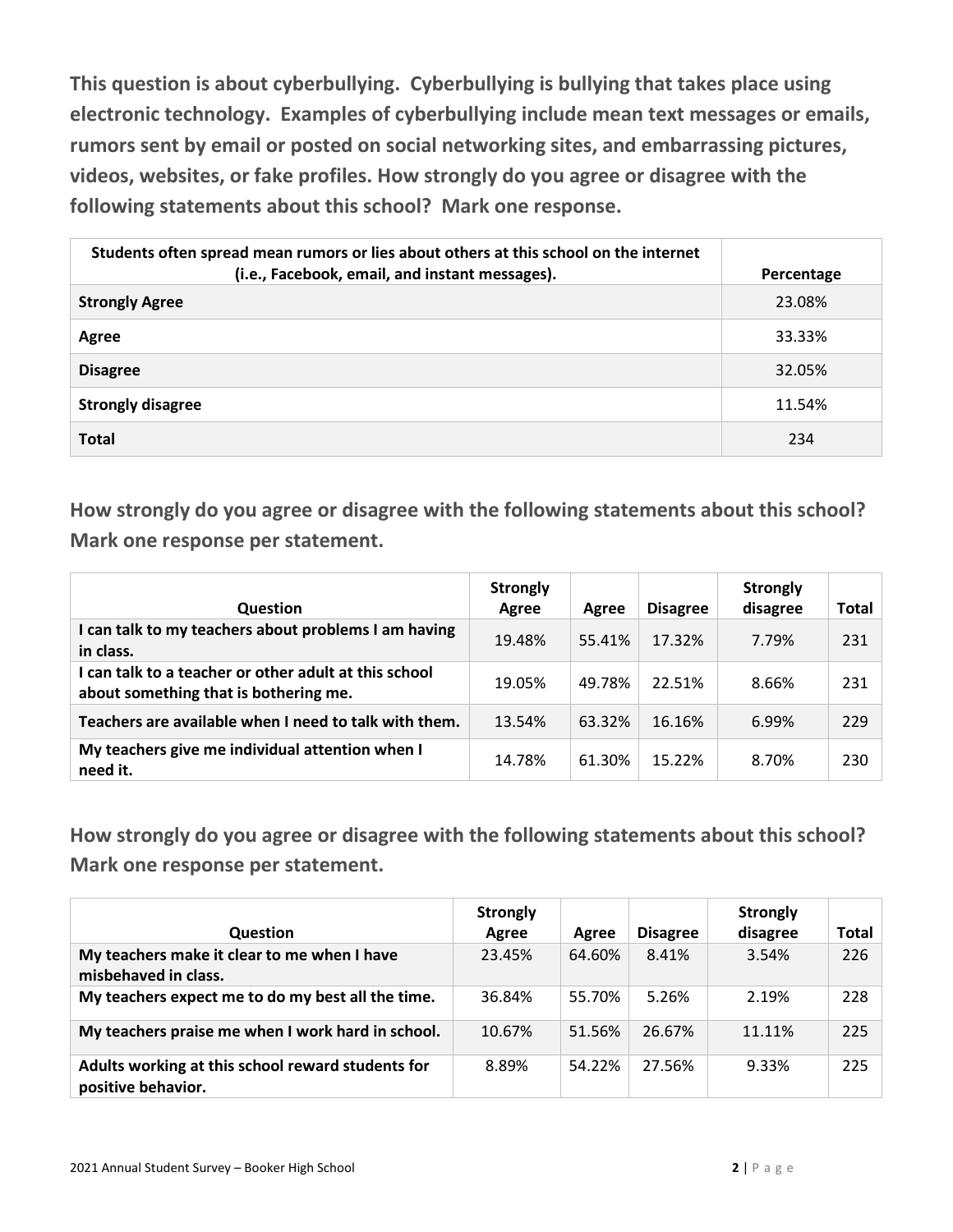| <b>Question</b>                                                                                 | <b>Strongly</b><br>Agree | Agree  | <b>Disagree</b> | <b>Strongly</b><br>disagree | Total |
|-------------------------------------------------------------------------------------------------|--------------------------|--------|-----------------|-----------------------------|-------|
| At this school, students have chances to help decide<br>things like class activities and rules. | 14.68%                   | 48.62% | 27.52%          | 9.17%                       | 218   |
| I have chances to be part of class discussions or<br>activities.                                | 21.10%                   | 67.43% | 7.80%           | 3.67%                       | 218   |
| The things I'm learning in school are important to<br>me.                                       | 12.84%                   | 50.00% | 23.39%          | 13.76%                      | 218   |
| My teachers often connect what I am learning to life<br>outside the classroom.                  | 10.14%                   | 49.31% | 27.65%          | 12.90%                      | 217   |

| <b>Question</b>                                                                                                            | <b>Strongly</b><br>Agree | Agree  | <b>Disagree</b> | <b>Strongly</b><br>disagree | <b>Total</b> |
|----------------------------------------------------------------------------------------------------------------------------|--------------------------|--------|-----------------|-----------------------------|--------------|
| I feel safe at this school.                                                                                                | 18.81%                   | 64.68% | 11.47%          | 5.05%                       | 218          |
| Students at this school get along well with each other.                                                                    | 12.44%                   | 65.90% | 14.29%          | 7.37%                       | 217          |
| People of different cultural backgrounds, races, or<br>ethnicities get along well at this school.                          | 25.35%                   | 60.37% | 8.76%           | 5.53%                       | 217          |
| Adults working at this school help students develop<br>strategies to understand and control their feelings and<br>actions. | 11.98%                   | 55.76% | 22.12%          | 10.14%                      | 217          |
| Students at this school stop and think before doing<br>anything when they get angry.                                       | 5.50%                    | 39.45% | 37.61%          | 17.43%                      | 218          |
| At this school, students work on listening to others to<br>understand what they are trying to say.                         | 9.77%                    | 56.28% | 22.79%          | 11.16%                      | 215          |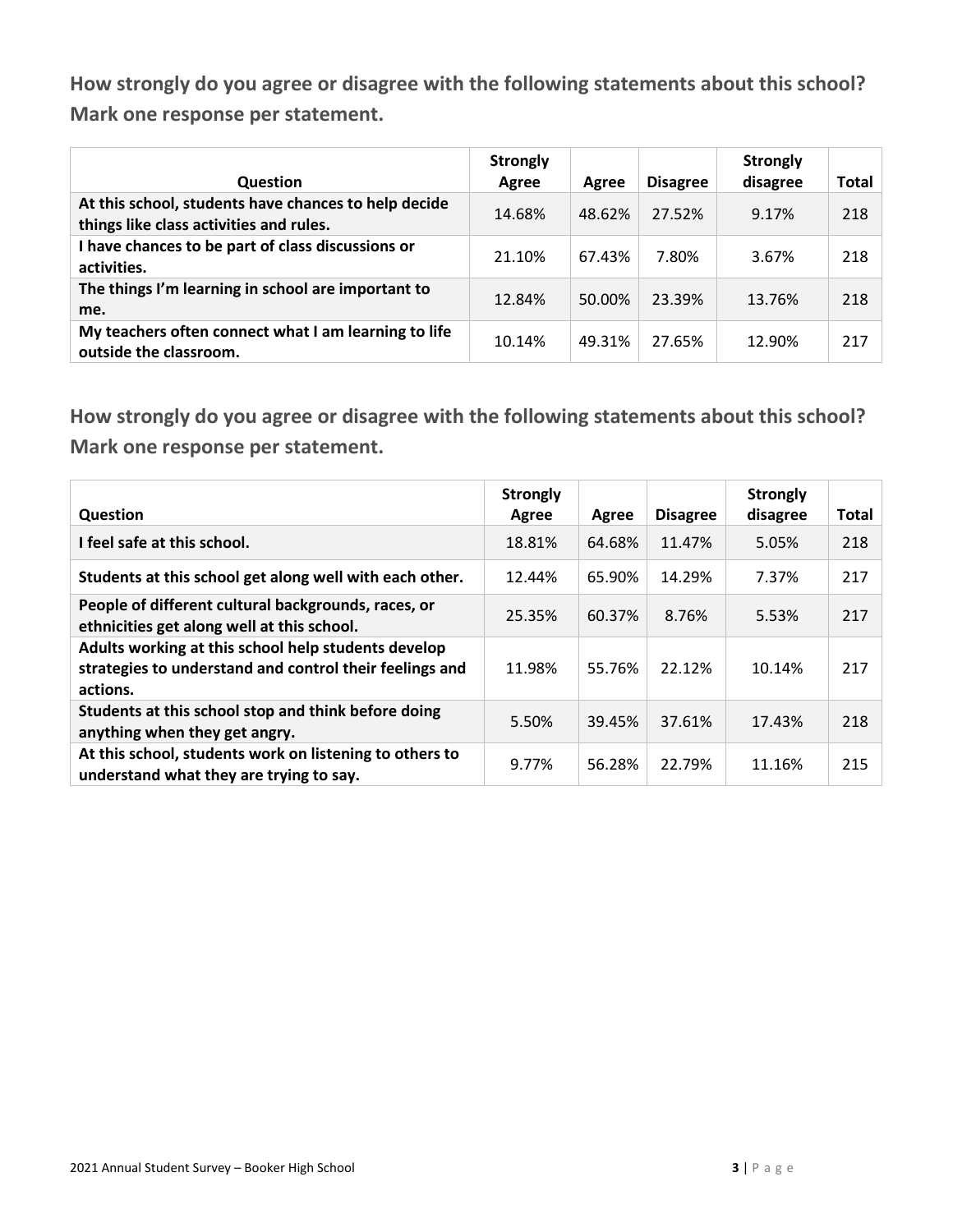| Question                                                                                         | <b>Strongly</b><br>Agree | Agree  | <b>Disagree</b> | <b>Strongly</b><br>disagree | <b>Total</b> |
|--------------------------------------------------------------------------------------------------|--------------------------|--------|-----------------|-----------------------------|--------------|
| I sometimes stay home because I don't feel safe at<br>this school.                               | 5.14%                    | 17.29% | 45.33%          | 32.24%                      | 214          |
| If I am absent, there is a teacher or some other adult<br>at school that will notice my absence. | 17.76%                   | 59.35% | 15.89%          | 7.01%                       | 214          |
| Students at this school are teased or picked on about<br>their race or ethnicity.                | 6.54%                    | 18.22% | 46.73%          | 28.50%                      | 214          |
| Students at this school are teased or picked on about<br>their cultural background or religion.  | 7.94%                    | 17.29% | 47.66%          | 27.10%                      | 214          |
| Students at this school are teased or picked on about<br>their physical or mental disability.    | 11.74%                   | 23.00% | 44.13%          | 21.13%                      | 213          |

**How strongly do you agree or disagree with the following statements about this school? Mark one response per statement.**

| <b>Question</b>                                                                                                                                                            | <b>Strongly</b><br>Agree | Agree  | <b>Disagree</b> | <b>Strongly</b><br>disagree | Total |
|----------------------------------------------------------------------------------------------------------------------------------------------------------------------------|--------------------------|--------|-----------------|-----------------------------|-------|
| Students know what to do if there is an emergency,<br>natural disaster (tornado, flood) or a dangerous situation<br>(e.g. violent person on campus) during the school day. | 28.57%                   | 59.05% | 7.62%           | 4.76%                       | 210   |
| If students hear about a threat to school or student<br>safety, they would report it to someone in authority.                                                              | 24.29%                   | 63.33% | 7.14%           | 5.24%                       | 210   |
| I feel safe going to and from this school.                                                                                                                                 | 21.33%                   | 67.30% | 6.64%           | 4.74%                       | 211   |

| <b>Question</b>                                                                             | <b>Strongly</b><br>Agree | Agree  | <b>Disagree</b> | <b>Strongly</b><br>disagree | <b>Total</b> |
|---------------------------------------------------------------------------------------------|--------------------------|--------|-----------------|-----------------------------|--------------|
| All students are treated the same, regardless of<br>whether their parents are rich or poor. | 21.74%                   | 49.28% | 18.36%          | 10.63%                      | 207          |
| Boys and girls are treated equally well.                                                    | 16.35%                   | 40.38% | 22.12%          | 21.15%                      | 208          |
| School rules are applied equally to all students.                                           | 16.02%                   | 36.41% | 22.82%          | 24.76%                      | 206          |
| Discipline is fair.                                                                         | 13.04%                   | 43.00% | 24.64%          | 19.32%                      | 207          |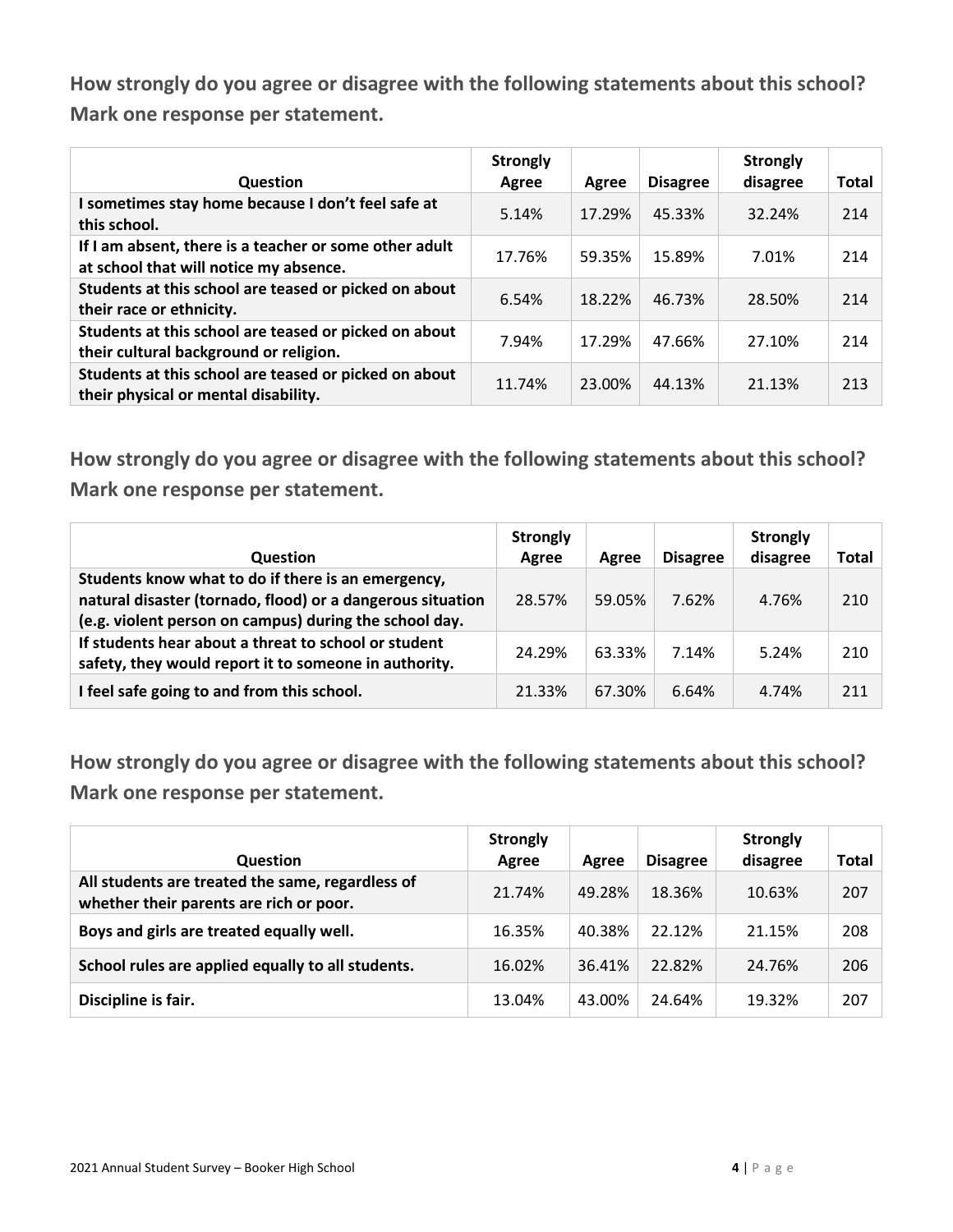# Booker Middle School Student Report

*2021 Annual STUDENT Survey*

| Question                                    | <b>Strongly Agree</b> | Agree  | <b>Disagree</b> | <b>Strongly Disagree</b> | Total |
|---------------------------------------------|-----------------------|--------|-----------------|--------------------------|-------|
| My teachers care about me.                  | 26.88%                | 60.22% | 10.75%          | 2.15%                    | 93    |
| My teachers make me feel good about myself. | 15.05%                | 58.06% | 21.51%          | 5.38%                    | 93    |
| I am happy to be at this school.            | 37.63%                | 43.01% | 16.13%          | 3.23%                    | 93    |
| I feel like I am part of this school.       | 21.51%                | 50.54% | 21.51%          | 6.45%                    | 93    |

**How much do you agree or disagree with the following statements about this school?**

| <b>Question</b>                               | <b>Strongly Agree</b> | Agree  | <b>Disagree</b> | <b>Strongly disagree</b> | Total |
|-----------------------------------------------|-----------------------|--------|-----------------|--------------------------|-------|
| Students at this school are often bullied.    | 20.69%                | 36.78% | 35.63%          | 6.90%                    | 87    |
| Students at this school try to stop bullying. | 11.49%                | 36.78% | 33.33%          | 18.39%                   | 87    |
| Staff at this school try to stop bullying.    | 35.63%                | 43.68% | 17.24%          | 3.45%                    | 87    |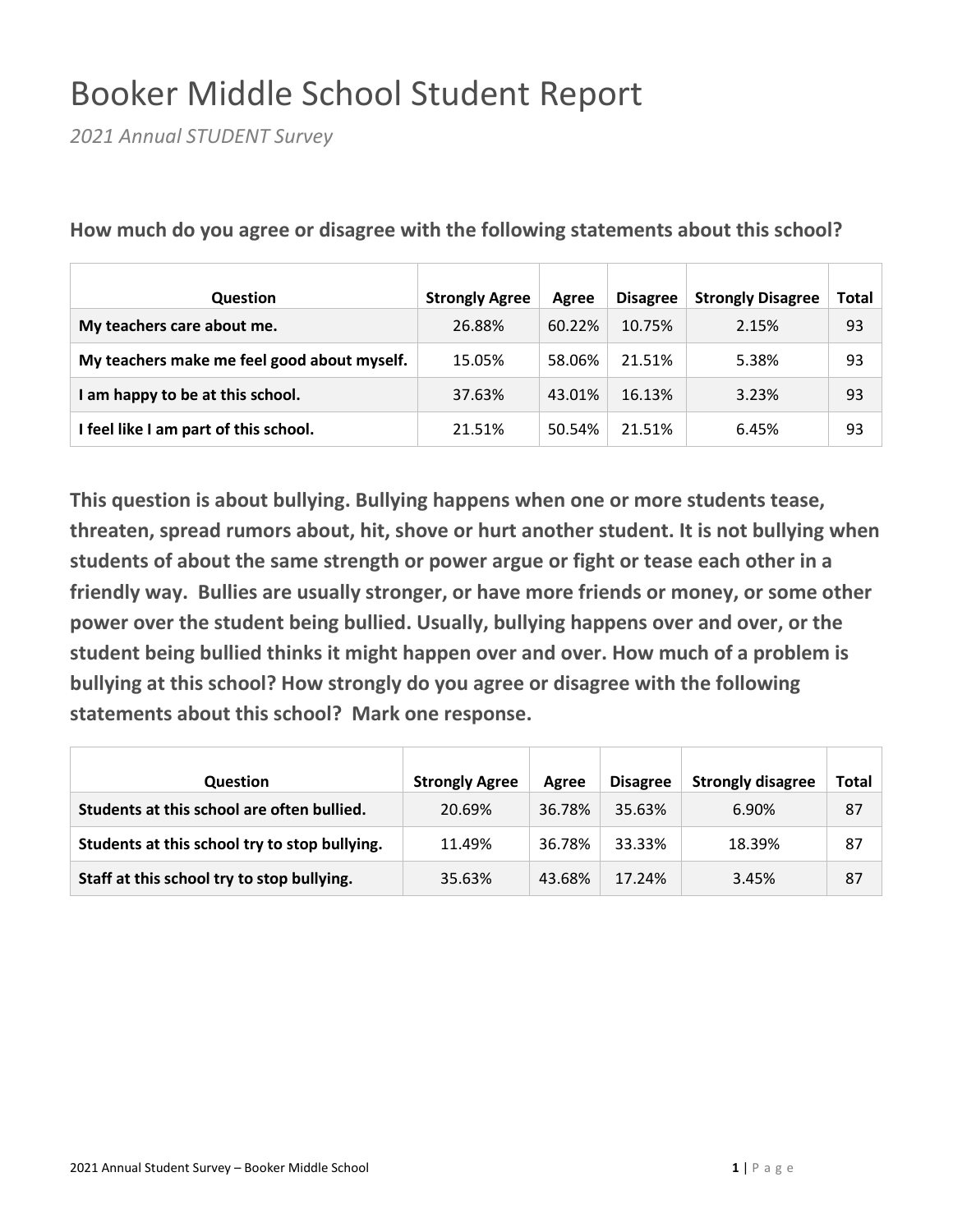**This question is about cyberbullying. Cyberbullying is bullying that takes place using electronic technology. Examples of cyberbullying include mean text messages or emails, rumors sent by email or posted on social networking sites, and embarrassing pictures, videos, websites, or fake profiles. How strongly do you agree or disagree with the following statements about this school? Mark one response.**

| Students often spread mean rumors or lies about others at this school on the internet<br>(i.e., Facebook, email, and instant messages). | Percentage |
|-----------------------------------------------------------------------------------------------------------------------------------------|------------|
| <b>Strongly Agree</b>                                                                                                                   | 44.83%     |
| Agree                                                                                                                                   | 32.18%     |
| <b>Disagree</b>                                                                                                                         | 18.39%     |
| <b>Strongly disagree</b>                                                                                                                | 4.60%      |
| <b>Total</b>                                                                                                                            | 87         |

**How strongly do you agree or disagree with the following statements about this school? Mark one response per statement.**

| <b>Question</b>                                                                                | <b>Strongly</b><br>Agree | Agree  | <b>Disagree</b> | <b>Strongly</b><br>disagree | <b>Total</b> |
|------------------------------------------------------------------------------------------------|--------------------------|--------|-----------------|-----------------------------|--------------|
| I can talk to my teachers about problems I am having<br>in class.                              | 19.75%                   | 43.21% | 29.63%          | 7.41%                       | 81           |
| I can talk to a teacher or other adult at this school<br>about something that is bothering me. | 23.46%                   | 43.21% | 23.46%          | 9.88%                       | 81           |
| Teachers are available when I need to talk with them.                                          | 18.52%                   | 51.85% | 27.16%          | 2.47%                       | 81           |
| My teachers give me individual attention when I<br>need it.                                    | 17.28%                   | 54.32% | 19.75%          | 8.64%                       | 81           |

| <b>Question</b>                                                         | <b>Strongly</b><br>Agree | Agree  | <b>Disagree</b> | <b>Strongly</b><br>disagree | Total |
|-------------------------------------------------------------------------|--------------------------|--------|-----------------|-----------------------------|-------|
| My teachers make it clear to me when I have<br>misbehaved in class.     | 41.77%                   | 45.57% | 11.39%          | 1.27%                       | 79    |
| My teachers expect me to do my best all the time.                       | 56.96%                   | 36.71% | 6.33%           | $0.00\%$                    | 79    |
| My teachers praise me when I work hard in school.                       | 27.85%                   | 53.16% | 16.46%          | 2.53%                       | 79    |
| Adults working at this school reward students for<br>positive behavior. | 29.11%                   | 58.23% | 10.13%          | 2.53%                       | 79    |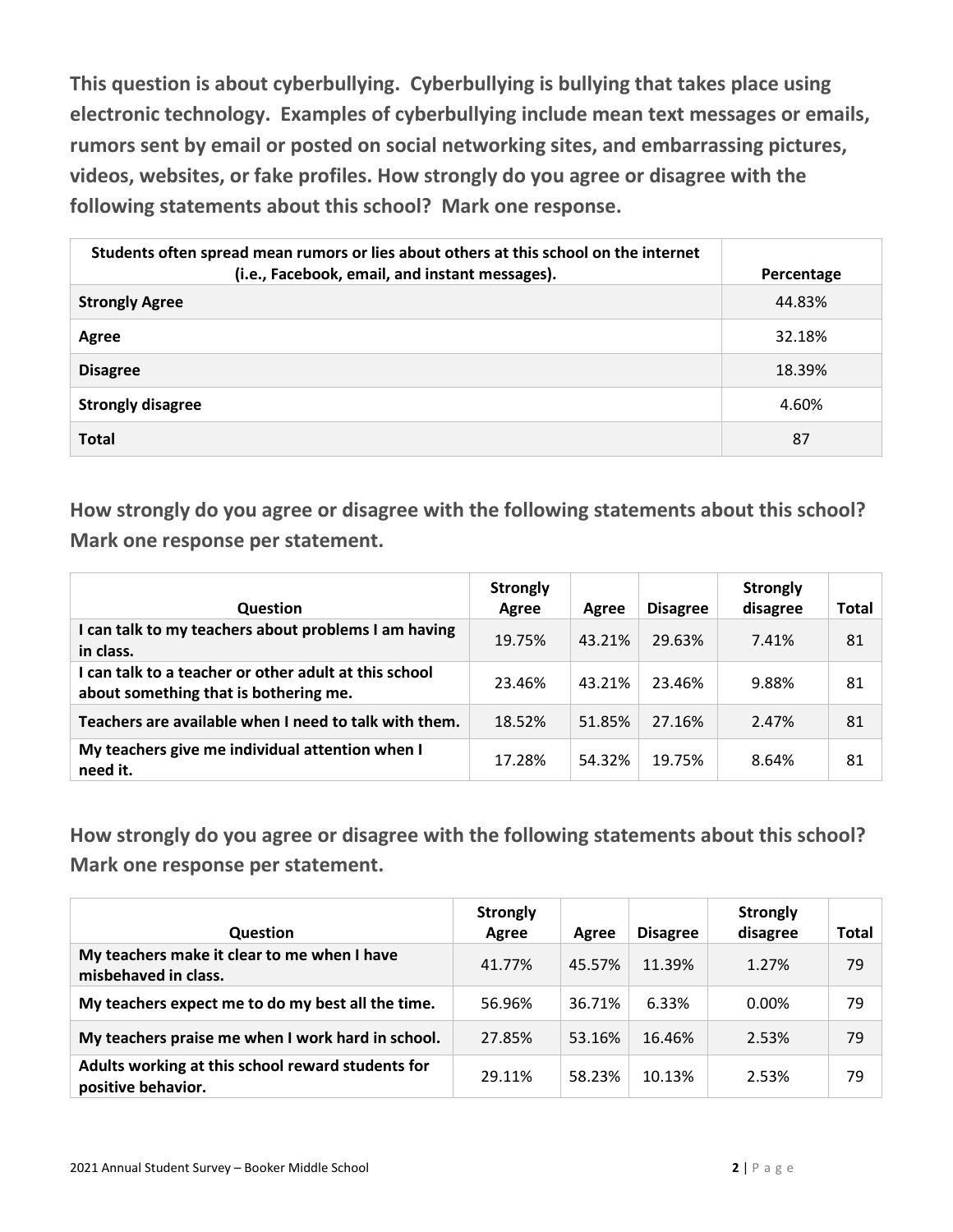| <b>Question</b>                                                                                 | <b>Strongly</b><br>Agree | Agree  | <b>Disagree</b> | <b>Strongly</b><br>disagree | Total |
|-------------------------------------------------------------------------------------------------|--------------------------|--------|-----------------|-----------------------------|-------|
| At this school, students have chances to help decide<br>things like class activities and rules. | 18.67%                   | 46.67% | 20.00%          | 14.67%                      | 75    |
| I have chances to be part of class discussions or<br>activities.                                | 38.67%                   | 56.00% | 4.00%           | 1.33%                       | 75    |
| The things I'm learning in school are important to<br>me.                                       | 36.49%                   | 44.59% | 16.22%          | 2.70%                       | 74    |
| My teachers often connect what I am learning to life<br>outside the classroom.                  | 24.00%                   | 44.00% | 25.33%          | 6.67%                       | 75    |

| Question                                                                                                                   | <b>Strongly</b><br>Agree | Agree  | <b>Disagree</b> | <b>Strongly</b><br>disagree | <b>Total</b> |
|----------------------------------------------------------------------------------------------------------------------------|--------------------------|--------|-----------------|-----------------------------|--------------|
| I feel safe at this school.                                                                                                | 24.29%                   | 54.29% | 15.71%          | 5.71%                       | 70           |
| Students at this school get along well with each other.                                                                    | 12.50%                   | 45.83% | 31.94%          | 9.72%                       | 72           |
| People of different cultural backgrounds, races, or<br>ethnicities get along well at this school.                          | 33.33%                   | 47.22% | 15.28%          | 4.17%                       | 72           |
| Adults working at this school help students develop<br>strategies to understand and control their feelings and<br>actions. | 23.61%                   | 56.94% | 11.11%          | 8.33%                       | 72           |
| Students at this school stop and think before doing<br>anything when they get angry.                                       | 4.17%                    | 25.00% | 43.06%          | 27.78%                      | 72           |
| At this school, students work on listening to others to<br>understand what they are trying to say.                         | 12.50%                   | 36.11% | 36.11%          | 15.28%                      | 72           |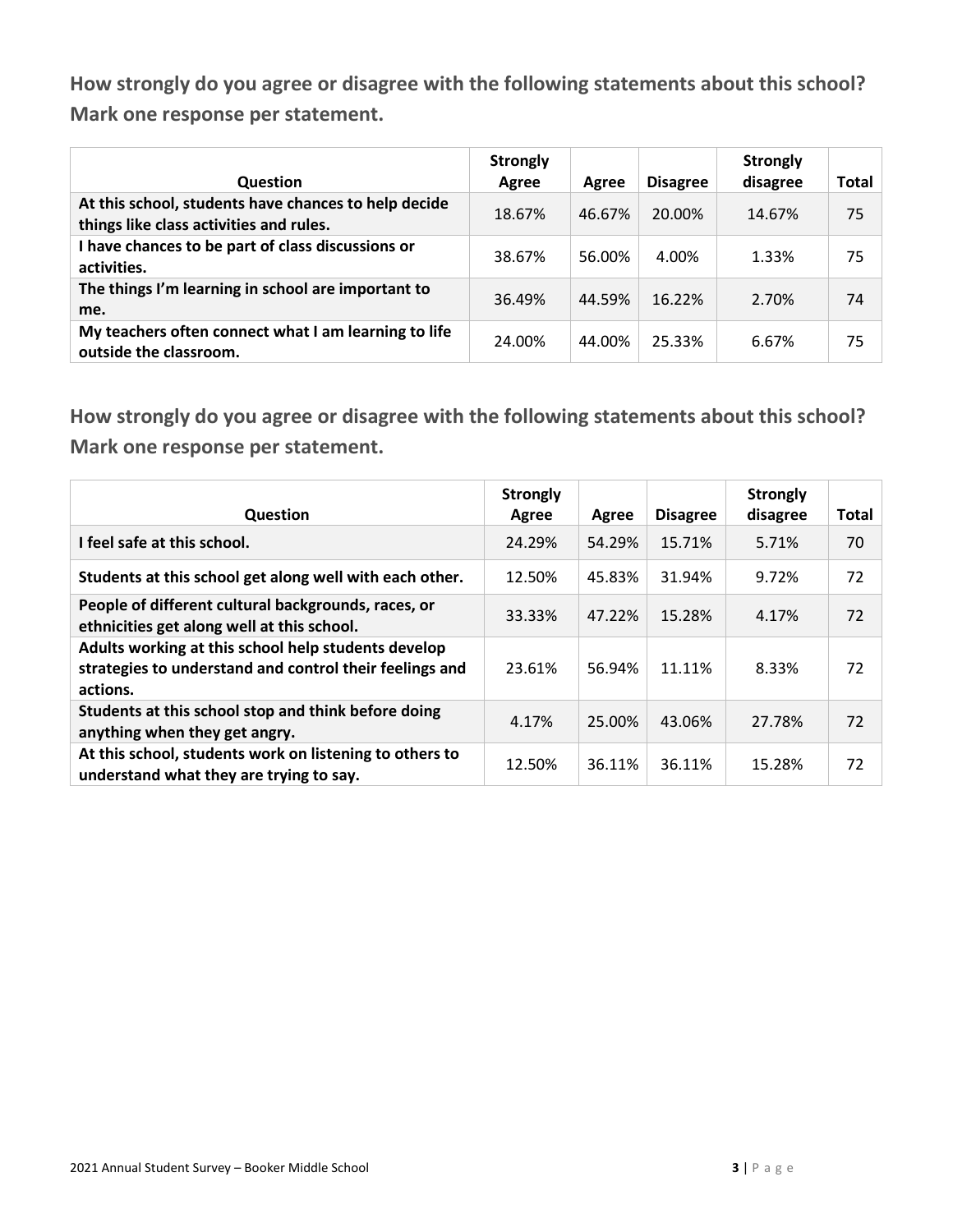| Question                                                                                         | <b>Strongly</b><br>Agree | Agree  | <b>Disagree</b> | <b>Strongly</b><br>disagree | <b>Total</b> |
|--------------------------------------------------------------------------------------------------|--------------------------|--------|-----------------|-----------------------------|--------------|
| I sometimes stay home because I don't feel safe at<br>this school.                               | 7.25%                    | 7.25%  | 33.33%          | 52.17%                      | 69           |
| If I am absent, there is a teacher or some other adult<br>at school that will notice my absence. | 39.13%                   | 55.07% | 1.45%           | 4.35%                       | 69           |
| Students at this school are teased or picked on about<br>their race or ethnicity.                | 17.39%                   | 14.49% | 33.33%          | 34.78%                      | 69           |
| Students at this school are teased or picked on about<br>their cultural background or religion.  | 15.94%                   | 15.94% | 31.88%          | 36.23%                      | 69           |
| Students at this school are teased or picked on about<br>their physical or mental disability.    | 26.09%                   | 21.74% | 27.54%          | 24.64%                      | 69           |

**How strongly do you agree or disagree with the following statements about this school? Mark one response per statement.**

| <b>Question</b>                                                                                                                                                            | <b>Strongly</b><br>Agree | Agree  | <b>Disagree</b> | <b>Strongly</b><br>disagree | Total |
|----------------------------------------------------------------------------------------------------------------------------------------------------------------------------|--------------------------|--------|-----------------|-----------------------------|-------|
| Students know what to do if there is an emergency,<br>natural disaster (tornado, flood) or a dangerous situation<br>(e.g. violent person on campus) during the school day. | 36.92%                   | 50.77% | 6.15%           | 6.15%                       | 65    |
| If students hear about a threat to school or student<br>safety, they would report it to someone in authority.                                                              | 29.23%                   | 49.23% | 15.38%          | 6.15%                       | 65    |
| I feel safe going to and from this school.                                                                                                                                 | 30.77%                   | 58.46% | 9.23%           | 1.54%                       | 65    |

| <b>Question</b>                                                                             | <b>Strongly</b><br>Agree | Agree  | <b>Disagree</b> | <b>Strongly</b><br>disagree | Total |
|---------------------------------------------------------------------------------------------|--------------------------|--------|-----------------|-----------------------------|-------|
| All students are treated the same, regardless of<br>whether their parents are rich or poor. | 25.00%                   | 45.31% | 15.63%          | 14.06%                      | 64    |
| Boys and girls are treated equally well.                                                    | 29.69%                   | 35.94% | 17.19%          | 17.19%                      | 64    |
| School rules are applied equally to all students.                                           | 25.00%                   | 42.19% | 18.75%          | 14.06%                      | 64    |
| Discipline is fair.                                                                         | 15.63%                   | 48.44% | 21.88%          | 14.06%                      | 64    |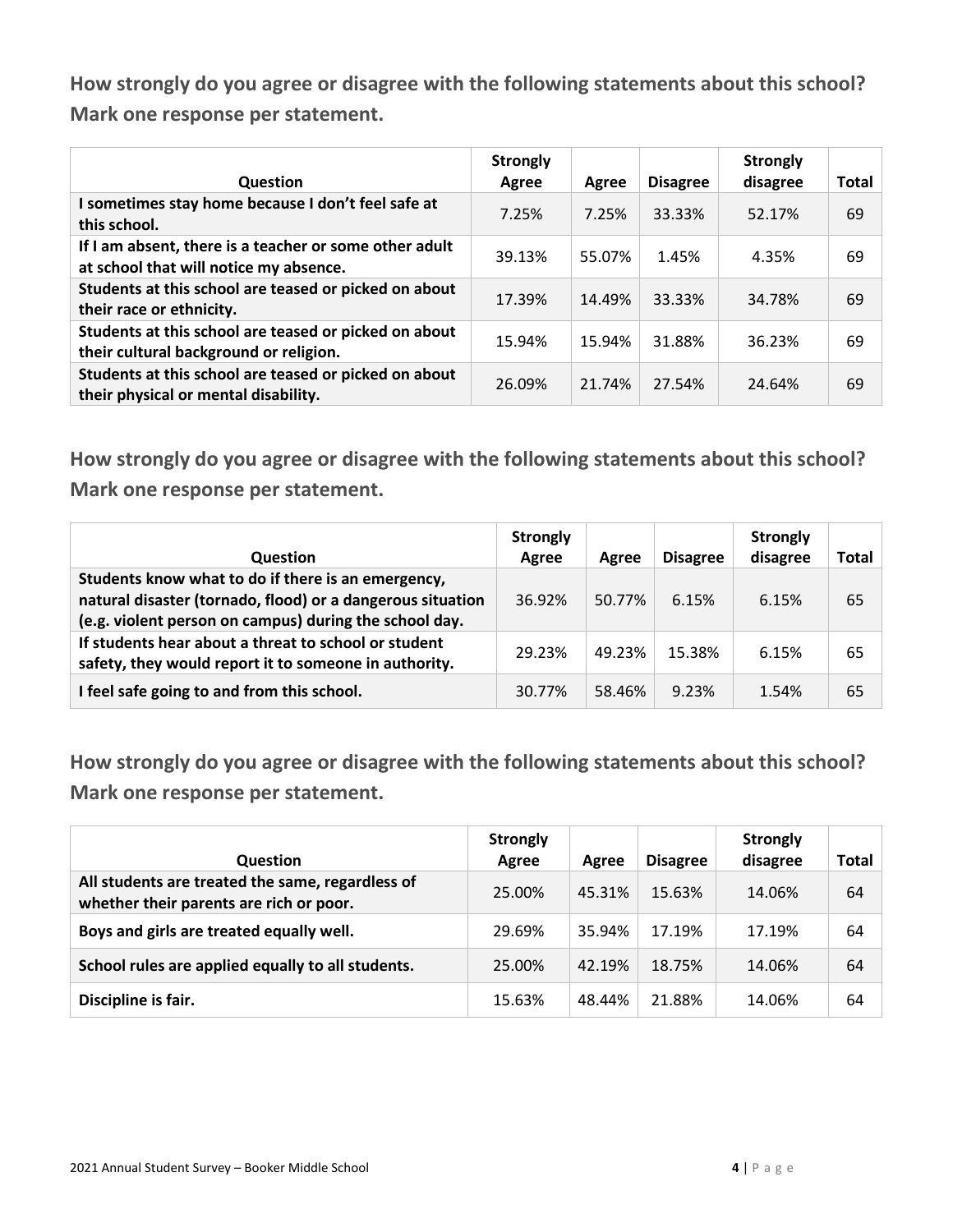## Brookside Middle School Student Report

*2021 Annual STUDENT Survey*

| <b>Question</b>                             | <b>Strongly Agree</b> | Agree  | <b>Disagree</b> | <b>Strongly Disagree</b> | <b>Total</b> |
|---------------------------------------------|-----------------------|--------|-----------------|--------------------------|--------------|
| My teachers care about me.                  | 22.83%                | 57.61% | 14.13%          | 5.43%                    | 92           |
| My teachers make me feel good about myself. | 14.13%                | 56.52% | 20.65%          | 8.70%                    | 92           |
| I am happy to be at this school.            | 18.28%                | 50.54% | 21.51%          | 9.68%                    | 93           |
| I feel like I am part of this school.       | 15.05%                | 41.94% | 31.18%          | 11.83%                   | 93           |

**How much do you agree or disagree with the following statements about this school?**

| <b>Question</b>                               | <b>Strongly Agree</b> | Agree  | <b>Disagree</b> | <b>Strongly disagree</b> | Total |
|-----------------------------------------------|-----------------------|--------|-----------------|--------------------------|-------|
| Students at this school are often bullied.    | 23.91%                | 32.61% | 34.78%          | 8.70%                    | 92    |
| Students at this school try to stop bullying. | 8.70%                 | 30.43% | 36.96%          | 23.91%                   | 92    |
| Staff at this school try to stop bullying.    | 21.74%                | 52.17% | 17.39%          | 8.70%                    | 92    |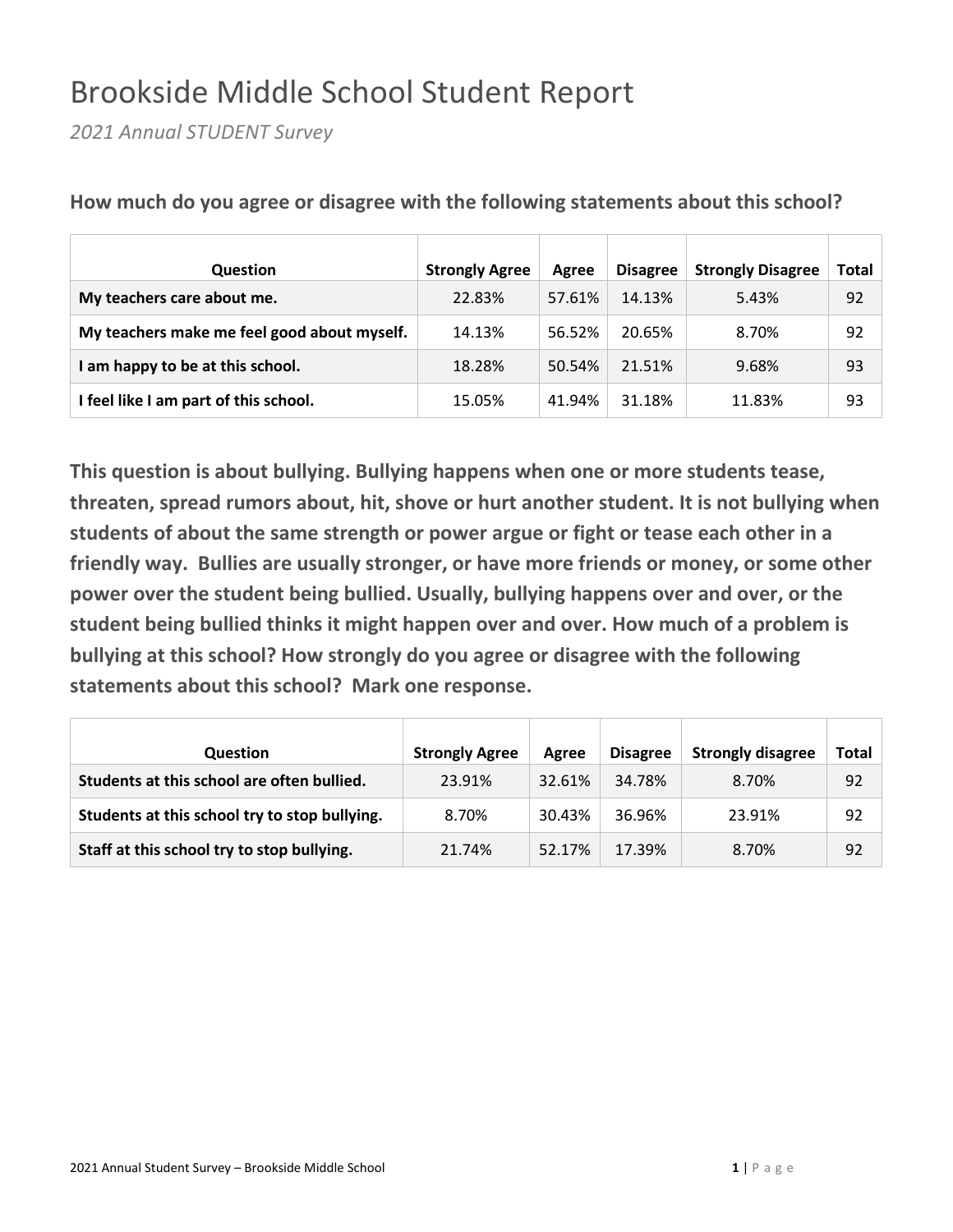**This question is about cyberbullying. Cyberbullying is bullying that takes place using electronic technology. Examples of cyberbullying include mean text messages or emails, rumors sent by email or posted on social networking sites, and embarrassing pictures, videos, websites, or fake profiles. How strongly do you agree or disagree with the following statements about this school? Mark one response.**

| Students often spread mean rumors or lies about others at this school on the internet<br>(i.e., Facebook, email, and instant messages). | Percentage |
|-----------------------------------------------------------------------------------------------------------------------------------------|------------|
| <b>Strongly Agree</b>                                                                                                                   | 45.05%     |
| Agree                                                                                                                                   | 23.08%     |
| <b>Disagree</b>                                                                                                                         | 29.67%     |
| <b>Strongly disagree</b>                                                                                                                | 2.20%      |
| <b>Total</b>                                                                                                                            | 91         |

**How strongly do you agree or disagree with the following statements about this school? Mark one response per statement.**

| <b>Question</b>                                                                                | <b>Strongly</b><br>Agree | Agree  | <b>Disagree</b> | <b>Strongly</b><br>disagree | Total |
|------------------------------------------------------------------------------------------------|--------------------------|--------|-----------------|-----------------------------|-------|
| I can talk to my teachers about problems I am having<br>in class.                              | 18.18%                   | 44.32% | 25.00%          | 12.50%                      | 88    |
| I can talk to a teacher or other adult at this school<br>about something that is bothering me. | 19.32%                   | 44.32% | 23.86%          | 12.50%                      | 88    |
| Teachers are available when I need to talk with them.                                          | 18.18%                   | 45.45% | 22.73%          | 13.64%                      | 88    |
| My teachers give me individual attention when I<br>need it.                                    | 11.49%                   | 50.57% | 20.69%          | 17.24%                      | 87    |

| <b>Question</b>                                                         | <b>Strongly</b><br>Agree | Agree  | <b>Disagree</b> | <b>Strongly</b><br>disagree | Total |
|-------------------------------------------------------------------------|--------------------------|--------|-----------------|-----------------------------|-------|
| My teachers make it clear to me when I have<br>misbehaved in class.     | 43.21%                   | 49.38% | 3.70%           | 3.70%                       | 81    |
| My teachers expect me to do my best all the time.                       | 55.00%                   | 37.50% | 3.75%           | 3.75%                       | 80    |
| My teachers praise me when I work hard in school.                       | 11.11%                   | 45.68% | 30.86%          | 12.35%                      | 81    |
| Adults working at this school reward students for<br>positive behavior. | 18.52%                   | 44.44% | 24.69%          | 12.35%                      | 81    |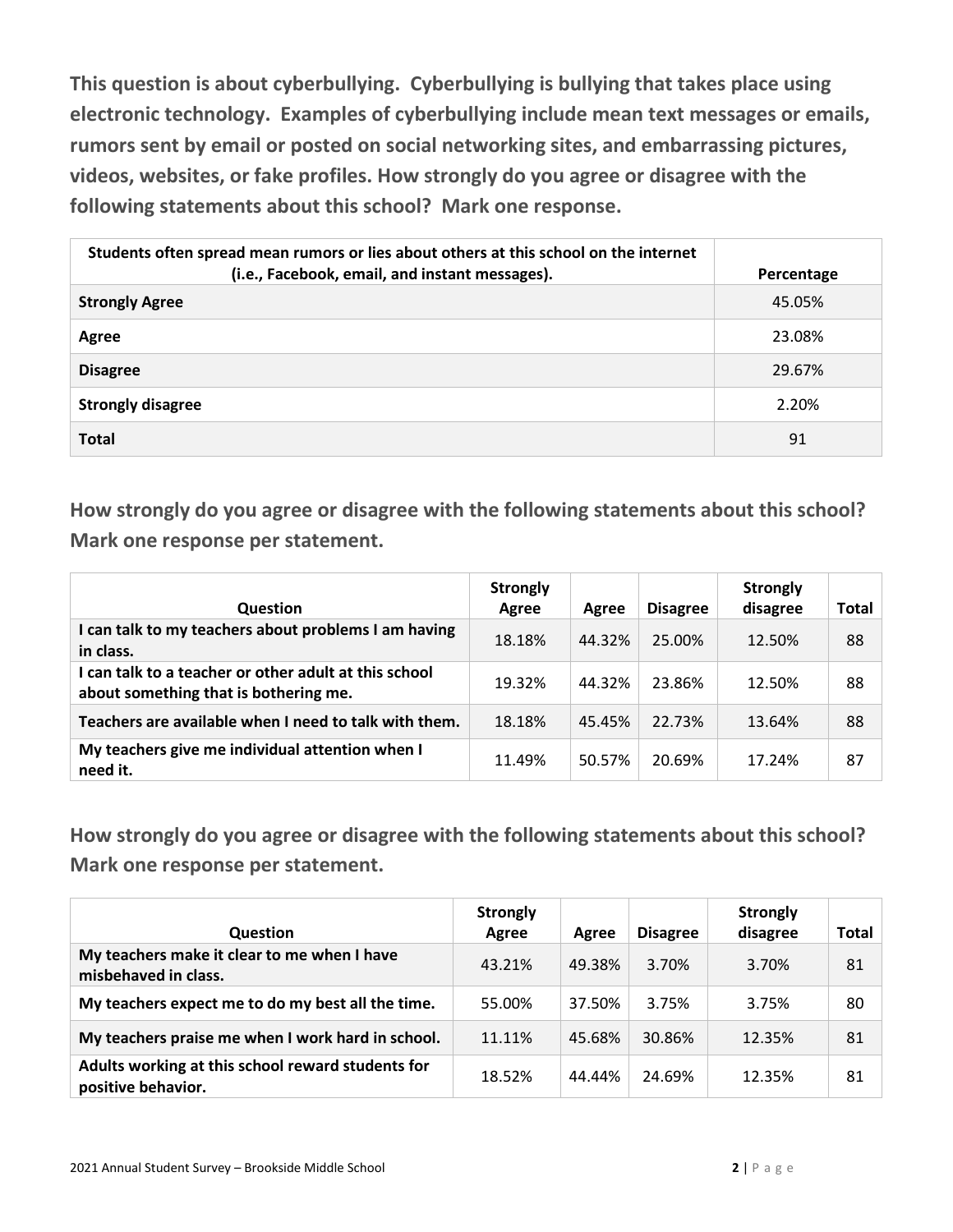| <b>Question</b>                                                                                 | <b>Strongly</b><br>Agree | Agree  | <b>Disagree</b> | <b>Strongly</b><br>disagree | Total |
|-------------------------------------------------------------------------------------------------|--------------------------|--------|-----------------|-----------------------------|-------|
| At this school, students have chances to help decide<br>things like class activities and rules. | 12.99%                   | 29.87% | 31.17%          | 25.97%                      | 77    |
| I have chances to be part of class discussions or<br>activities.                                | 20.78%                   | 51.95% | 19.48%          | 7.79%                       | 77    |
| The things I'm learning in school are important to<br>me.                                       | 22.08%                   | 48.05% | 11.69%          | 18.18%                      | 77    |
| My teachers often connect what I am learning to life<br>outside the classroom.                  | 11.54%                   | 30.77% | 38.46%          | 19.23%                      | 78    |

| <b>Question</b>                                                                                                            | <b>Strongly</b><br>Agree | Agree  | <b>Disagree</b> | <b>Strongly</b><br>disagree | <b>Total</b> |
|----------------------------------------------------------------------------------------------------------------------------|--------------------------|--------|-----------------|-----------------------------|--------------|
| I feel safe at this school.                                                                                                | 23.94%                   | 46.48% | 19.72%          | 9.86%                       | 71           |
| Students at this school get along well with each other.                                                                    | 4.23%                    | 49.30% | 35.21%          | 11.27%                      | 71           |
| People of different cultural backgrounds, races, or<br>ethnicities get along well at this school.                          | 16.67%                   | 62.50% | 12.50%          | 8.33%                       | 72           |
| Adults working at this school help students develop<br>strategies to understand and control their feelings and<br>actions. | 19.72%                   | 47.89% | 19.72%          | 12.68%                      | 71           |
| Students at this school stop and think before doing<br>anything when they get angry.                                       | 1.39%                    | 20.83% | 47.22%          | 30.56%                      | 72           |
| At this school, students work on listening to others to<br>understand what they are trying to say.                         | 2.82%                    | 33.80% | 42.25%          | 21.13%                      | 71           |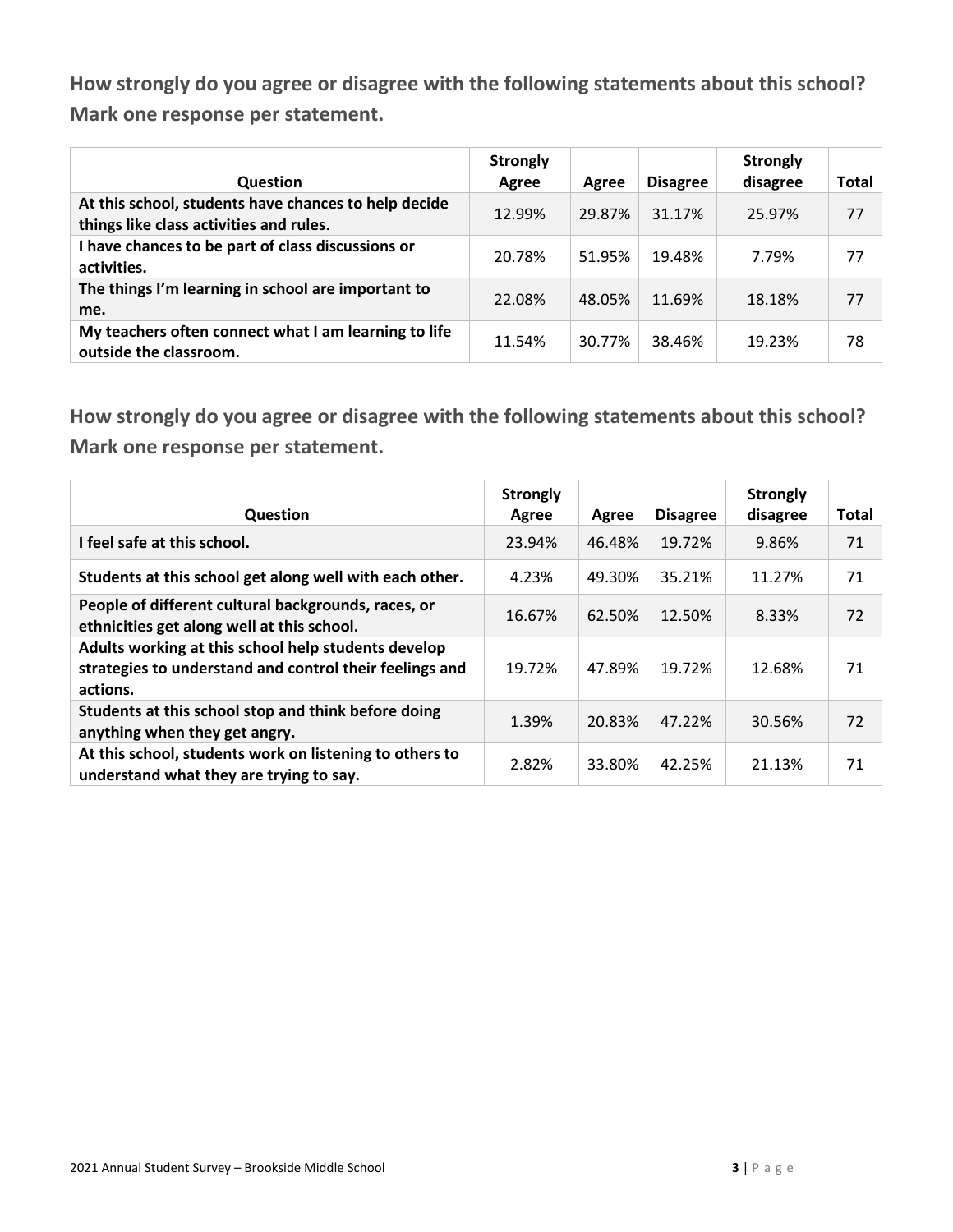| Question                                                                                         | <b>Strongly</b><br>Agree | Agree  | <b>Disagree</b> | <b>Strongly</b><br>disagree | <b>Total</b> |
|--------------------------------------------------------------------------------------------------|--------------------------|--------|-----------------|-----------------------------|--------------|
| I sometimes stay home because I don't feel safe at<br>this school.                               | 8.82%                    | 11.76% | 36.76%          | 42.65%                      | 68           |
| If I am absent, there is a teacher or some other adult<br>at school that will notice my absence. | 22.39%                   | 56.72% | 14.93%          | 5.97%                       | 67           |
| Students at this school are teased or picked on about<br>their race or ethnicity.                | 10.29%                   | 23.53% | 36.76%          | 29.41%                      | 68           |
| Students at this school are teased or picked on about<br>their cultural background or religion.  | 14.71%                   | 20.59% | 36.76%          | 27.94%                      | 68           |
| Students at this school are teased or picked on about<br>their physical or mental disability.    | 20.90%                   | 23.88% | 32.84%          | 22.39%                      | 67           |

**How strongly do you agree or disagree with the following statements about this school? Mark one response per statement.**

| <b>Question</b>                                                                                                                                                            | <b>Strongly</b><br>Agree | Agree  | <b>Disagree</b> | <b>Strongly</b><br>disagree | Total |
|----------------------------------------------------------------------------------------------------------------------------------------------------------------------------|--------------------------|--------|-----------------|-----------------------------|-------|
| Students know what to do if there is an emergency,<br>natural disaster (tornado, flood) or a dangerous situation<br>(e.g. violent person on campus) during the school day. | 40.30%                   | 49.25% | 5.97%           | 4.48%                       | 67    |
| If students hear about a threat to school or student<br>safety, they would report it to someone in authority.                                                              | 21.21%                   | 51.52% | 15.15%          | 12.12%                      | 66    |
| I feel safe going to and from this school.                                                                                                                                 | 28.79%                   | 48.48% | 15.15%          | 7.58%                       | 66    |

| <b>Question</b>                                                                             | <b>Strongly</b><br>Agree | Agree  | <b>Disagree</b> | <b>Strongly</b><br>disagree | Total |
|---------------------------------------------------------------------------------------------|--------------------------|--------|-----------------|-----------------------------|-------|
| All students are treated the same, regardless of<br>whether their parents are rich or poor. | 21.88%                   | 54.69% | 14.06%          | 9.38%                       | 64    |
| Boys and girls are treated equally well.                                                    | 19.05%                   | 46.03% | 22.22%          | 12.70%                      | 63    |
| School rules are applied equally to all students.                                           | 25.00%                   | 34.38% | 23.44%          | 17.19%                      | 64    |
| Discipline is fair.                                                                         | 12.31%                   | 55.38% | 23.08%          | 9.23%                       | 65    |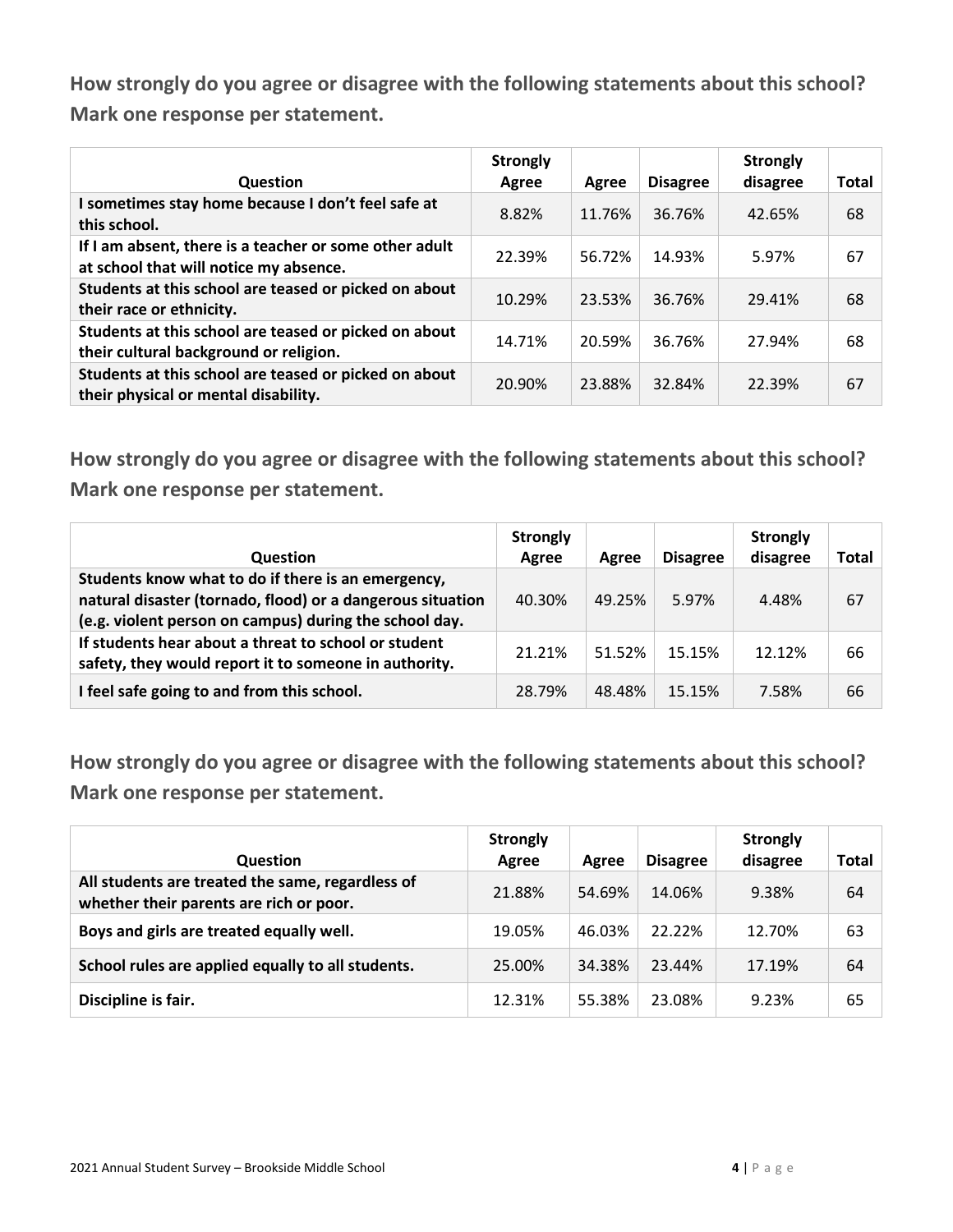## Heron Creek Middle School Student Report

*2021 Annual STUDENT Survey*

| Question                                    | <b>Strongly Agree</b> | Agree  | <b>Disagree</b> | <b>Strongly Disagree</b> | Total |
|---------------------------------------------|-----------------------|--------|-----------------|--------------------------|-------|
| My teachers care about me.                  | 23.75%                | 58.75% | 11.88%          | 5.63%                    | 160   |
| My teachers make me feel good about myself. | 15.53%                | 53.42% | 19.88%          | 11.18%                   | 161   |
| I am happy to be at this school.            | 16.35%                | 45.91% | 19.50%          | 18.24%                   | 159   |
| I feel like I am part of this school.       | 13.75%                | 46.88% | 21.88%          | 17.50%                   | 160   |

**How much do you agree or disagree with the following statements about this school?**

| <b>Question</b>                               | <b>Strongly Agree</b> | Agree  | <b>Disagree</b> | <b>Strongly disagree</b> | Total |
|-----------------------------------------------|-----------------------|--------|-----------------|--------------------------|-------|
| Students at this school are often bullied.    | 23.38%                | 33.12% | 35.71%          | 7.79%                    | 154   |
| Students at this school try to stop bullying. | 8.50%                 | 33.33% | 35.29%          | 22.88%                   | 153   |
| Staff at this school try to stop bullying.    | 24.68%                | 44.81% | 21.43%          | 9.09%                    | 154   |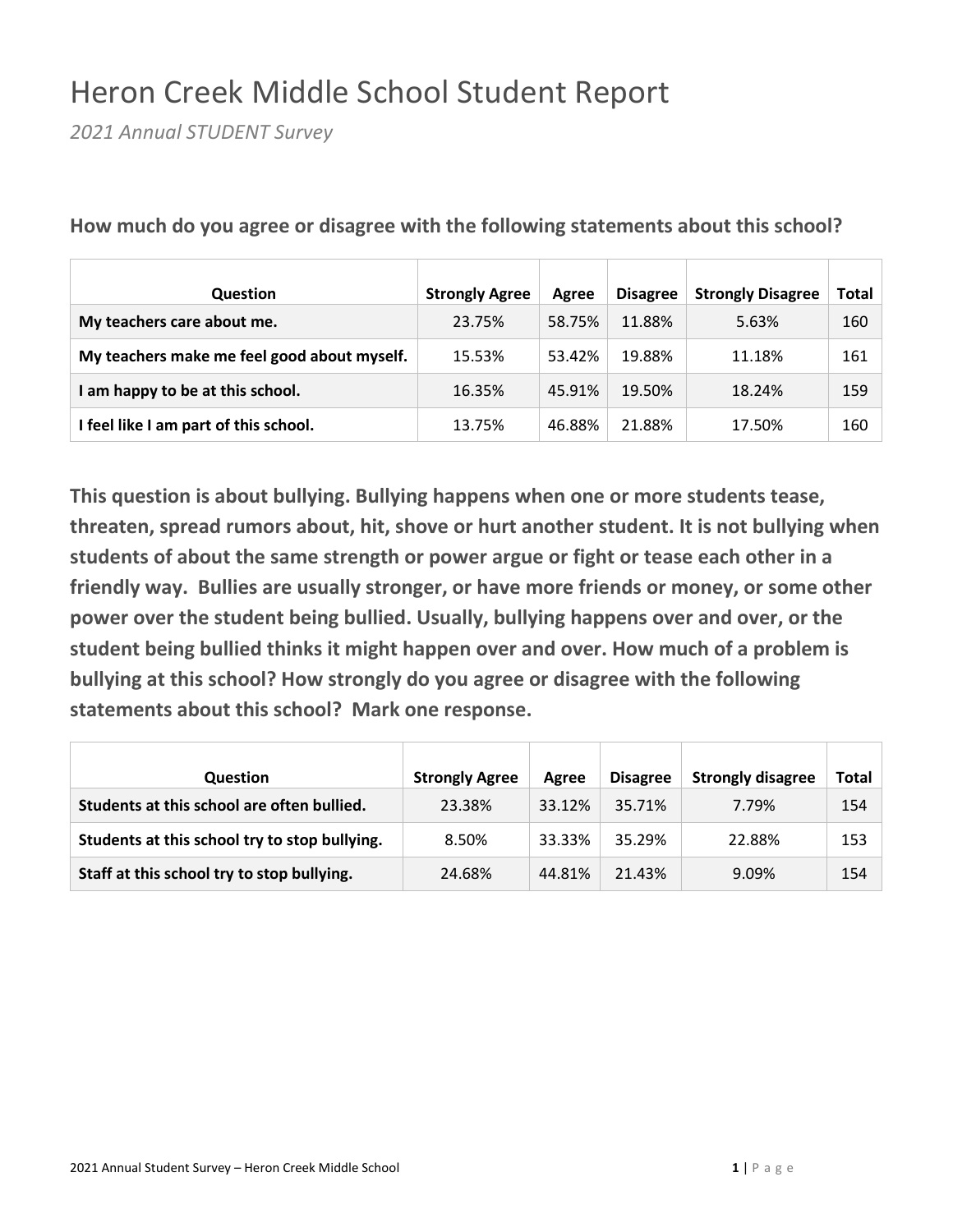**This question is about cyberbullying. Cyberbullying is bullying that takes place using electronic technology. Examples of cyberbullying include mean text messages or emails, rumors sent by email or posted on social networking sites, and embarrassing pictures, videos, websites, or fake profiles. How strongly do you agree or disagree with the following statements about this school? Mark one response.**

| Students often spread mean rumors or lies about others at this school on the internet<br>(i.e., Facebook, email, and instant messages). | Percentage |
|-----------------------------------------------------------------------------------------------------------------------------------------|------------|
| <b>Strongly Agree</b>                                                                                                                   | 36.42%     |
| Agree                                                                                                                                   | 28.48%     |
| <b>Disagree</b>                                                                                                                         | 27.15%     |
| <b>Strongly disagree</b>                                                                                                                | 7.95%      |
| <b>Total</b>                                                                                                                            | 151        |

**How strongly do you agree or disagree with the following statements about this school? Mark one response per statement.**

| <b>Question</b>                                                                                | <b>Strongly</b><br>Agree | Agree  | <b>Disagree</b> | <b>Strongly</b><br>disagree | <b>Total</b> |
|------------------------------------------------------------------------------------------------|--------------------------|--------|-----------------|-----------------------------|--------------|
| I can talk to my teachers about problems I am having<br>in class.                              | 16.44%                   | 44.52% | 23.97%          | 15.07%                      | 146          |
| I can talk to a teacher or other adult at this school<br>about something that is bothering me. | 18.49%                   | 46.58% | 21.92%          | 13.01%                      | 146          |
| Teachers are available when I need to talk with them.                                          | 18.62%                   | 53.79% | 17.93%          | 9.66%                       | 145          |
| My teachers give me individual attention when I<br>need it.                                    | 18.62%                   | 51.03% | 16.55%          | 13.79%                      | 145          |

| <b>Question</b>                                                         | <b>Strongly</b><br>Agree | Agree  | <b>Disagree</b> | <b>Strongly</b><br>disagree | <b>Total</b> |
|-------------------------------------------------------------------------|--------------------------|--------|-----------------|-----------------------------|--------------|
| My teachers make it clear to me when I have<br>misbehaved in class.     | 37.76%                   | 53.15% | 4.90%           | 4.20%                       | 143          |
| My teachers expect me to do my best all the time.                       | 50.35%                   | 41.26% | 6.29%           | 2.10%                       | 143          |
| My teachers praise me when I work hard in school.                       | 18.88%                   | 34.97% | 32.17%          | 13.99%                      | 143          |
| Adults working at this school reward students for<br>positive behavior. | 18.31%                   | 50.00% | 21.83%          | 9.86%                       | 142          |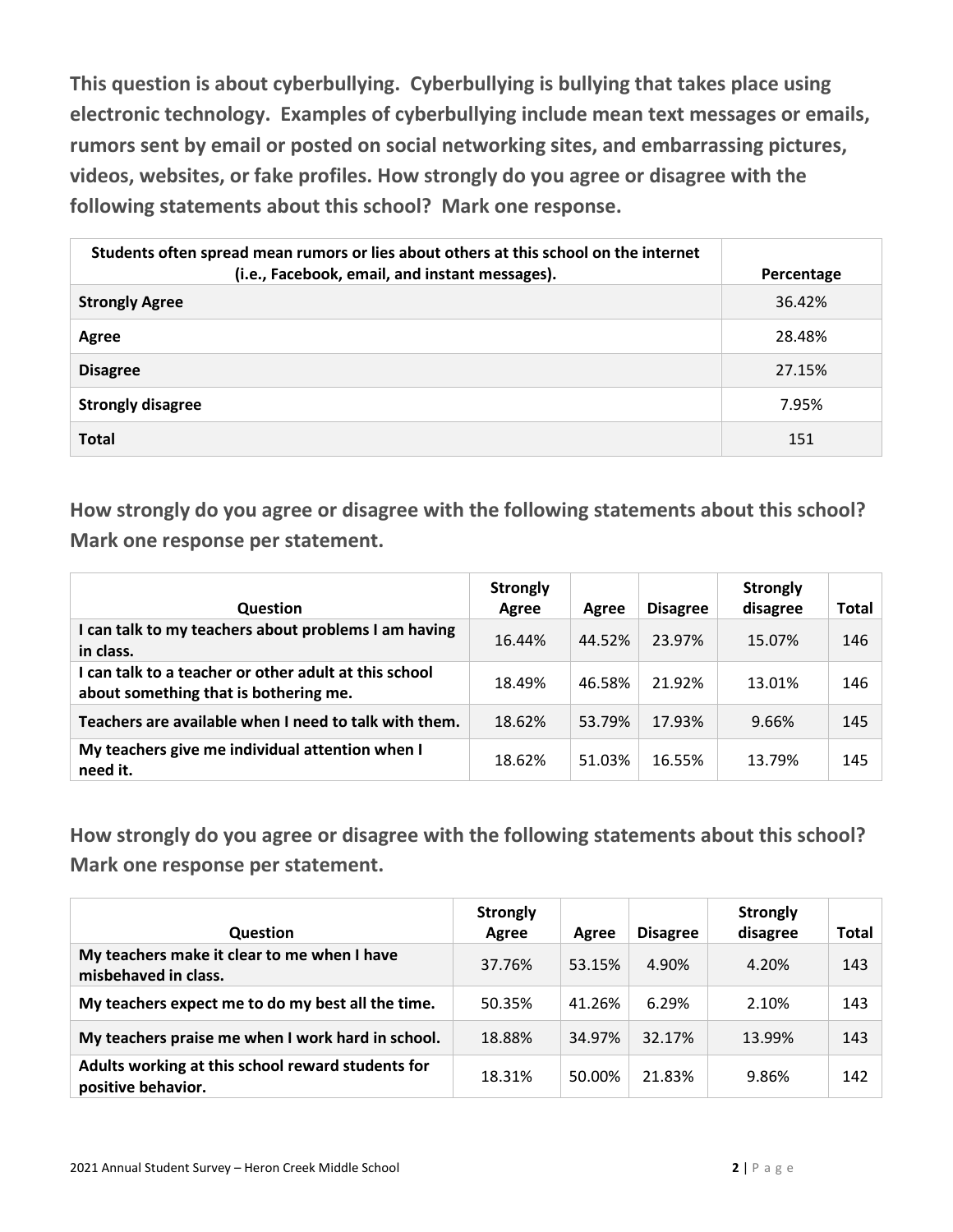| <b>Question</b>                                                                                 | <b>Strongly</b><br>Agree | Agree  | <b>Disagree</b> | <b>Strongly</b><br>disagree | Total |
|-------------------------------------------------------------------------------------------------|--------------------------|--------|-----------------|-----------------------------|-------|
| At this school, students have chances to help decide<br>things like class activities and rules. | 15.15%                   | 31.82% | 36.36%          | 16.67%                      | 132   |
| I have chances to be part of class discussions or<br>activities.                                | 24.24%                   | 61.36% | 6.82%           | 7.58%                       | 132   |
| The things I'm learning in school are important to<br>me.                                       | 14.39%                   | 48.48% | 22.73%          | 14.39%                      | 132   |
| My teachers often connect what I am learning to life<br>outside the classroom.                  | 11.36%                   | 34.09% | 37.88%          | 16.67%                      | 132   |

| <b>Question</b>                                                                                                            | <b>Strongly</b><br>Agree | Agree  | <b>Disagree</b> | <b>Strongly</b><br>disagree | <b>Total</b> |
|----------------------------------------------------------------------------------------------------------------------------|--------------------------|--------|-----------------|-----------------------------|--------------|
| I feel safe at this school.                                                                                                | 16.67%                   | 53.97% | 19.05%          | 10.32%                      | 126          |
| Students at this school get along well with each other.                                                                    | 7.14%                    | 46.03% | 24.60%          | 22.22%                      | 126          |
| People of different cultural backgrounds, races, or<br>ethnicities get along well at this school.                          | 26.56%                   | 50.00% | 13.28%          | 10.16%                      | 128          |
| Adults working at this school help students develop<br>strategies to understand and control their feelings and<br>actions. | 15.08%                   | 46.83% | 23.02%          | 15.08%                      | 126          |
| Students at this school stop and think before doing<br>anything when they get angry.                                       | 5.56%                    | 15.08% | 37.30%          | 42.06%                      | 126          |
| At this school, students work on listening to others to<br>understand what they are trying to say.                         | 8.00%                    | 33.60% | 39.20%          | 19.20%                      | 125          |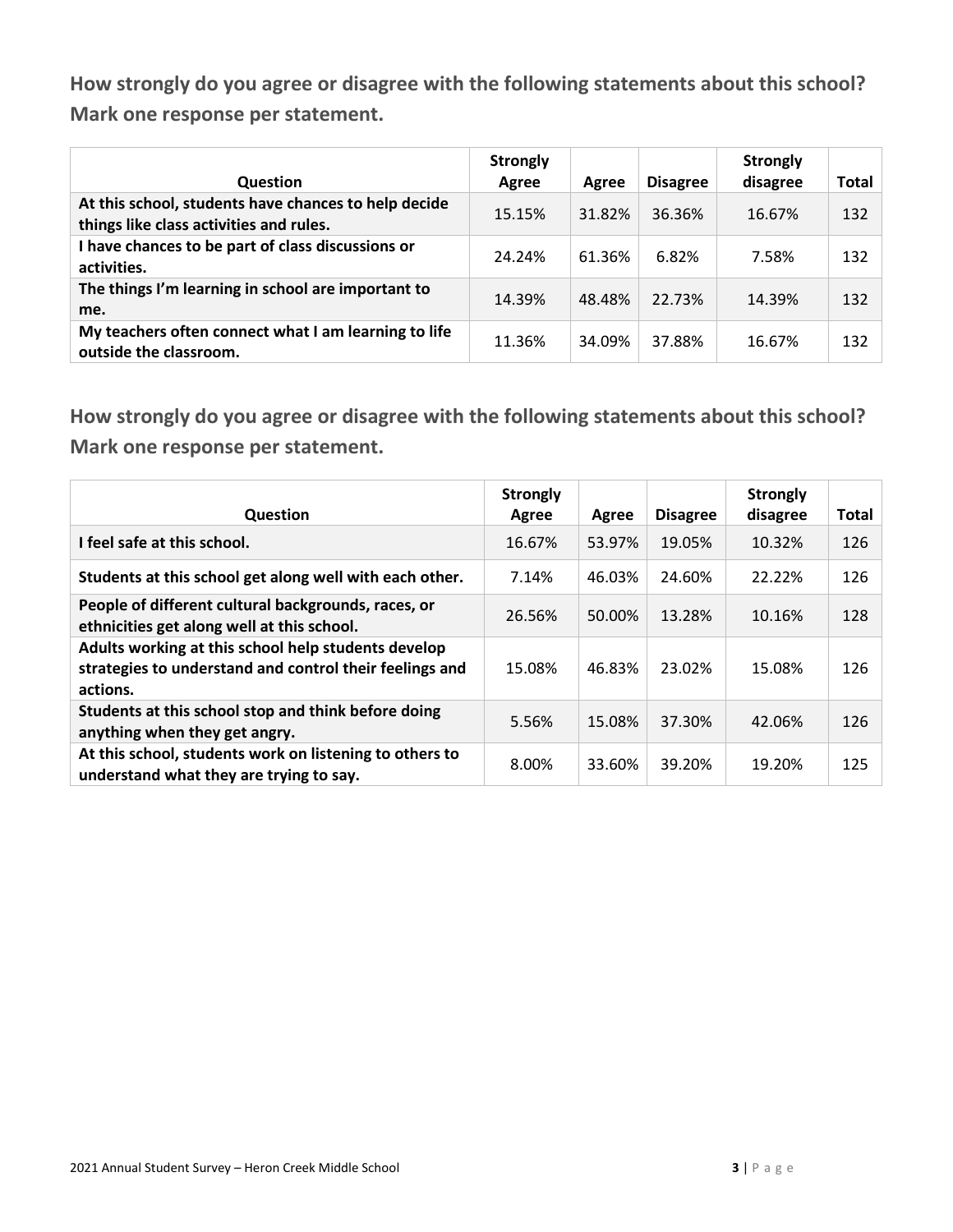| Question                                                                                         | <b>Strongly</b><br>Agree | Agree  | <b>Disagree</b> | <b>Strongly</b><br>disagree | <b>Total</b> |
|--------------------------------------------------------------------------------------------------|--------------------------|--------|-----------------|-----------------------------|--------------|
| I sometimes stay home because I don't feel safe at<br>this school.                               | 10.57%                   | 12.20% | 41.46%          | 35.77%                      | 123          |
| If I am absent, there is a teacher or some other adult<br>at school that will notice my absence. | 29.84%                   | 55.65% | 11.29%          | 3.23%                       | 124          |
| Students at this school are teased or picked on about<br>their race or ethnicity.                | 19.51%                   | 27.64% | 36.59%          | 16.26%                      | 123          |
| Students at this school are teased or picked on about<br>their cultural background or religion.  | 21.14%                   | 26.83% | 34.15%          | 17.89%                      | 123          |
| Students at this school are teased or picked on about<br>their physical or mental disability.    | 31.15%                   | 31.97% | 25.41%          | 11.48%                      | 122          |

**How strongly do you agree or disagree with the following statements about this school? Mark one response per statement.**

| <b>Question</b>                                                                                                                                                            | <b>Strongly</b><br>Agree | Agree  | <b>Disagree</b> | <b>Strongly</b><br>disagree | Total |
|----------------------------------------------------------------------------------------------------------------------------------------------------------------------------|--------------------------|--------|-----------------|-----------------------------|-------|
| Students know what to do if there is an emergency,<br>natural disaster (tornado, flood) or a dangerous situation<br>(e.g. violent person on campus) during the school day. | 38.52%                   | 47.54% | 9.02%           | 4.92%                       | 122   |
| If students hear about a threat to school or student<br>safety, they would report it to someone in authority.                                                              | 22.31%                   | 53.72% | 15.70%          | 8.26%                       | 121   |
| I feel safe going to and from this school.                                                                                                                                 | 20.49%                   | 54.10% | 11.48%          | 13.93%                      | 122   |

| <b>Question</b>                                                                             | <b>Strongly</b><br>Agree | Agree  | <b>Disagree</b> | <b>Strongly</b><br>disagree | <b>Total</b> |
|---------------------------------------------------------------------------------------------|--------------------------|--------|-----------------|-----------------------------|--------------|
| All students are treated the same, regardless of<br>whether their parents are rich or poor. | 23.53%                   | 40.34% | 23.53%          | 12.61%                      | 119          |
| Boys and girls are treated equally well.                                                    | 17.21%                   | 41.80% | 18.03%          | 22.95%                      | 122          |
| School rules are applied equally to all students.                                           | 22.31%                   | 42.15% | 15.70%          | 19.83%                      | 121          |
| Discipline is fair.                                                                         | 17.36%                   | 45.45% | 16.53%          | 20.66%                      | 121          |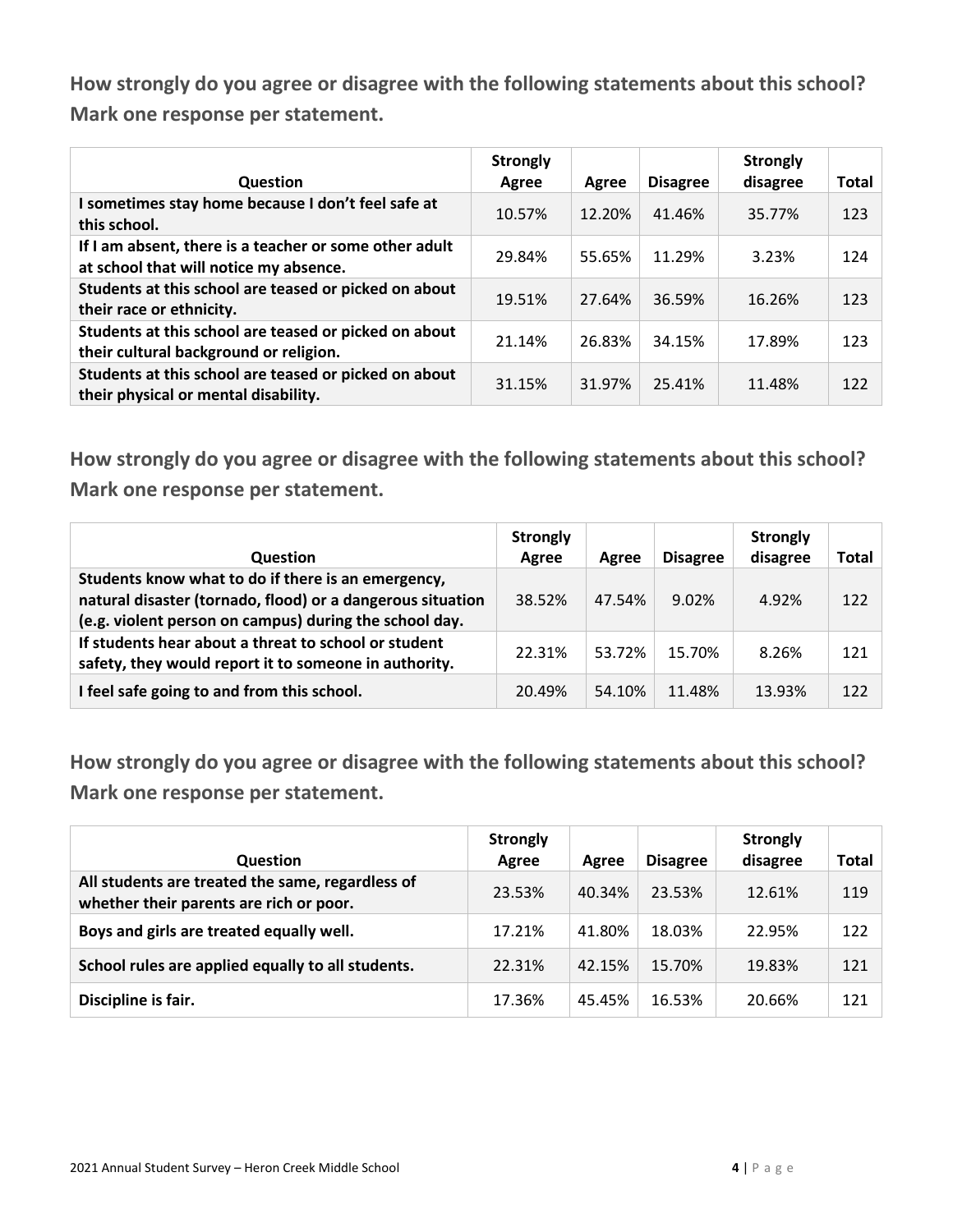## Laurel Nokomis Student Report

*2021 Annual STUDENT Survey*

| Question                                    | <b>Strongly Agree</b> | Agree  | <b>Disagree</b> | <b>Strongly Disagree</b> | <b>Total</b> |
|---------------------------------------------|-----------------------|--------|-----------------|--------------------------|--------------|
| My teachers care about me.                  | 26.56%                | 60.94% | 6.25%           | 6.25%                    | 64           |
| My teachers make me feel good about myself. | 20.31%                | 54.69% | 17.19%          | 7.81%                    | 64           |
| I am happy to be at this school.            | 26.56%                | 32.81% | 28.13%          | 12.50%                   | 64           |
| I feel like I am part of this school.       | 23.44%                | 39.06% | 25.00%          | 12.50%                   | 64           |

**How much do you agree or disagree with the following statements about this school?**

| <b>Question</b>                               | <b>Strongly Agree</b> | Agree  | <b>Disagree</b> | <b>Strongly disagree</b> | Total |
|-----------------------------------------------|-----------------------|--------|-----------------|--------------------------|-------|
| Students at this school are often bullied.    | 12.70%                | 36.51% | 26.98%          | 23.81%                   | 63    |
| Students at this school try to stop bullying. | 12.70%                | 23.81% | 33.33%          | 30.16%                   | 63    |
| Staff at this school try to stop bullying.    | 26.98%                | 31.75% | 25.40%          | 15.87%                   | 63    |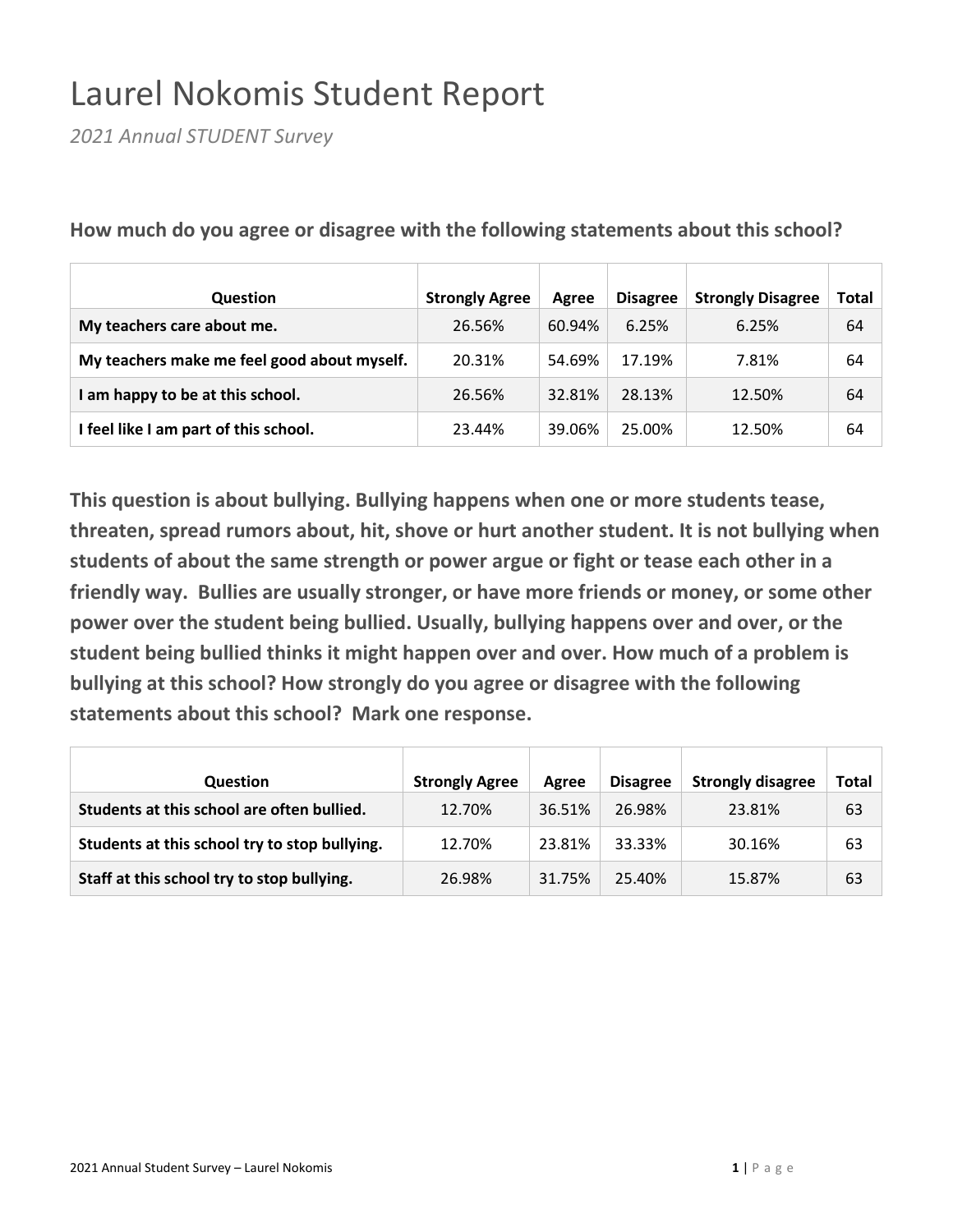**This question is about cyberbullying. Cyberbullying is bullying that takes place using electronic technology. Examples of cyberbullying include mean text messages or emails, rumors sent by email or posted on social networking sites, and embarrassing pictures, videos, websites, or fake profiles. How strongly do you agree or disagree with the following statements about this school? Mark one response.**

| Students often spread mean rumors or lies about others at this school on the internet<br>(i.e., Facebook, email, and instant messages). | Percentage |
|-----------------------------------------------------------------------------------------------------------------------------------------|------------|
| <b>Strongly Agree</b>                                                                                                                   | 33.33%     |
| Agree                                                                                                                                   | 23.81%     |
| <b>Disagree</b>                                                                                                                         | 19.05%     |
| <b>Strongly disagree</b>                                                                                                                | 23.81%     |
| <b>Total</b>                                                                                                                            | 63         |

**How strongly do you agree or disagree with the following statements about this school? Mark one response per statement.**

| <b>Question</b>                                                                                | <b>Strongly</b><br>Agree | Agree  | <b>Disagree</b> | <b>Strongly</b><br>disagree | Total |
|------------------------------------------------------------------------------------------------|--------------------------|--------|-----------------|-----------------------------|-------|
| I can talk to my teachers about problems I am having<br>in class.                              | 20.63%                   | 47.62% | 20.63%          | 11.11%                      | 63    |
| I can talk to a teacher or other adult at this school<br>about something that is bothering me. | 26.98%                   | 44.44% | 17.46%          | 11.11%                      | 63    |
| Teachers are available when I need to talk with them.                                          | 26.98%                   | 44.44% | 22.22%          | 6.35%                       | 63    |
| My teachers give me individual attention when I<br>need it.                                    | 26.98%                   | 44.44% | 14.29%          | 14.29%                      | 63    |

| <b>Question</b>                                                         | <b>Strongly</b><br>Agree | Agree  | <b>Disagree</b> | <b>Strongly</b><br>disagree | Total |
|-------------------------------------------------------------------------|--------------------------|--------|-----------------|-----------------------------|-------|
| My teachers make it clear to me when I have<br>misbehaved in class.     | 51.67%                   | 40.00% | 6.67%           | 1.67%                       | 60    |
| My teachers expect me to do my best all the time.                       | 50.00%                   | 41.67% | 8.33%           | $0.00\%$                    | 60    |
| My teachers praise me when I work hard in school.                       | 26.67%                   | 41.67% | 25.00%          | 6.67%                       | 60    |
| Adults working at this school reward students for<br>positive behavior. | 23.73%                   | 38.98% | 27.12%          | 10.17%                      | 59    |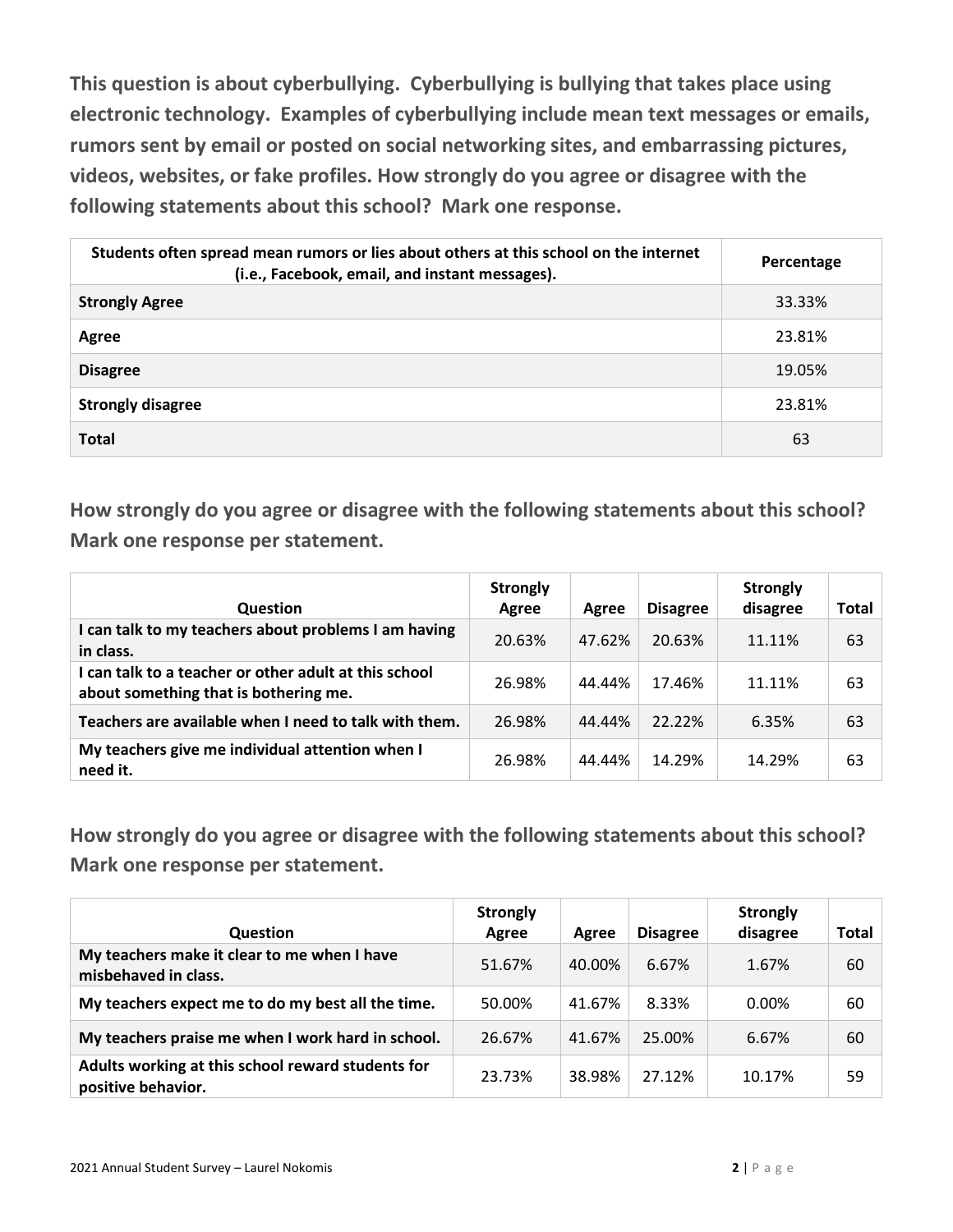| <b>Question</b>                                                                                 | <b>Strongly</b><br>Agree | Agree  | <b>Disagree</b> | <b>Strongly</b><br>disagree | Total |
|-------------------------------------------------------------------------------------------------|--------------------------|--------|-----------------|-----------------------------|-------|
| At this school, students have chances to help decide<br>things like class activities and rules. | 20.69%                   | 24.14% | 29.31%          | 25.86%                      | 58    |
| I have chances to be part of class discussions or<br>activities.                                | 27.59%                   | 55.17% | 12.07%          | 5.17%                       | 58    |
| The things I'm learning in school are important to<br>me.                                       | 18.97%                   | 50.00% | 12.07%          | 18.97%                      | 58    |
| My teachers often connect what I am learning to life<br>outside the classroom.                  | 18.97%                   | 39.66% | 22.41%          | 18.97%                      | 58    |

| <b>Question</b>                                                                                                            | <b>Strongly</b><br>Agree | Agree  | <b>Disagree</b> | <b>Strongly</b><br>disagree | <b>Total</b> |
|----------------------------------------------------------------------------------------------------------------------------|--------------------------|--------|-----------------|-----------------------------|--------------|
| I feel safe at this school.                                                                                                | 38.18%                   | 38.18% | 12.73%          | 10.91%                      | 55           |
| Students at this school get along well with each other.                                                                    | 12.73%                   | 38.18% | 30.91%          | 18.18%                      | 55           |
| People of different cultural backgrounds, races, or<br>ethnicities get along well at this school.                          | 32.73%                   | 40.00% | 12.73%          | 14.55%                      | 55           |
| Adults working at this school help students develop<br>strategies to understand and control their feelings and<br>actions. | 23.64%                   | 38.18% | 25.45%          | 12.73%                      | 55           |
| Students at this school stop and think before doing<br>anything when they get angry.                                       | 9.26%                    | 20.37% | 31.48%          | 38.89%                      | 54           |
| At this school, students work on listening to others to<br>understand what they are trying to say.                         | 11.32%                   | 33.96% | 24.53%          | 30.19%                      | 53           |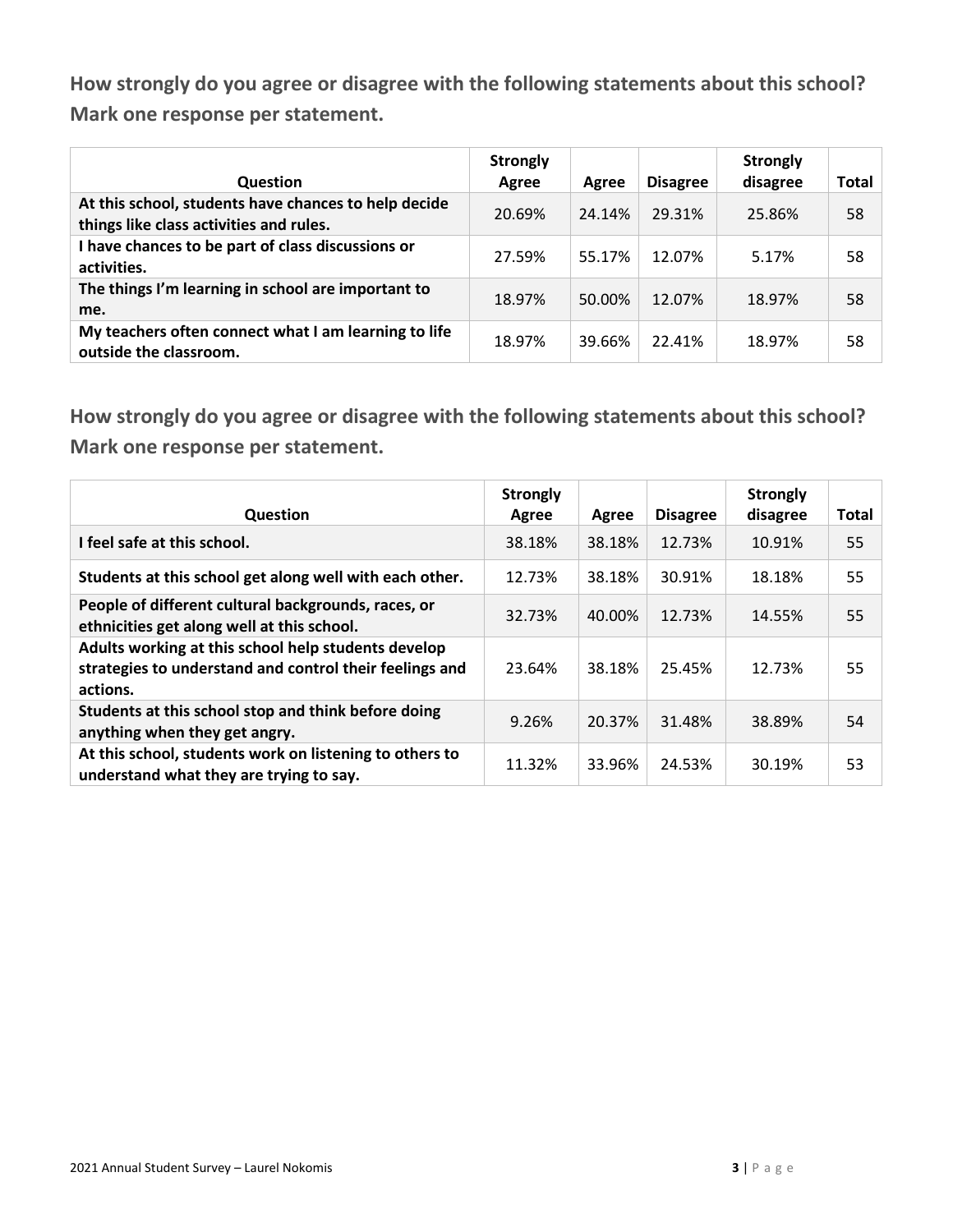| Question                                                                                         | <b>Strongly</b><br>Agree | Agree  | <b>Disagree</b> | <b>Strongly</b><br>disagree | Total |
|--------------------------------------------------------------------------------------------------|--------------------------|--------|-----------------|-----------------------------|-------|
| I sometimes stay home because I don't feel safe at<br>this school.                               | 1.92%                    | 7.69%  | 42.31%          | 48.08%                      | 52    |
| If I am absent, there is a teacher or some other adult<br>at school that will notice my absence. | 28.85%                   | 55.77% | 9.62%           | 5.77%                       | 52    |
| Students at this school are teased or picked on about<br>their race or ethnicity.                | 15.38%                   | 21.15% | 25.00%          | 38.46%                      | 52    |
| Students at this school are teased or picked on about<br>their cultural background or religion.  | 13.46%                   | 23.08% | 28.85%          | 34.62%                      | 52    |
| Students at this school are teased or picked on about<br>their physical or mental disability.    | 28.85%                   | 19.23% | 19.23%          | 32.69%                      | 52    |

**How strongly do you agree or disagree with the following statements about this school? Mark one response per statement.**

| <b>Question</b>                                                                                                                                                            | <b>Strongly</b><br>Agree | Agree  | <b>Disagree</b> | <b>Strongly</b><br>disagree | <b>Total</b> |
|----------------------------------------------------------------------------------------------------------------------------------------------------------------------------|--------------------------|--------|-----------------|-----------------------------|--------------|
| Students know what to do if there is an emergency,<br>natural disaster (tornado, flood) or a dangerous situation<br>(e.g. violent person on campus) during the school day. | 38.46%                   | 46.15% | 9.62%           | 5.77%                       | 52           |
| If students hear about a threat to school or student<br>safety, they would report it to someone in authority.                                                              | 34.62%                   | 46.15% | 15.38%          | 3.85%                       | 52           |
| I feel safe going to and from this school.                                                                                                                                 | 44.23%                   | 44.23% | 9.62%           | 1.92%                       | 52           |

| <b>Question</b>                                                                             | <b>Strongly</b><br>Agree | Agree  | <b>Disagree</b> | <b>Strongly</b><br>disagree | <b>Total</b> |
|---------------------------------------------------------------------------------------------|--------------------------|--------|-----------------|-----------------------------|--------------|
| All students are treated the same, regardless of<br>whether their parents are rich or poor. | 36.00%                   | 32.00% | 14.00%          | 18.00%                      | 50           |
| Boys and girls are treated equally well.                                                    | 30.00%                   | 28.00% | 20.00%          | 22.00%                      | 50           |
| School rules are applied equally to all students.                                           | 30.00%                   | 24.00% | 16.00%          | 30.00%                      | 50           |
| Discipline is fair.                                                                         | 34.00%                   | 24.00% | 22.00%          | 20.00%                      | 50           |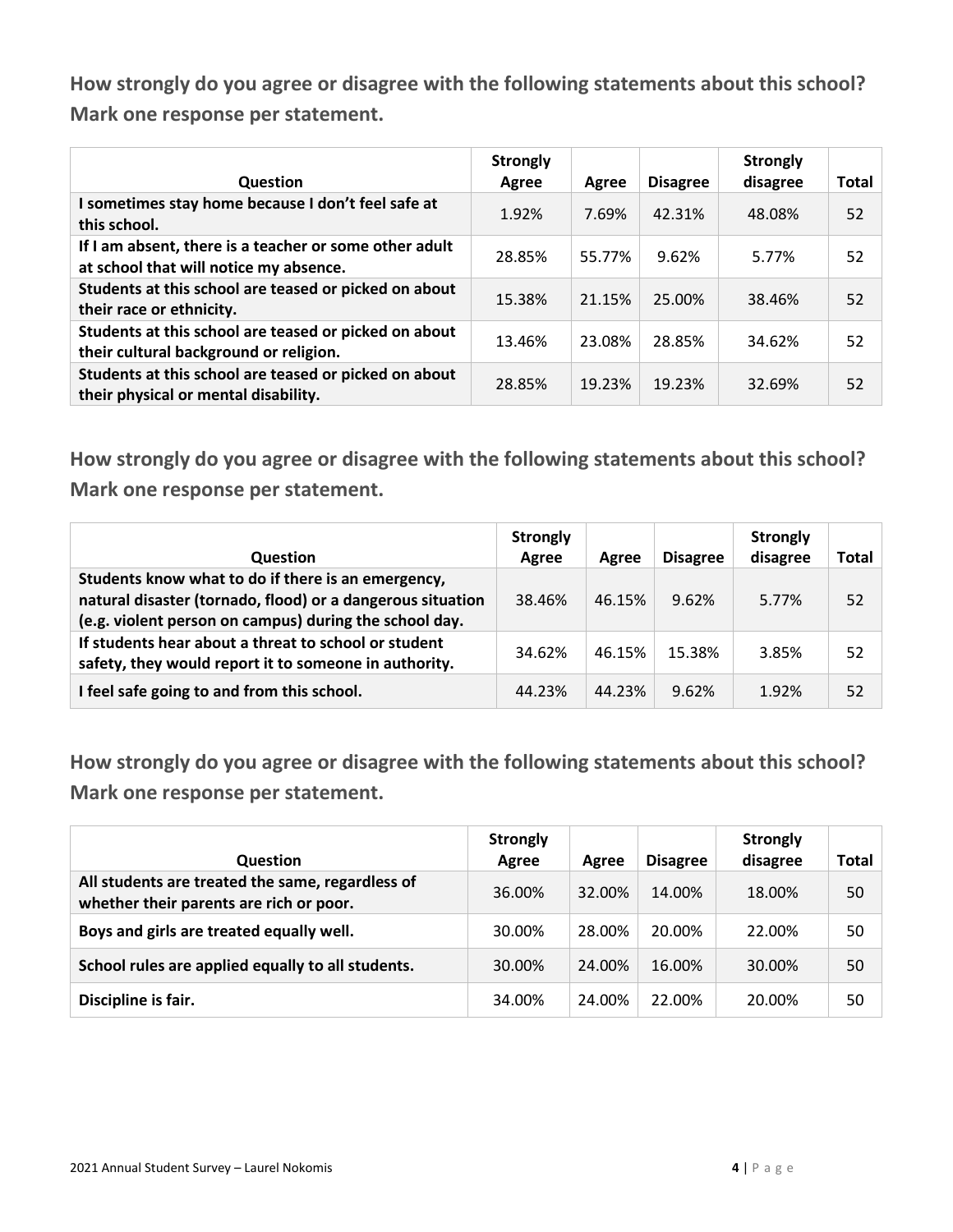## McIntosh Middle School Student Report

*2021 Annual STUDENT Survey*

| Question                                    | <b>Strongly Agree</b> | Agree  | <b>Disagree</b> | <b>Strongly Disagree</b> | Total |
|---------------------------------------------|-----------------------|--------|-----------------|--------------------------|-------|
| My teachers care about me.                  | 27.84%                | 54.64% | 8.25%           | 9.28%                    | 97    |
| My teachers make me feel good about myself. | 17.53%                | 54.64% | 17.53%          | 10.31%                   | 97    |
| am happy to be at this school.              | 20.00%                | 41.05% | 21.05%          | 17.89%                   | 95    |
| I feel like I am part of this school.       | 15.63%                | 46.88% | 22.92%          | 14.58%                   | 96    |

**How much do you agree or disagree with the following statements about this school?**

| <b>Question</b>                               | <b>Strongly Agree</b> | Agree  | <b>Disagree</b> | <b>Strongly disagree</b> | Total |
|-----------------------------------------------|-----------------------|--------|-----------------|--------------------------|-------|
|                                               |                       |        |                 |                          |       |
| Students at this school are often bullied.    | 27.66%                | 27.66% | 36.17%          | 8.51%                    | 94    |
| Students at this school try to stop bullying. | 10.64%                | 32.98% | 32.98%          | 23.40%                   | 94    |
| Staff at this school try to stop bullying.    | 30.85%                | 40.43% | 19.15%          | 9.57%                    | 94    |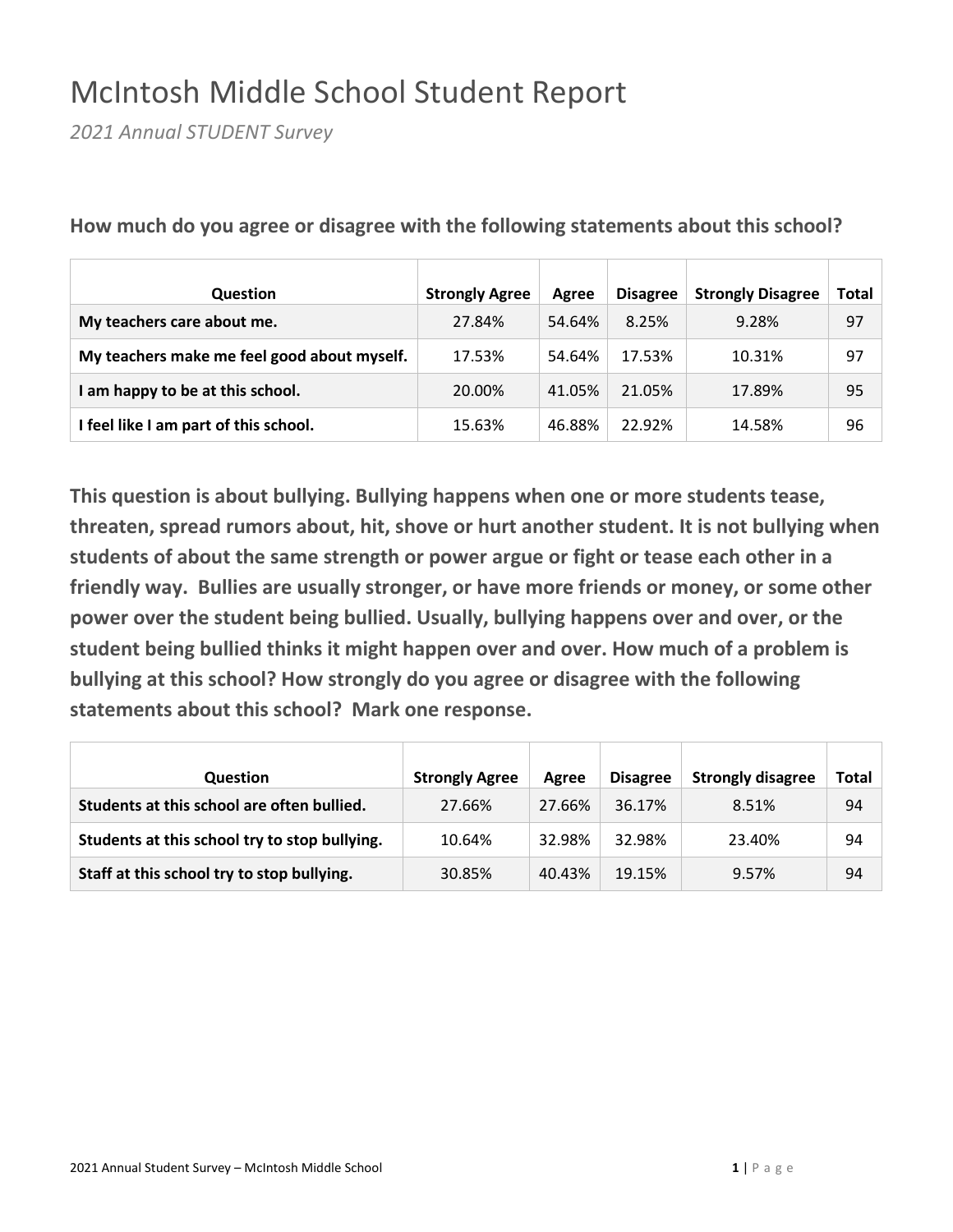**This question is about cyberbullying. Cyberbullying is bullying that takes place using electronic technology. Examples of cyberbullying include mean text messages or emails, rumors sent by email or posted on social networking sites, and embarrassing pictures, videos, websites, or fake profiles. How strongly do you agree or disagree with the following statements about this school? Mark one response.**

| Students often spread mean rumors or lies about others at this school on the internet<br>(i.e., Facebook, email, and instant messages). | Percentage |
|-----------------------------------------------------------------------------------------------------------------------------------------|------------|
| <b>Strongly Agree</b>                                                                                                                   | 45.65%     |
| Agree                                                                                                                                   | 20.65%     |
| <b>Disagree</b>                                                                                                                         | 27.17%     |
| <b>Strongly disagree</b>                                                                                                                | 6.52%      |
| <b>Total</b>                                                                                                                            | 92         |

**How strongly do you agree or disagree with the following statements about this school? Mark one response per statement.**

| <b>Question</b>                                                                                | <b>Strongly</b><br>Agree | Agree  | <b>Disagree</b> | <b>Strongly</b><br>disagree | Total |
|------------------------------------------------------------------------------------------------|--------------------------|--------|-----------------|-----------------------------|-------|
| I can talk to my teachers about problems I am having<br>in class.                              | 21.35%                   | 48.31% | 17.98%          | 12.36%                      | 89    |
| I can talk to a teacher or other adult at this school<br>about something that is bothering me. | 23.60%                   | 46.07% | 13.48%          | 16.85%                      | 89    |
| Teachers are available when I need to talk with them.                                          | 21.35%                   | 51.69% | 16.85%          | 10.11%                      | 89    |
| My teachers give me individual attention when I<br>need it.                                    | 20.22%                   | 43.82% | 23.60%          | 12.36%                      | 89    |

| <b>Question</b>                                                         | <b>Strongly</b><br>Agree | Agree  | <b>Disagree</b> | <b>Strongly</b><br>disagree | Total |
|-------------------------------------------------------------------------|--------------------------|--------|-----------------|-----------------------------|-------|
| My teachers make it clear to me when I have<br>misbehaved in class.     | 31.71%                   | 51.22% | 10.98%          | 6.10%                       | 82    |
| My teachers expect me to do my best all the time.                       | 30.49%                   | 57.32% | 4.88%           | 7.32%                       | 82    |
| My teachers praise me when I work hard in school.                       | 20.73%                   | 41.46% | 24.39%          | 13.41%                      | 82    |
| Adults working at this school reward students for<br>positive behavior. | 19.75%                   | 40.74% | 27.16%          | 12.35%                      | 81    |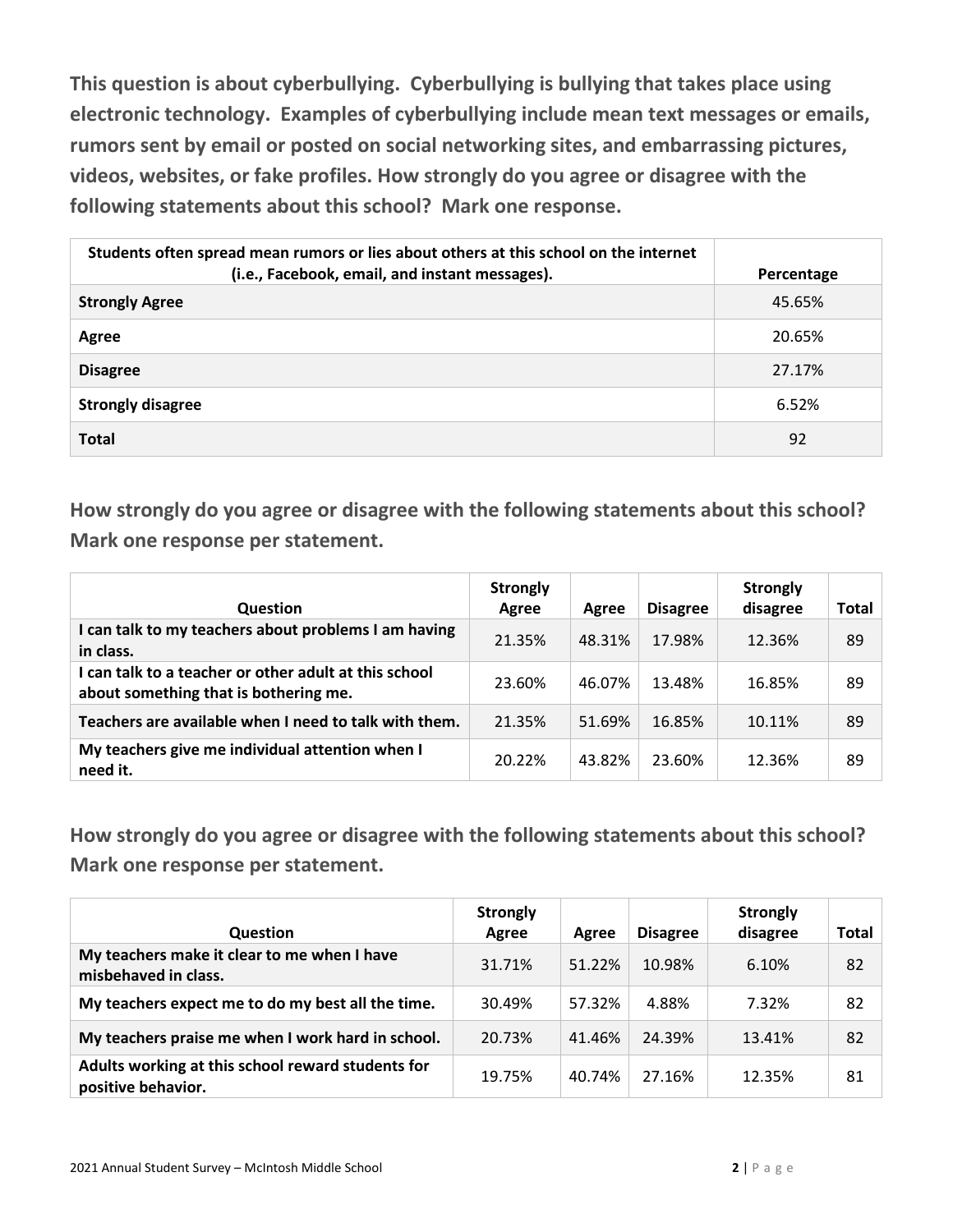| <b>Question</b>                                                                                 | <b>Strongly</b><br>Agree | Agree  | <b>Disagree</b> | <b>Strongly</b><br>disagree | Total |
|-------------------------------------------------------------------------------------------------|--------------------------|--------|-----------------|-----------------------------|-------|
| At this school, students have chances to help decide<br>things like class activities and rules. | 10.39%                   | 32.47% | 32.47%          | 24.68%                      | 77    |
| I have chances to be part of class discussions or<br>activities.                                | 20.78%                   | 70.13% | 1.30%           | 7.79%                       | 77    |
| The things I'm learning in school are important to<br>me.                                       | 25.00%                   | 34.21% | 26.32%          | 14.47%                      | 76    |
| My teachers often connect what I am learning to life<br>outside the classroom.                  | 18.18%                   | 35.06% | 31.17%          | 15.58%                      | 77    |

| <b>Question</b>                                                                                                            | <b>Strongly</b><br>Agree | Agree  | <b>Disagree</b> | <b>Strongly</b><br>disagree | <b>Total</b> |
|----------------------------------------------------------------------------------------------------------------------------|--------------------------|--------|-----------------|-----------------------------|--------------|
| I feel safe at this school.                                                                                                | 25.33%                   | 45.33% | 16.00%          | 13.33%                      | 75           |
| Students at this school get along well with each other.                                                                    | 6.67%                    | 42.67% | 32.00%          | 18.67%                      | 75           |
| People of different cultural backgrounds, races, or<br>ethnicities get along well at this school.                          | 30.67%                   | 41.33% | 17.33%          | 10.67%                      | 75           |
| Adults working at this school help students develop<br>strategies to understand and control their feelings and<br>actions. | 16.00%                   | 46.67% | 24.00%          | 13.33%                      | 75           |
| Students at this school stop and think before doing<br>anything when they get angry.                                       | 4.00%                    | 24.00% | 30.67%          | 41.33%                      | 75           |
| At this school, students work on listening to others to<br>understand what they are trying to say.                         | 10.67%                   | 30.67% | 36.00%          | 22.67%                      | 75           |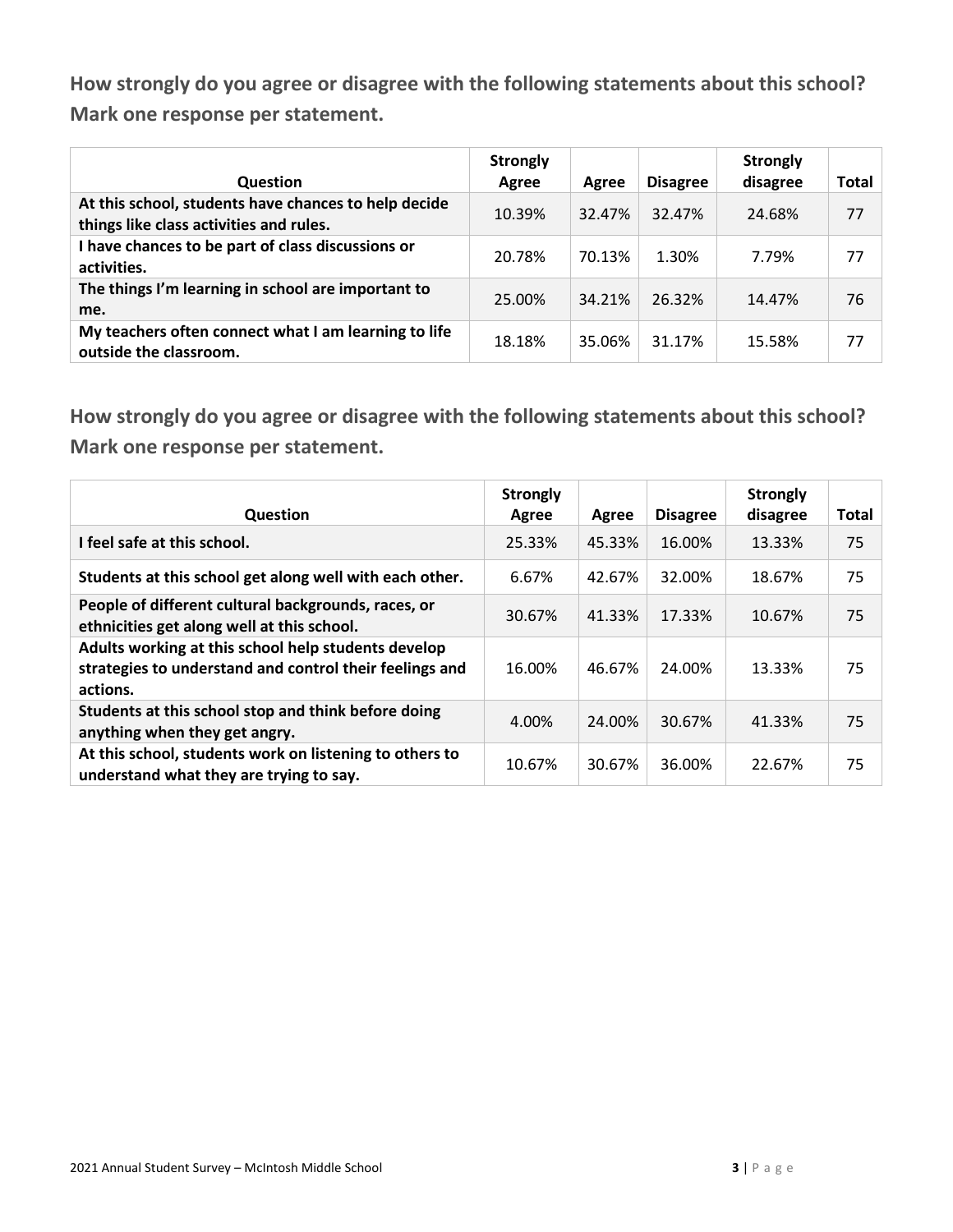| Question                                                                                         | <b>Strongly</b><br>Agree | Agree  | <b>Disagree</b> | <b>Strongly</b><br>disagree | Total |
|--------------------------------------------------------------------------------------------------|--------------------------|--------|-----------------|-----------------------------|-------|
| I sometimes stay home because I don't feel safe at<br>this school.                               | 11.11%                   | 16.67% | 34.72%          | 37.50%                      | 72    |
| If I am absent, there is a teacher or some other adult<br>at school that will notice my absence. | 25.00%                   | 48.61% | 13.89%          | 12.50%                      | 72    |
| Students at this school are teased or picked on about<br>their race or ethnicity.                | 20.83%                   | 19.44% | 31.94%          | 27.78%                      | 72    |
| Students at this school are teased or picked on about<br>their cultural background or religion.  | 20.83%                   | 23.61% | 26.39%          | 29.17%                      | 72    |
| Students at this school are teased or picked on about<br>their physical or mental disability.    | 26.39%                   | 29.17% | 26.39%          | 18.06%                      | 72    |

**How strongly do you agree or disagree with the following statements about this school? Mark one response per statement.**

| <b>Question</b>                                                                                                                                                            | <b>Strongly</b><br>Agree | Agree  | <b>Disagree</b> | <b>Strongly</b><br>disagree | Total |
|----------------------------------------------------------------------------------------------------------------------------------------------------------------------------|--------------------------|--------|-----------------|-----------------------------|-------|
| Students know what to do if there is an emergency,<br>natural disaster (tornado, flood) or a dangerous situation<br>(e.g. violent person on campus) during the school day. | 44.29%                   | 42.86% | 4.29%           | 8.57%                       | 70    |
| If students hear about a threat to school or student<br>safety, they would report it to someone in authority.                                                              | 28.57%                   | 44.29% | 12.86%          | 14.29%                      | 70    |
| I feel safe going to and from this school.                                                                                                                                 | 35.71%                   | 41.43% | 14.29%          | 8.57%                       | 70    |

| <b>Question</b>                                                                             | <b>Strongly</b><br>Agree | Agree  | <b>Disagree</b> | <b>Strongly</b><br>disagree | <b>Total</b> |
|---------------------------------------------------------------------------------------------|--------------------------|--------|-----------------|-----------------------------|--------------|
| All students are treated the same, regardless of<br>whether their parents are rich or poor. | 23.88%                   | 41.79% | 19.40%          | 14.93%                      | 67           |
| Boys and girls are treated equally well.                                                    | 19.12%                   | 29.41% | 19.12%          | 32.35%                      | 68           |
| School rules are applied equally to all students.                                           | 22.39%                   | 32.84% | 17.91%          | 26.87%                      | 67           |
| Discipline is fair.                                                                         | 17.65%                   | 38.24% | 23.53%          | 20.59%                      | 68           |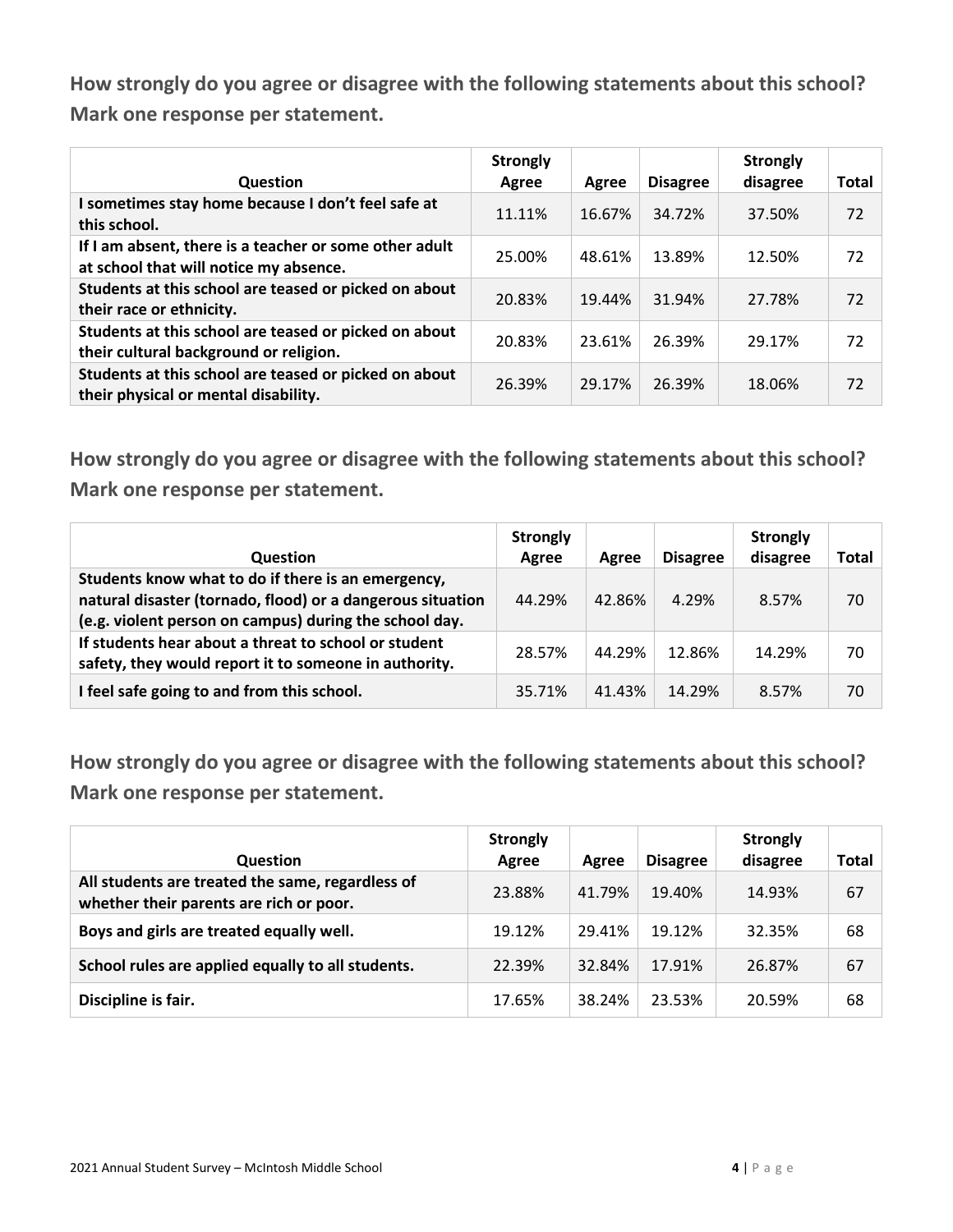## North Port High School Student Report

*2021 Annual STUDENT Survey*

| Question                                    | <b>Strongly Agree</b> | Agree  | <b>Disagree</b> | <b>Strongly Disagree</b> | Total |
|---------------------------------------------|-----------------------|--------|-----------------|--------------------------|-------|
| My teachers care about me.                  | 23.11%                | 61.34% | 10.50%          | 5.04%                    | 238   |
| My teachers make me feel good about myself. | 13.81%                | 53.97% | 24.69%          | 7.53%                    | 239   |
| I am happy to be at this school.            | 11.72%                | 46.44% | 25.94%          | 15.90%                   | 239   |
| I feel like I am part of this school.       | 7.95%                 | 45.19% | 31.80%          | 15.06%                   | 239   |

**How much do you agree or disagree with the following statements about this school?**

| <b>Question</b>                               | <b>Strongly Agree</b> | Agree  | <b>Disagree</b> | <b>Strongly disagree</b> | Total |
|-----------------------------------------------|-----------------------|--------|-----------------|--------------------------|-------|
| Students at this school are often bullied.    | 23.48%                | 33.91% | 36.96%          | 5.65%                    | 230   |
| Students at this school try to stop bullying. | 4.76%                 | 31.17% | 43.29%          | 20.78%                   | 231   |
| Staff at this school try to stop bullying.    | 12.55%                | 45.02% | 24.24%          | 18.18%                   | 231   |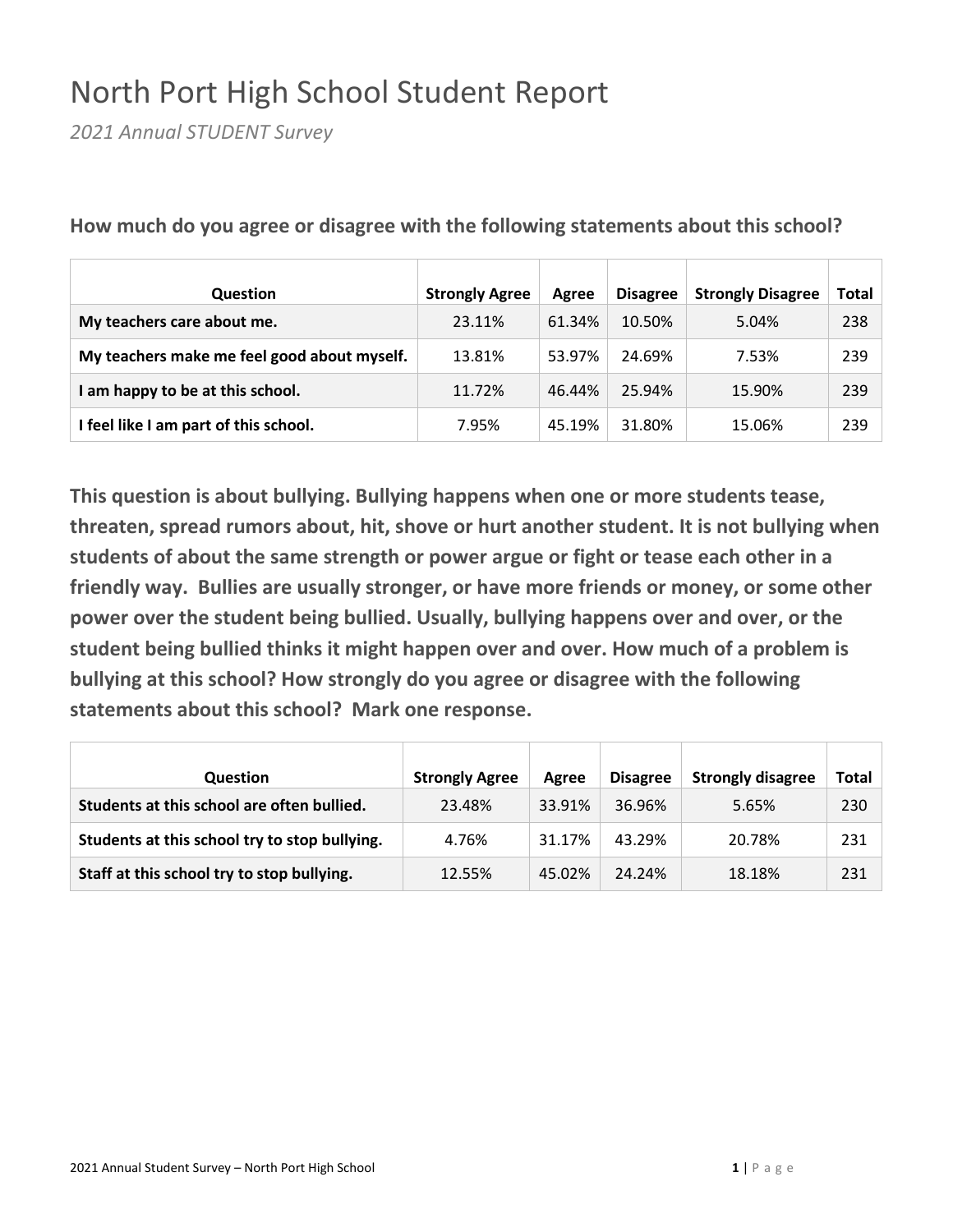**This question is about cyberbullying. Cyberbullying is bullying that takes place using electronic technology. Examples of cyberbullying include mean text messages or emails, rumors sent by email or posted on social networking sites, and embarrassing pictures, videos, websites, or fake profiles. How strongly do you agree or disagree with the following statements about this school? Mark one response.**

| Students often spread mean rumors or lies about others at this school on the internet<br>(i.e., Facebook, email, and instant messages). | Percentage |
|-----------------------------------------------------------------------------------------------------------------------------------------|------------|
| <b>Strongly Agree</b>                                                                                                                   | 46.43%     |
| Agree                                                                                                                                   | 28.57%     |
| <b>Disagree</b>                                                                                                                         | 22.77%     |
| <b>Strongly disagree</b>                                                                                                                | 2.23%      |
| <b>Total</b>                                                                                                                            | 224        |

**How strongly do you agree or disagree with the following statements about this school? Mark one response per statement.**

| <b>Question</b>                                                                                | <b>Strongly</b><br>Agree | Agree  | <b>Disagree</b> | <b>Strongly</b><br>disagree | Total |
|------------------------------------------------------------------------------------------------|--------------------------|--------|-----------------|-----------------------------|-------|
| I can talk to my teachers about problems I am having<br>in class.                              | 24.89%                   | 47.51% | 18.55%          | 9.05%                       | 221   |
| I can talk to a teacher or other adult at this school<br>about something that is bothering me. | 18.64%                   | 45.00% | 21.82%          | 14.55%                      | 220   |
| Teachers are available when I need to talk with them.                                          | 18.72%                   | 53.88% | 17.35%          | 10.05%                      | 219   |
| My teachers give me individual attention when I<br>need it.                                    | 18.10%                   | 51.13% | 20.81%          | 9.95%                       | 221   |

| <b>Question</b>                                                         | <b>Strongly</b><br>Agree | Agree  | <b>Disagree</b> | <b>Strongly</b><br>disagree | <b>Total</b> |
|-------------------------------------------------------------------------|--------------------------|--------|-----------------|-----------------------------|--------------|
| My teachers make it clear to me when I have<br>misbehaved in class.     | 29.77%                   | 57.67% | 9.77%           | 2.79%                       | 215          |
| My teachers expect me to do my best all the time.                       | 46.05%                   | 46.98% | 5.58%           | 1.40%                       | 215          |
| My teachers praise me when I work hard in school.                       | 14.95%                   | 41.12% | 28.04%          | 15.89%                      | 214          |
| Adults working at this school reward students for<br>positive behavior. | 16.36%                   | 39.25% | 27.57%          | 16.82%                      | 214          |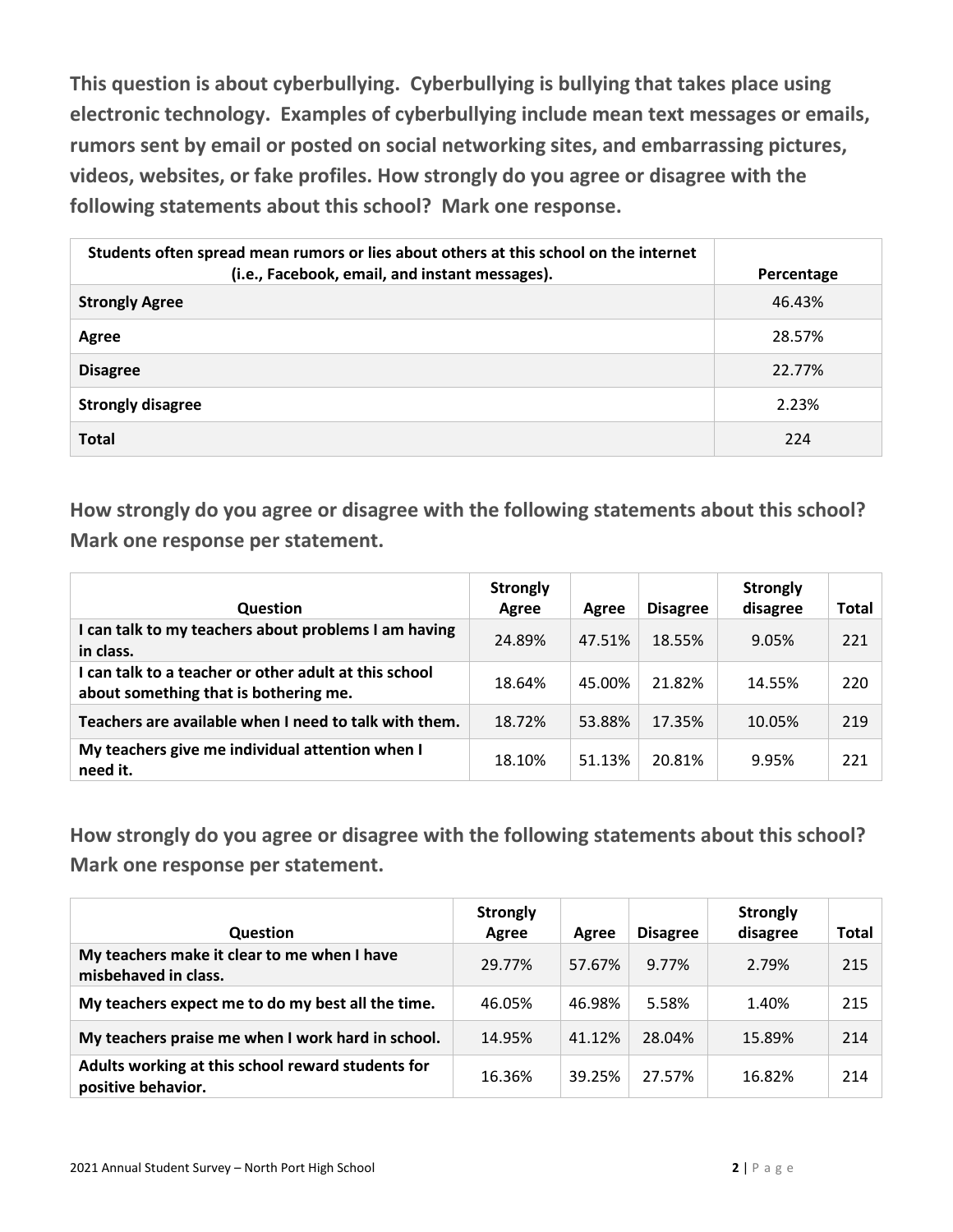| <b>Question</b>                                                                                 | <b>Strongly</b><br>Agree | Agree  | <b>Disagree</b> | <b>Strongly</b><br>disagree | Total |
|-------------------------------------------------------------------------------------------------|--------------------------|--------|-----------------|-----------------------------|-------|
| At this school, students have chances to help decide<br>things like class activities and rules. | 14.07%                   | 36.68% | 32.66%          | 16.58%                      | 199   |
| I have chances to be part of class discussions or<br>activities.                                | 21.61%                   | 61.81% | 11.06%          | 5.53%                       | 199   |
| The things I'm learning in school are important to<br>me.                                       | 13.57%                   | 39.70% | 28.14%          | 18.59%                      | 199   |
| My teachers often connect what I am learning to life<br>outside the classroom.                  | 9.60%                    | 30.81% | 33.33%          | 26.26%                      | 198   |

| <b>Question</b>                                                                                                            | <b>Strongly</b><br>Agree | Agree  | <b>Disagree</b> | <b>Strongly</b><br>disagree | <b>Total</b> |
|----------------------------------------------------------------------------------------------------------------------------|--------------------------|--------|-----------------|-----------------------------|--------------|
| I feel safe at this school.                                                                                                | 14.59%                   | 54.59% | 18.38%          | 12.43%                      | 185          |
| Students at this school get along well with each other.                                                                    | 7.41%                    | 50.79% | 29.63%          | 12.17%                      | 189          |
| People of different cultural backgrounds, races, or<br>ethnicities get along well at this school.                          | 17.65%                   | 59.36% | 13.90%          | 9.09%                       | 187          |
| Adults working at this school help students develop<br>strategies to understand and control their feelings and<br>actions. | 8.02%                    | 40.64% | 35.83%          | 15.51%                      | 187          |
| Students at this school stop and think before doing<br>anything when they get angry.                                       | 4.26%                    | 14.89% | 42.02%          | 38.83%                      | 188          |
| At this school, students work on listening to others to<br>understand what they are trying to say.                         | 4.28%                    | 27.81% | 42.78%          | 25.13%                      | 187          |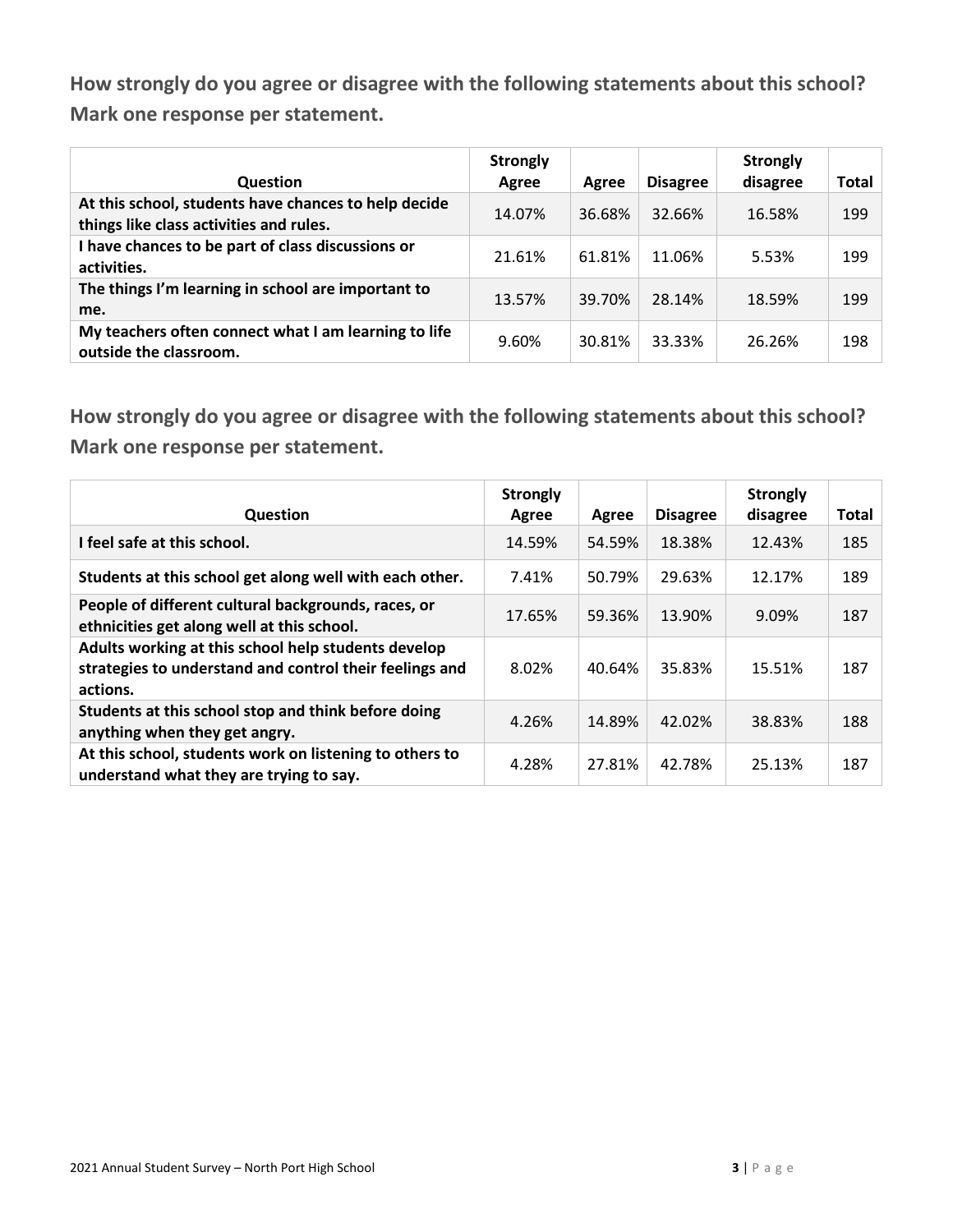| Question                                                                                         | <b>Strongly</b><br>Agree | Agree  | <b>Disagree</b> | <b>Strongly</b><br>disagree | <b>Total</b> |
|--------------------------------------------------------------------------------------------------|--------------------------|--------|-----------------|-----------------------------|--------------|
| I sometimes stay home because I don't feel safe at<br>this school.                               | 12.37%                   | 13.98% | 41.94%          | 31.72%                      | 186          |
| If I am absent, there is a teacher or some other adult<br>at school that will notice my absence. | 22.16%                   | 50.81% | 18.92%          | 8.11%                       | 185          |
| Students at this school are teased or picked on about<br>their race or ethnicity.                | 13.04%                   | 23.37% | 42.93%          | 20.65%                      | 184          |
| Students at this school are teased or picked on about<br>their cultural background or religion.  | 16.30%                   | 22.28% | 43.48%          | 17.93%                      | 184          |
| Students at this school are teased or picked on about<br>their physical or mental disability.    | 27.03%                   | 33.51% | 30.27%          | 9.19%                       | 185          |

**How strongly do you agree or disagree with the following statements about this school? Mark one response per statement.**

| <b>Question</b>                                                                                                                                                            | <b>Strongly</b><br>Agree | Agree  | <b>Disagree</b> | <b>Strongly</b><br>disagree | Total |
|----------------------------------------------------------------------------------------------------------------------------------------------------------------------------|--------------------------|--------|-----------------|-----------------------------|-------|
| Students know what to do if there is an emergency,<br>natural disaster (tornado, flood) or a dangerous situation<br>(e.g. violent person on campus) during the school day. | 35.87%                   | 51.63% | 7.07%           | 5.43%                       | 184   |
| If students hear about a threat to school or student<br>safety, they would report it to someone in authority.                                                              | 23.37%                   | 48.91% | 20.11%          | 7.61%                       | 184   |
| I feel safe going to and from this school.                                                                                                                                 | 21.43%                   | 61.54% | 7.69%           | 9.34%                       | 182   |

| <b>Question</b>                                                                             | <b>Strongly</b><br>Agree | Agree  | <b>Disagree</b> | <b>Strongly</b><br>disagree | Total |
|---------------------------------------------------------------------------------------------|--------------------------|--------|-----------------|-----------------------------|-------|
| All students are treated the same, regardless of<br>whether their parents are rich or poor. | 16.02%                   | 49.17% | 21.55%          | 13.26%                      | 181   |
| Boys and girls are treated equally well.                                                    | 11.11%                   | 37.78% | 27.22%          | 23.89%                      | 180   |
| School rules are applied equally to all students.                                           | 13.97%                   | 32.96% | 28.49%          | 24.58%                      | 179   |
| Discipline is fair.                                                                         | 12.71%                   | 43.09% | 23.76%          | 20.44%                      | 181   |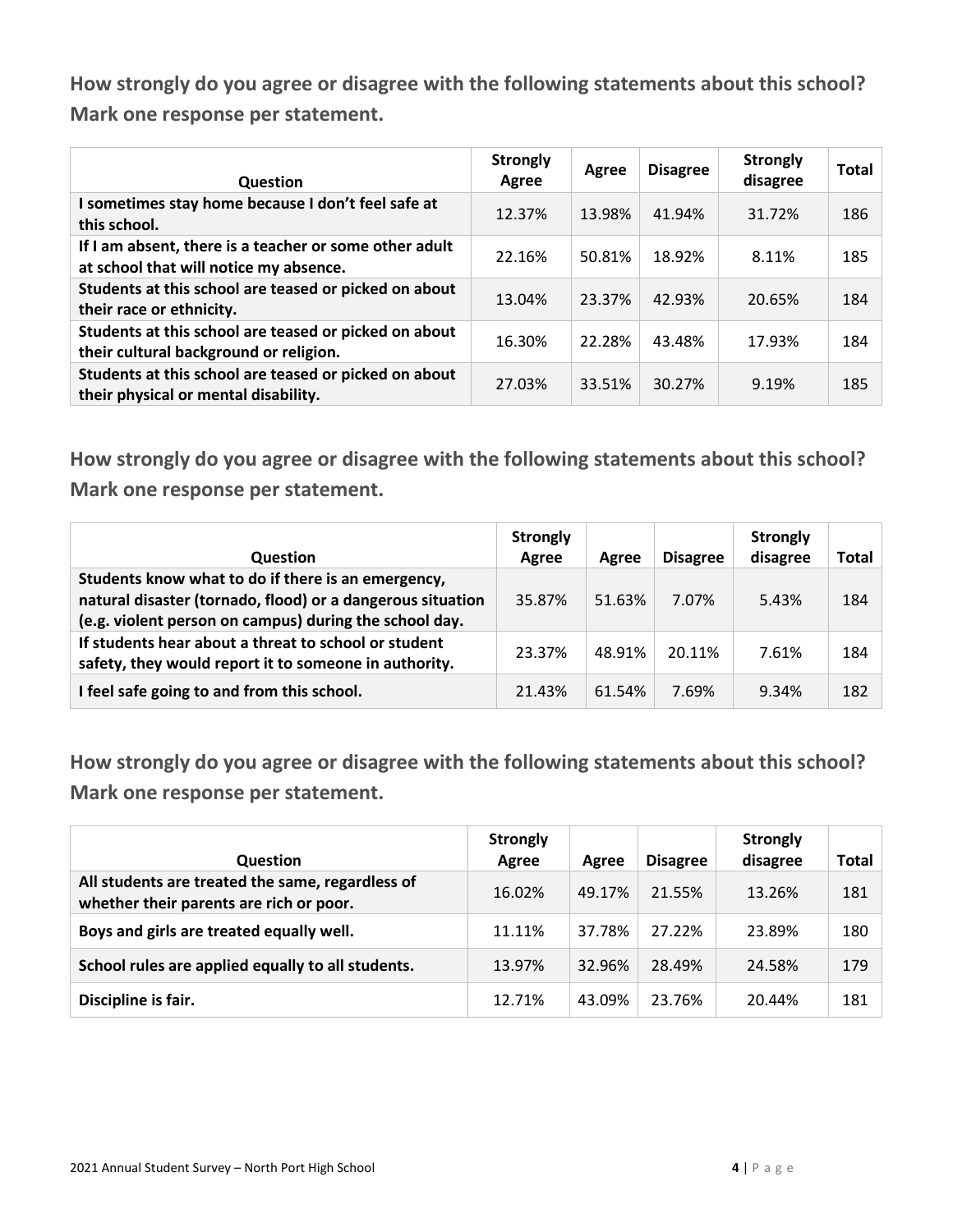# Oak Park School Student Report

*2021 Annual STUDENT Survey*

| <b>Question</b>                                | <b>Strongly</b><br>Agree | Agree   | <b>Disagree</b> | <b>Strongly</b><br><b>Disagree</b> | Total |
|------------------------------------------------|--------------------------|---------|-----------------|------------------------------------|-------|
| My teachers care about me.                     | $0.00\%$                 | 100.00% | $0.00\%$        | $0.00\%$                           | 4     |
| My teachers make me feel good about<br>myself. | $0.00\%$                 | 100.00% | 0.00%           | $0.00\%$                           | 4     |
| I am happy to be at this school.               | $0.00\%$                 | 75.00%  | 25.00%          | $0.00\%$                           | 4     |
| I feel like I am part of this school.          | $0.00\%$                 | 50.00%  | 50.00%          | $0.00\%$                           | 4     |

**How much do you agree or disagree with the following statements about this school?**

| <b>Question</b>                               | <b>Strongly Agree</b> | Agree  | <b>Disagree</b> | <b>Strongly disagree</b> | Total |
|-----------------------------------------------|-----------------------|--------|-----------------|--------------------------|-------|
| Students at this school are often bullied.    | $0.00\%$              | 50.00% | 50.00%          | $0.00\%$                 | 4     |
| Students at this school try to stop bullying. | 0.00%                 | 50.00% | 50.00%          | $0.00\%$                 | Δ     |
| Staff at this school try to stop bullying.    | $0.00\%$              | 50.00% | 50.00%          | $0.00\%$                 | 4     |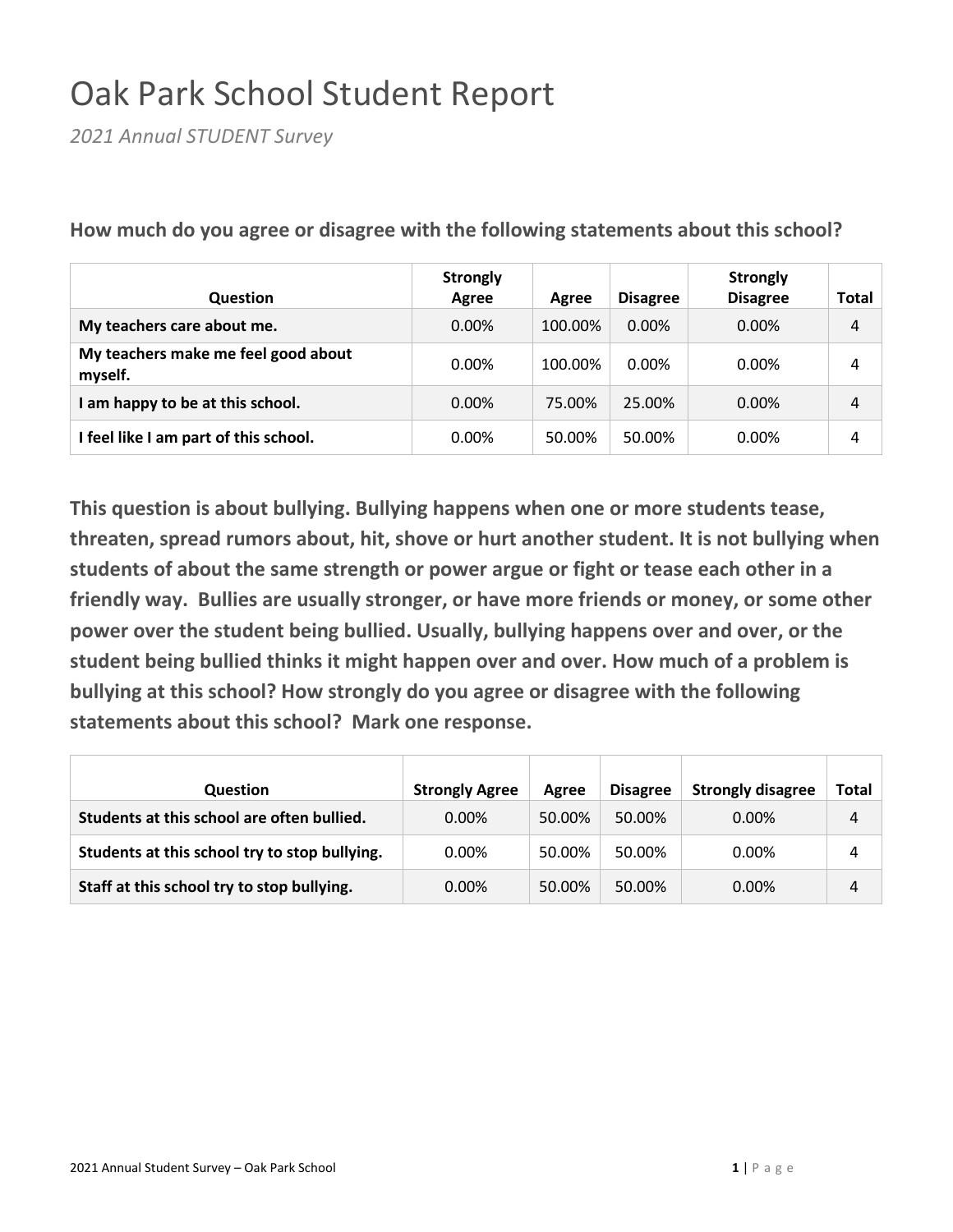**This question is about cyberbullying. Cyberbullying is bullying that takes place using electronic technology. Examples of cyberbullying include mean text messages or emails, rumors sent by email or posted on social networking sites, and embarrassing pictures, videos, websites, or fake profiles. How strongly do you agree or disagree with the following statements about this school? Mark one response.**

| Students often spread mean rumors or lies about others at this school on the internet<br>(i.e., Facebook, email, and instant messages). | Percentage |
|-----------------------------------------------------------------------------------------------------------------------------------------|------------|
| <b>Strongly Agree</b>                                                                                                                   | 50.00%     |
| Agree                                                                                                                                   | $0.00\%$   |
| <b>Disagree</b>                                                                                                                         | 50.00%     |
| <b>Strongly disagree</b>                                                                                                                | $0.00\%$   |
| <b>Total</b>                                                                                                                            | 4          |

**How strongly do you agree or disagree with the following statements about this school? Mark one response per statement.**

| <b>Question</b>                                                                                | <b>Strongly</b><br>Agree | Agree  | <b>Disagree</b> | <b>Strongly</b><br>disagree | Total |
|------------------------------------------------------------------------------------------------|--------------------------|--------|-----------------|-----------------------------|-------|
| I can talk to my teachers about problems I am having<br>in class.                              | 25.00%                   | 75.00% | $0.00\%$        | $0.00\%$                    | 4     |
| I can talk to a teacher or other adult at this school<br>about something that is bothering me. | 25.00%                   | 50.00% | 25.00%          | $0.00\%$                    | 4     |
| Teachers are available when I need to talk with them.                                          | 25.00%                   | 50.00% | 25.00%          | $0.00\%$                    | 4     |
| My teachers give me individual attention when I<br>need it.                                    | 25.00%                   | 50.00% | 25.00%          | $0.00\%$                    | 4     |

| <b>Question</b>                                                         | <b>Strongly</b><br>Agree | Agree   | <b>Disagree</b> | <b>Strongly</b><br>disagree | Total |
|-------------------------------------------------------------------------|--------------------------|---------|-----------------|-----------------------------|-------|
| My teachers make it clear to me when I have<br>misbehaved in class.     | 50.00%                   | 50.00%  | $0.00\%$        | $0.00\%$                    | 4     |
| My teachers expect me to do my best all the time.                       | 50.00%                   | 50.00%  | 0.00%           | $0.00\%$                    | 4     |
| My teachers praise me when I work hard in<br>school.                    | $0.00\%$                 | 100.00% | $0.00\%$        | $0.00\%$                    | 4     |
| Adults working at this school reward students for<br>positive behavior. | $0.00\%$                 | 75.00%  | 25.00%          | 0.00%                       | 4     |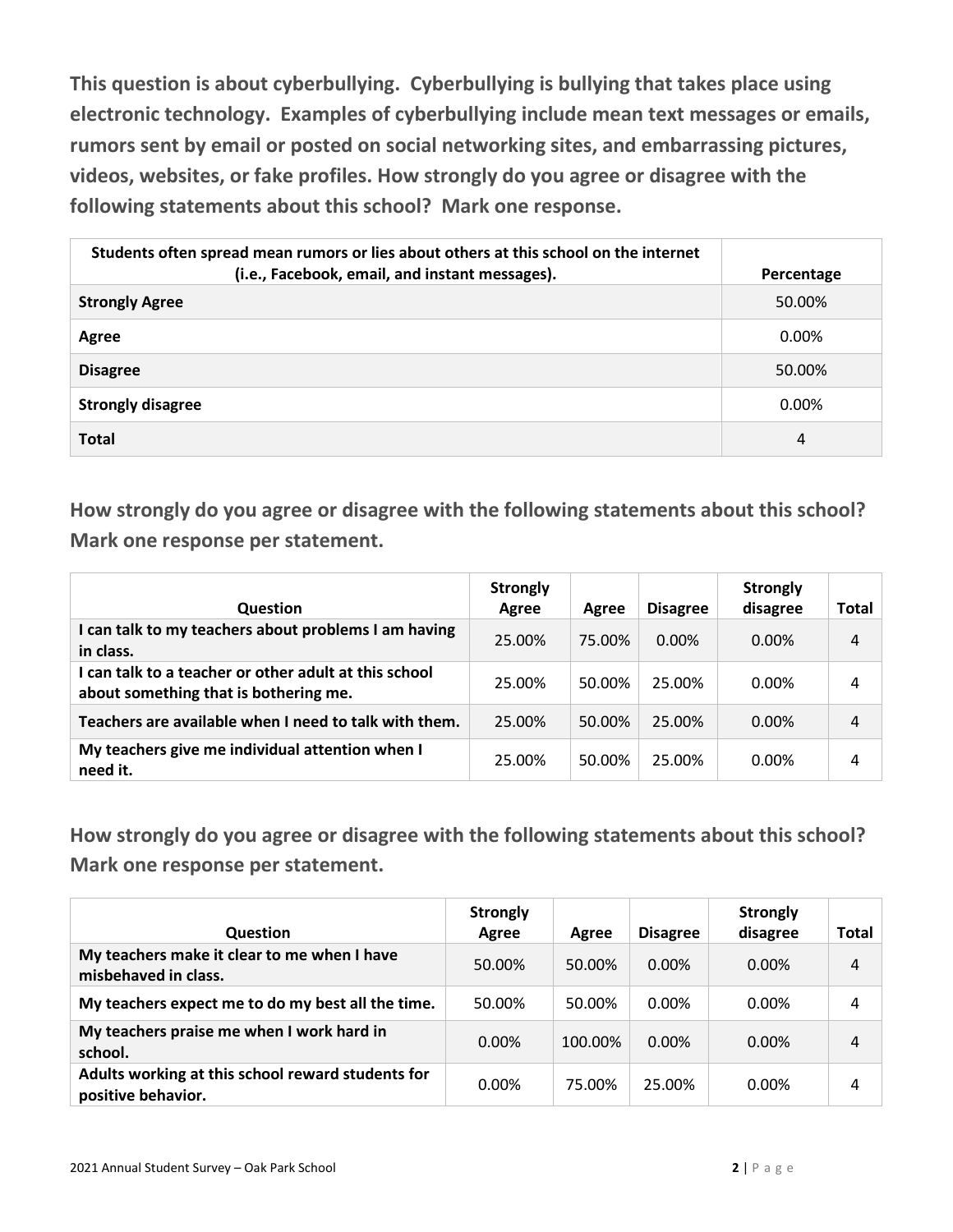| <b>Question</b>                                                                                 | <b>Strongly</b><br>Agree | Agree  | <b>Disagree</b> | <b>Strongly</b><br>disagree | Total |
|-------------------------------------------------------------------------------------------------|--------------------------|--------|-----------------|-----------------------------|-------|
| At this school, students have chances to help decide<br>things like class activities and rules. | $0.00\%$                 | 75.00% | 25.00%          | $0.00\%$                    | 4     |
| I have chances to be part of class discussions or<br>activities.                                | 25.00%                   | 75.00% | $0.00\%$        | $0.00\%$                    | 4     |
| The things I'm learning in school are important to<br>me.                                       | 25.00%                   | 50.00% | 25.00%          | $0.00\%$                    | 4     |
| My teachers often connect what I am learning to life<br>outside the classroom.                  | $0.00\%$                 | 25.00% | 75.00%          | $0.00\%$                    | 4     |

| <b>Question</b>                                                                                                            | <b>Strongly</b><br>Agree | Agree  | <b>Disagree</b> | <b>Strongly</b><br>disagree | <b>Total</b> |
|----------------------------------------------------------------------------------------------------------------------------|--------------------------|--------|-----------------|-----------------------------|--------------|
| I feel safe at this school.                                                                                                | 25.00%                   | 75.00% | 0.00%           | $0.00\%$                    | 4            |
| Students at this school get along well with each other.                                                                    | 0.00%                    | 75.00% | 25.00%          | 0.00%                       | 4            |
| People of different cultural backgrounds, races, or<br>ethnicities get along well at this school.                          | 0.00%                    | 75.00% | 25.00%          | $0.00\%$                    | 4            |
| Adults working at this school help students develop<br>strategies to understand and control their feelings and<br>actions. | 0.00%                    | 25.00% | 75.00%          | 0.00%                       | 4            |
| Students at this school stop and think before doing<br>anything when they get angry.                                       | 0.00%                    | 25.00% | 75.00%          | $0.00\%$                    | 4            |
| At this school, students work on listening to others to<br>understand what they are trying to say.                         | 0.00%                    | 75.00% | 25.00%          | 0.00%                       | 4            |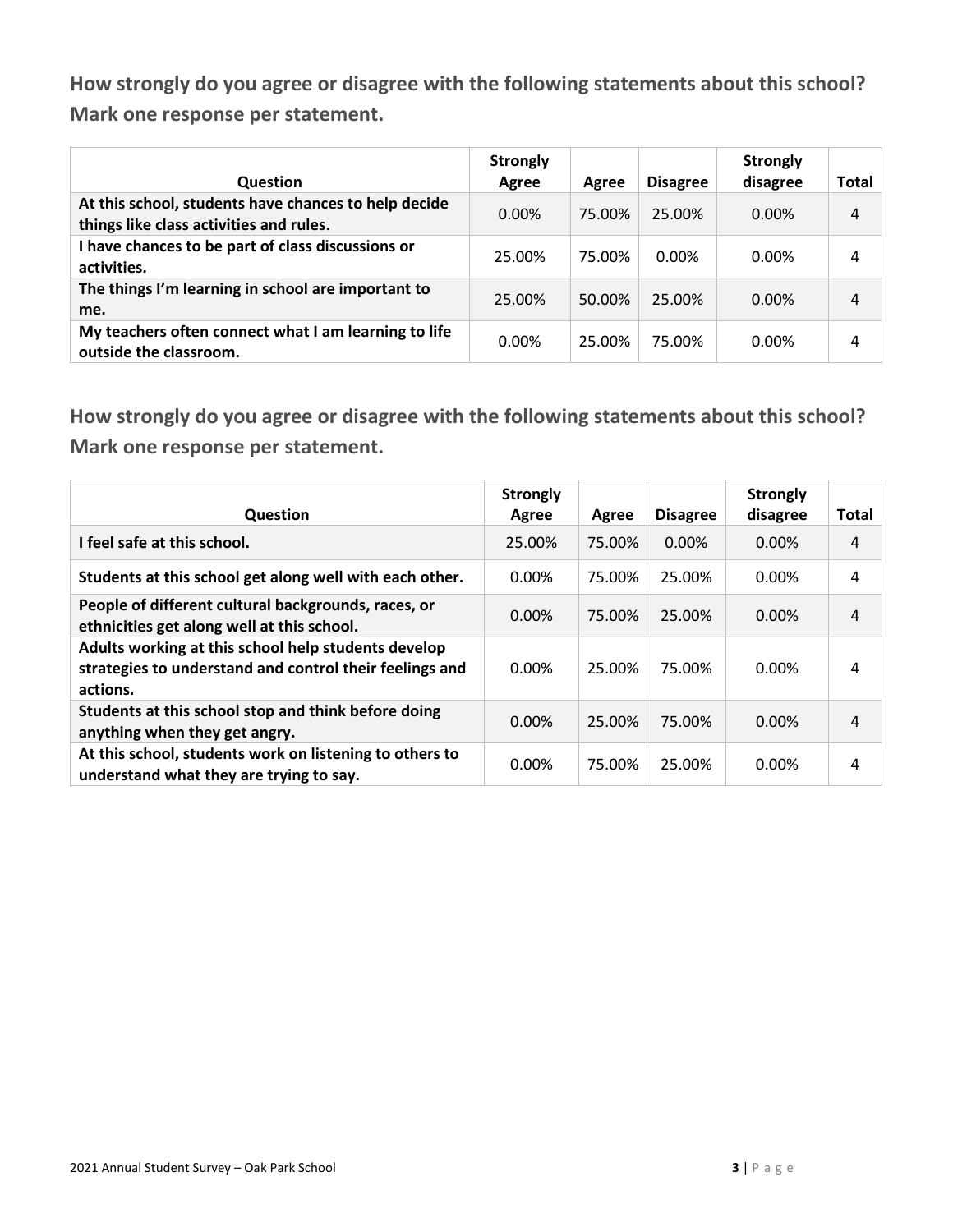| Question                                                                                         | <b>Strongly</b><br>Agree | Agree    | <b>Disagree</b> | <b>Strongly</b><br>disagree | <b>Total</b> |
|--------------------------------------------------------------------------------------------------|--------------------------|----------|-----------------|-----------------------------|--------------|
| I sometimes stay home because I don't feel safe at<br>this school.                               | 25.00%                   | $0.00\%$ | 25.00%          | 50.00%                      | 4            |
| If I am absent, there is a teacher or some other adult<br>at school that will notice my absence. | 50.00%                   | 50.00%   | 0.00%           | $0.00\%$                    | 4            |
| Students at this school are teased or picked on about<br>their race or ethnicity.                | 0.00%                    | 50.00%   | 0.00%           | 50.00%                      | 4            |
| Students at this school are teased or picked on about<br>their cultural background or religion.  | 0.00%                    | 50.00%   | 0.00%           | 50.00%                      | 4            |
| Students at this school are teased or picked on about<br>their physical or mental disability.    | $0.00\%$                 | 50.00%   | 0.00%           | 50.00%                      | 4            |

**How strongly do you agree or disagree with the following statements about this school? Mark one response per statement.**

| <b>Question</b>                                                                                                                                                            | <b>Strongly</b><br>Agree | Agree  | <b>Disagree</b> | <b>Strongly</b><br>disagree | Total |
|----------------------------------------------------------------------------------------------------------------------------------------------------------------------------|--------------------------|--------|-----------------|-----------------------------|-------|
| Students know what to do if there is an emergency,<br>natural disaster (tornado, flood) or a dangerous situation<br>(e.g. violent person on campus) during the school day. | 50.00%                   | 50.00% | $0.00\%$        | $0.00\%$                    | 4     |
| If students hear about a threat to school or student<br>safety, they would report it to someone in authority.                                                              | 50.00%                   | 25.00% | 25.00%          | $0.00\%$                    | 4     |
| I feel safe going to and from this school.                                                                                                                                 | 25.00%                   | 75.00% | $0.00\%$        | $0.00\%$                    | 4     |

| <b>Question</b>                                                                             | <b>Strongly</b><br>Agree | Agree    | <b>Disagree</b> | <b>Strongly</b><br>disagree | Total |
|---------------------------------------------------------------------------------------------|--------------------------|----------|-----------------|-----------------------------|-------|
| All students are treated the same, regardless of<br>whether their parents are rich or poor. | 50.00%                   | 25.00%   | 25.00%          | 0.00%                       | 4     |
| Boys and girls are treated equally well.                                                    | 50.00%                   | 0.00%    | 50.00%          | $0.00\%$                    | 4     |
| School rules are applied equally to all students.                                           | 50.00%                   | $0.00\%$ | 50.00%          | 0.00%                       | 4     |
| Discipline is fair.                                                                         | 25.00%                   | 50.00%   | 25.00%          | 0.00%                       | 4     |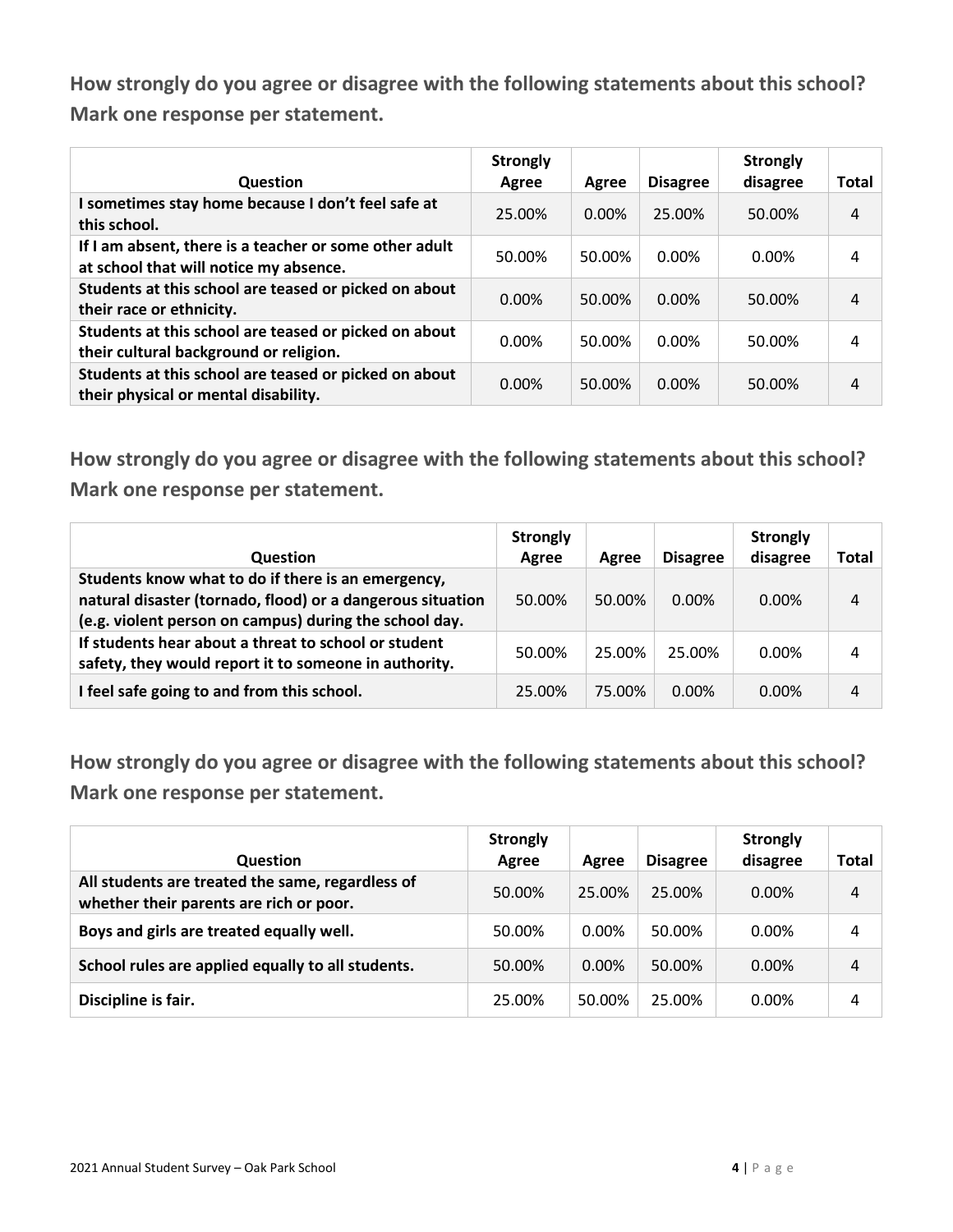## Pine View School Student Report

*2021 Annual STUDENT Survey*

| Question                                    | <b>Strongly Agree</b> | Agree  | <b>Disagree</b> | <b>Strongly Disagree</b> | Total |
|---------------------------------------------|-----------------------|--------|-----------------|--------------------------|-------|
| My teachers care about me.                  | 30.22%                | 57.32% | 8.72%           | 3.74%                    | 321   |
| My teachers make me feel good about myself. | 19.57%                | 54.97% | 18.94%          | 6.52%                    | 322   |
| I am happy to be at this school.            | 34.16%                | 41.93% | 15.22%          | 8.70%                    | 322   |
| I feel like I am part of this school.       | 23.60%                | 52.17% | 14.60%          | 9.63%                    | 322   |

**How much do you agree or disagree with the following statements about this school?**

| <b>Question</b>                               | <b>Strongly Agree</b> | Agree  | <b>Disagree</b> | <b>Strongly disagree</b> | Total |
|-----------------------------------------------|-----------------------|--------|-----------------|--------------------------|-------|
|                                               |                       |        |                 |                          |       |
| Students at this school are often bullied.    | 4.50%                 | 14.15% | 50.48%          | 30.87%                   | 311   |
| Students at this school try to stop bullying. | 11.25%                | 48.23% | 30.87%          | 9.65%                    | 311   |
| Staff at this school try to stop bullying.    | 21.54%                | 45.98% | 22.19%          | 10.29%                   | 311   |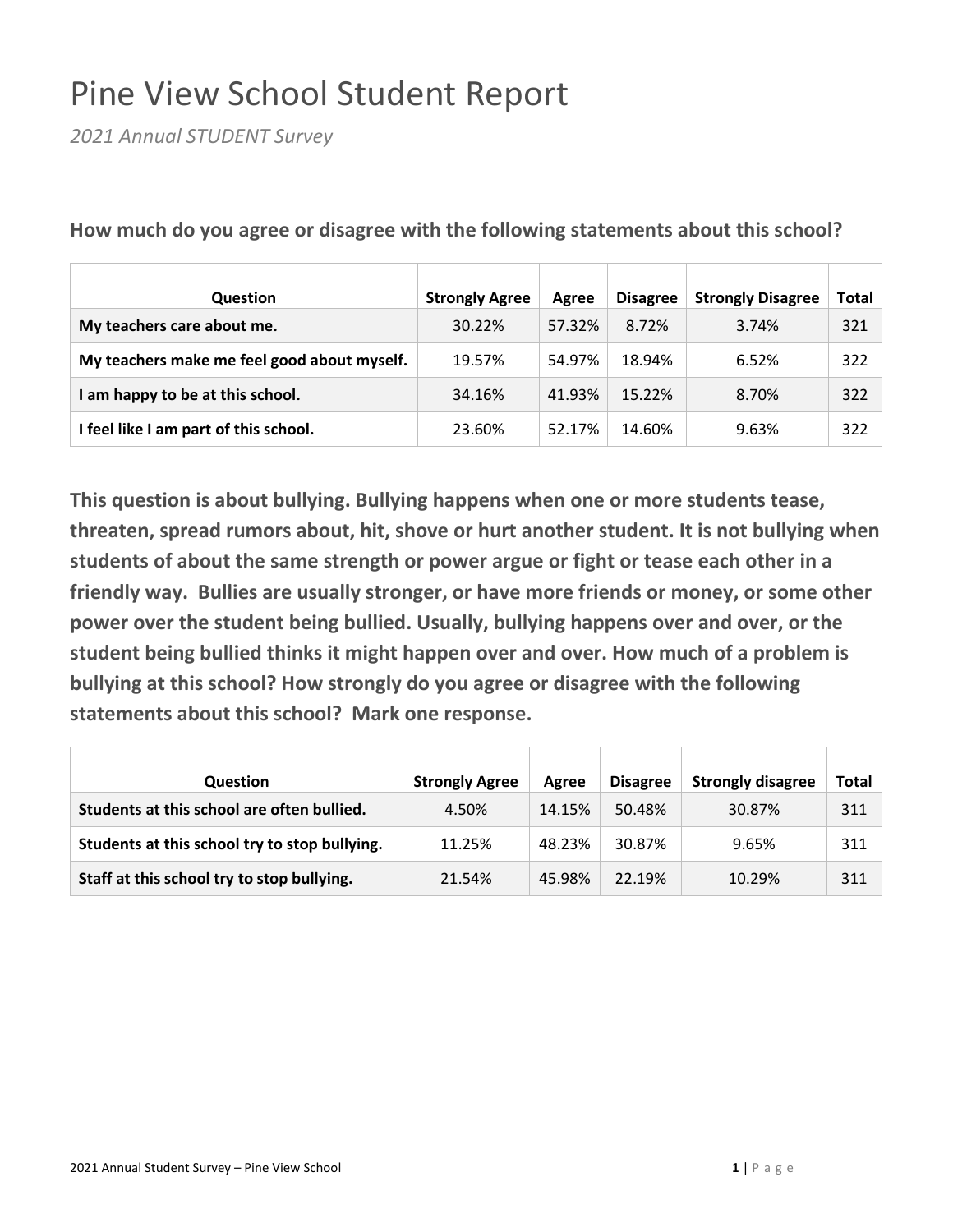**This question is about cyberbullying. Cyberbullying is bullying that takes place using electronic technology. Examples of cyberbullying include mean text messages or emails, rumors sent by email or posted on social networking sites, and embarrassing pictures, videos, websites, or fake profiles. How strongly do you agree or disagree with the following statements about this school? Mark one response.**

| Students often spread mean rumors or lies about others at this school on the internet<br>(i.e., Facebook, email, and instant messages). | Percentage |
|-----------------------------------------------------------------------------------------------------------------------------------------|------------|
| <b>Strongly Agree</b>                                                                                                                   | 15.11%     |
| Agree                                                                                                                                   | 24.76%     |
| <b>Disagree</b>                                                                                                                         | 50.48%     |
| <b>Strongly disagree</b>                                                                                                                | 9.65%      |
| <b>Total</b>                                                                                                                            | 311        |

**How strongly do you agree or disagree with the following statements about this school? Mark one response per statement.**

| <b>Question</b>                                                                                | <b>Strongly</b><br>Agree | Agree  | <b>Disagree</b> | <b>Strongly</b><br>disagree | Total |
|------------------------------------------------------------------------------------------------|--------------------------|--------|-----------------|-----------------------------|-------|
| I can talk to my teachers about problems I am having<br>in class.                              | 22.26%                   | 50.50% | 20.27%          | 6.98%                       | 301   |
| I can talk to a teacher or other adult at this school<br>about something that is bothering me. | 16.61%                   | 47.84% | 23.59%          | 11.96%                      | 301   |
| Teachers are available when I need to talk with them.                                          | 20.60%                   | 58.47% | 15.28%          | 5.65%                       | 301   |
| My teachers give me individual attention when I<br>need it.                                    | 18.00%                   | 61.00% | 16.00%          | 5.00%                       | 300   |

| <b>Question</b>                                                         | <b>Strongly</b><br>Agree | Agree  | <b>Disagree</b> | <b>Strongly</b><br>disagree | <b>Total</b> |
|-------------------------------------------------------------------------|--------------------------|--------|-----------------|-----------------------------|--------------|
| My teachers make it clear to me when I have<br>misbehaved in class.     | 29.21%                   | 62.89% | 6.87%           | 1.03%                       | 291          |
| My teachers expect me to do my best all the time.                       | 45.55%                   | 45.55% | 7.88%           | 1.03%                       | 292          |
| My teachers praise me when I work hard in school.                       | 13.70%                   | 45.21% | 28.77%          | 12.33%                      | 292          |
| Adults working at this school reward students for<br>positive behavior. | 15.07%                   | 44.18% | 28.42%          | 12.33%                      | 292          |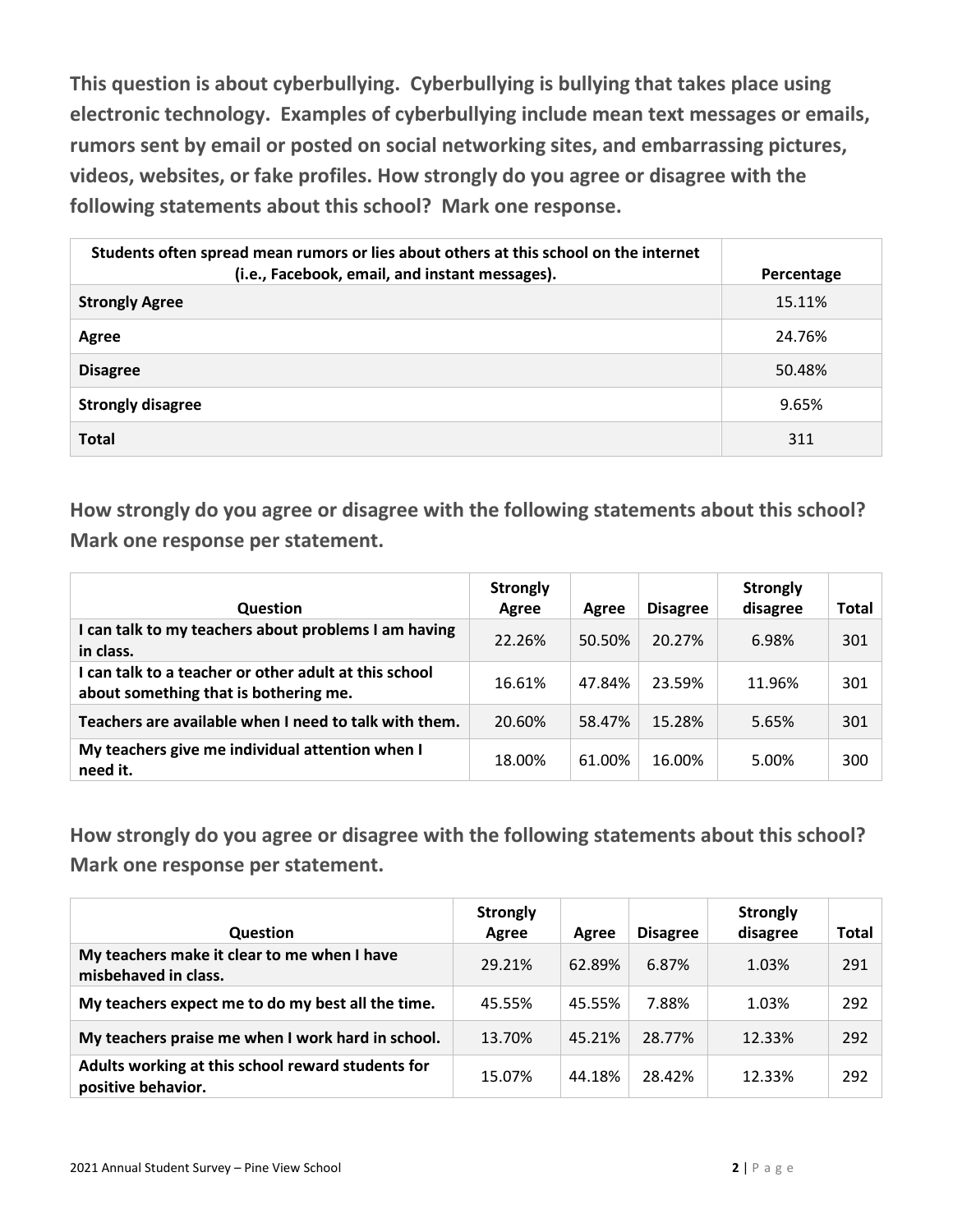| <b>Question</b>                                                                                 | <b>Strongly</b><br>Agree | Agree  | <b>Disagree</b> | <b>Strongly</b><br>disagree | Total |
|-------------------------------------------------------------------------------------------------|--------------------------|--------|-----------------|-----------------------------|-------|
| At this school, students have chances to help decide<br>things like class activities and rules. | 14.54%                   | 46.10% | 26.95%          | 12.41%                      | 282   |
| I have chances to be part of class discussions or<br>activities.                                | 36.17%                   | 53.90% | 7.45%           | 2.48%                       | 282   |
| The things I'm learning in school are important to<br>me.                                       | 15.60%                   | 46.45% | 25.18%          | 12.77%                      | 282   |
| My teachers often connect what I am learning to life<br>outside the classroom.                  | 12.06%                   | 37.94% | 39.36%          | 10.64%                      | 282   |

| <b>Question</b>                                                                                                            | <b>Strongly</b><br>Agree | Agree  | <b>Disagree</b> | <b>Strongly</b><br>disagree | <b>Total</b> |
|----------------------------------------------------------------------------------------------------------------------------|--------------------------|--------|-----------------|-----------------------------|--------------|
| I feel safe at this school.                                                                                                | 41.18%                   | 47.06% | 7.72%           | 4.04%                       | 272          |
| Students at this school get along well with each other.                                                                    | 25.27%                   | 60.07% | 12.09%          | 2.56%                       | 273          |
| People of different cultural backgrounds, races, or<br>ethnicities get along well at this school.                          | 36.76%                   | 52.94% | 6.99%           | 3.31%                       | 272          |
| Adults working at this school help students develop<br>strategies to understand and control their feelings and<br>actions. | 13.60%                   | 44.12% | 29.78%          | 12.50%                      | 272          |
| Students at this school stop and think before doing<br>anything when they get angry.                                       | 12.09%                   | 45.42% | 34.07%          | 8.42%                       | 273          |
| At this school, students work on listening to others to<br>understand what they are trying to say.                         | 15.02%                   | 53.11% | 20.88%          | 10.99%                      | 273          |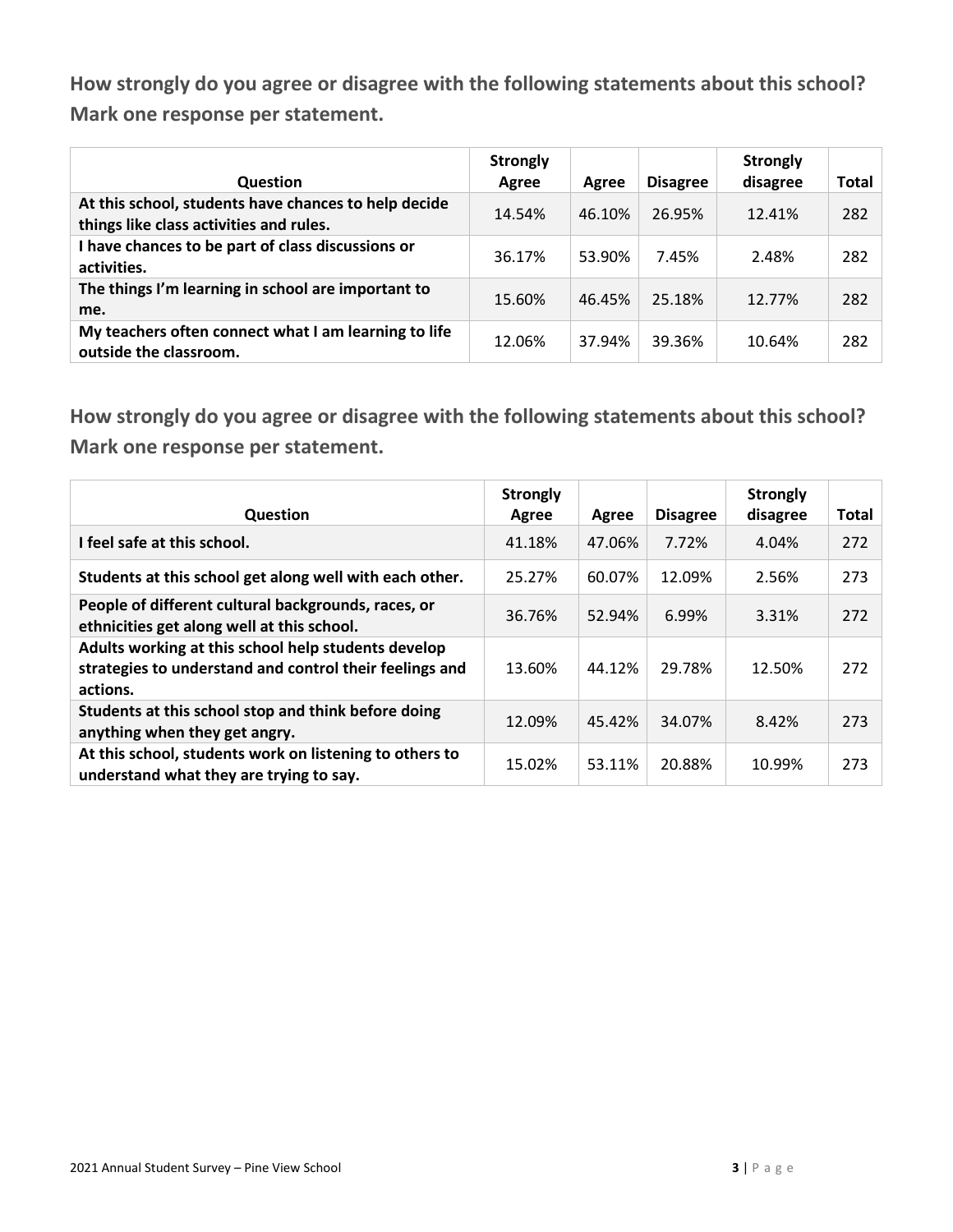| Question                                                                                         | <b>Strongly</b><br>Agree | Agree  | <b>Disagree</b> | <b>Strongly</b><br>disagree | <b>Total</b> |
|--------------------------------------------------------------------------------------------------|--------------------------|--------|-----------------|-----------------------------|--------------|
| I sometimes stay home because I don't feel safe at<br>this school.                               | 2.24%                    | 4.10%  | 31.34%          | 62.31%                      | 268          |
| If I am absent, there is a teacher or some other adult<br>at school that will notice my absence. | 33.21%                   | 51.12% | 11.57%          | 4.10%                       | 268          |
| Students at this school are teased or picked on about<br>their race or ethnicity.                | 4.10%                    | 13.81% | 35.45%          | 46.64%                      | 268          |
| Students at this school are teased or picked on about<br>their cultural background or religion.  | 4.10%                    | 17.16% | 35.07%          | 43.66%                      | 268          |
| Students at this school are teased or picked on about<br>their physical or mental disability.    | 7.84%                    | 17.16% | 35.07%          | 39.93%                      | 268          |

**How strongly do you agree or disagree with the following statements about this school? Mark one response per statement.**

| <b>Question</b>                                                                                                                                                            | <b>Strongly</b><br>Agree | Agree  | <b>Disagree</b> | <b>Strongly</b><br>disagree | Total |
|----------------------------------------------------------------------------------------------------------------------------------------------------------------------------|--------------------------|--------|-----------------|-----------------------------|-------|
| Students know what to do if there is an emergency,<br>natural disaster (tornado, flood) or a dangerous situation<br>(e.g. violent person on campus) during the school day. | 43.02%                   | 50.94% | 4.15%           | 1.89%                       | 265   |
| If students hear about a threat to school or student<br>safety, they would report it to someone in authority.                                                              | 27.55%                   | 60.38% | 10.19%          | 1.89%                       | 265   |
| I feel safe going to and from this school.                                                                                                                                 | 46.59%                   | 47.35% | 4.17%           | 1.89%                       | 264   |

| <b>Question</b>                                                                             | <b>Strongly</b><br>Agree | Agree  | <b>Disagree</b> | <b>Strongly</b><br>disagree | <b>Total</b> |
|---------------------------------------------------------------------------------------------|--------------------------|--------|-----------------|-----------------------------|--------------|
| All students are treated the same, regardless of<br>whether their parents are rich or poor. | 30.04%                   | 40.68% | 21.29%          | 7.98%                       | 263          |
| Boys and girls are treated equally well.                                                    | 24.33%                   | 44.87% | 21.29%          | 9.51%                       | 263          |
| School rules are applied equally to all students.                                           | 24.33%                   | 37.26% | 24.71%          | 13.69%                      | 263          |
| Discipline is fair.                                                                         | 21.29%                   | 47.91% | 20.53%          | 10.27%                      | 263          |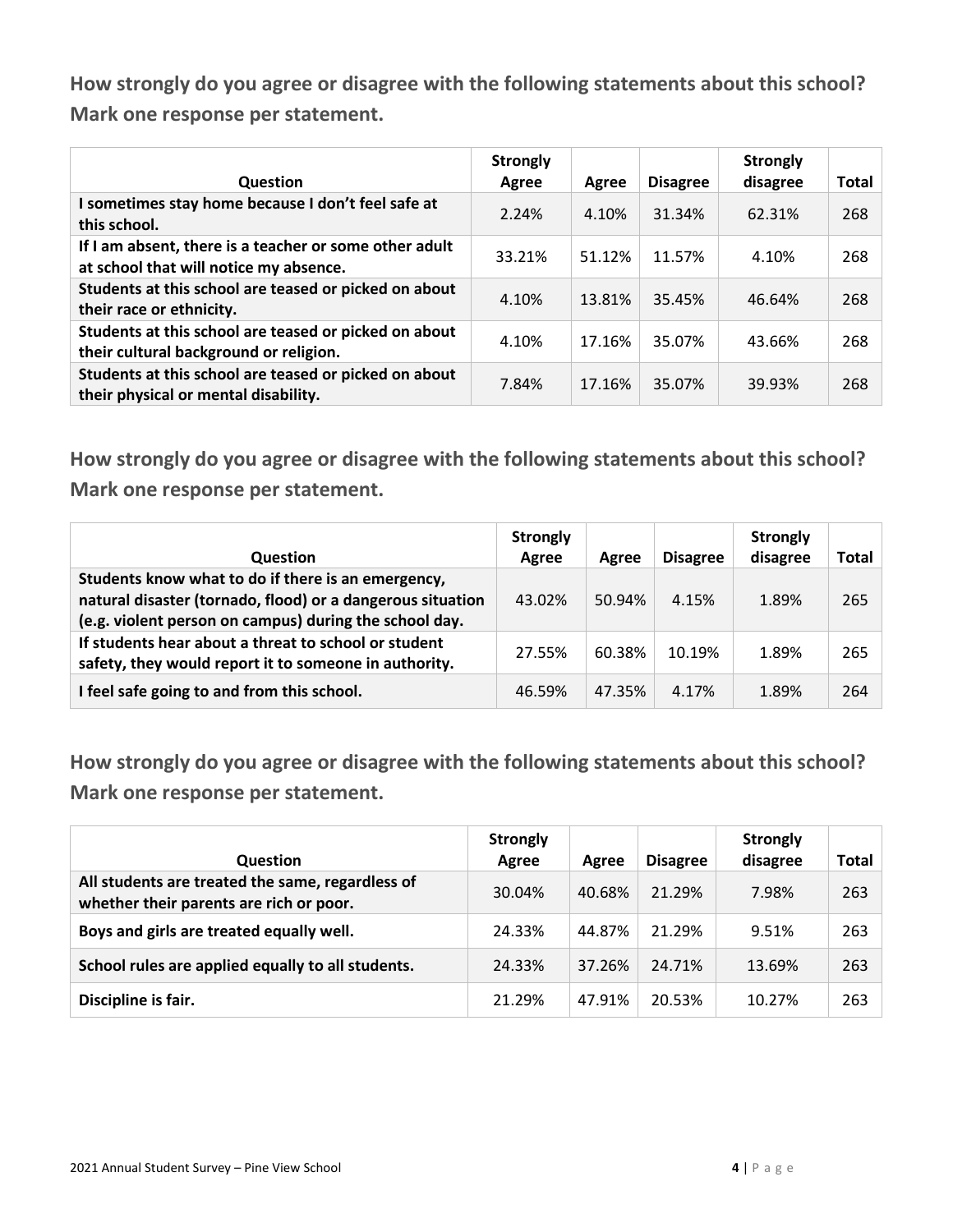# Riverview High School Student Report

*2021 Annual STUDENT Survey*

| Question                                    | <b>Strongly Agree</b> | Agree  | <b>Disagree</b> | <b>Strongly Disagree</b> | Total |
|---------------------------------------------|-----------------------|--------|-----------------|--------------------------|-------|
| My teachers care about me.                  | 19.76%                | 62.92% | 13.98%          | 3.34%                    | 329   |
| My teachers make me feel good about myself. | 14.68%                | 55.66% | 21.10%          | 8.56%                    | 327   |
| I am happy to be at this school.            | 19.45%                | 53.50% | 18.54%          | 8.51%                    | 329   |
| I feel like I am part of this school.       | 13.15%                | 46.18% | 29.97%          | 10.70%                   | 327   |

**How much do you agree or disagree with the following statements about this school?**

| <b>Question</b>                               | <b>Strongly Agree</b> | Agree  | <b>Disagree</b> | <b>Strongly disagree</b> | <b>Total</b> |
|-----------------------------------------------|-----------------------|--------|-----------------|--------------------------|--------------|
| Students at this school are often bullied.    | 10.69%                | 32.39% | 47.17%          | 9.75%                    | 318          |
| Students at this school try to stop bullying. | 5.03%                 | 34.59% | 44.97%          | 15.41%                   | 318          |
| Staff at this school try to stop bullying.    | 11.67%                | 46.69% | 30.60%          | 11.04%                   | 317          |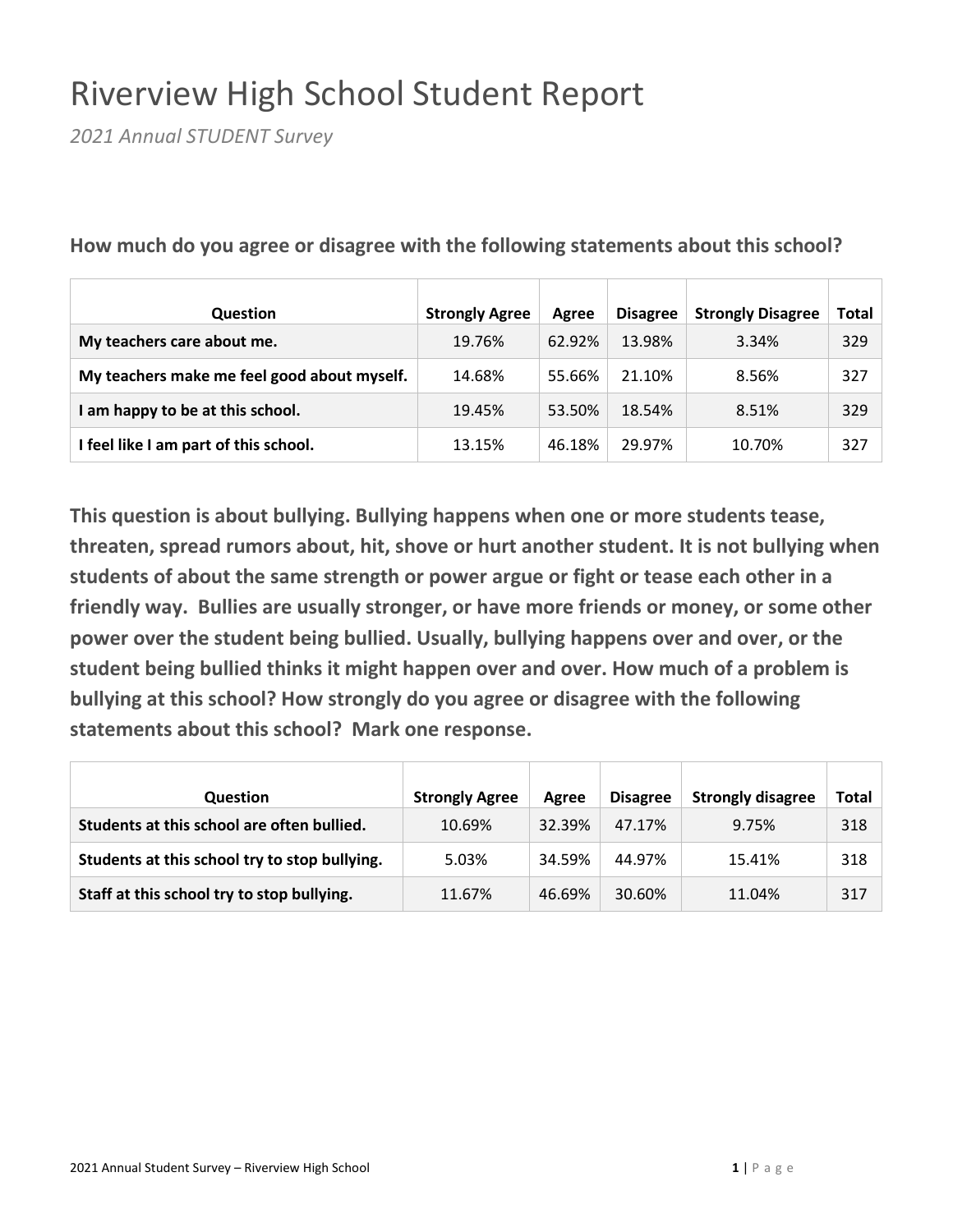**This question is about cyberbullying. Cyberbullying is bullying that takes place using electronic technology. Examples of cyberbullying include mean text messages or emails, rumors sent by email or posted on social networking sites, and embarrassing pictures, videos, websites, or fake profiles. How strongly do you agree or disagree with the following statements about this school? Mark one response.**

| Students often spread mean rumors or lies about others at this school on the internet<br>(i.e., Facebook, email, and instant messages). | Percentage |
|-----------------------------------------------------------------------------------------------------------------------------------------|------------|
| <b>Strongly Agree</b>                                                                                                                   | 35.87%     |
| Agree                                                                                                                                   | 36.51%     |
| <b>Disagree</b>                                                                                                                         | 22.22%     |
| <b>Strongly disagree</b>                                                                                                                | 5.40%      |
| <b>Total</b>                                                                                                                            | 315        |

**How strongly do you agree or disagree with the following statements about this school? Mark one response per statement.**

| <b>Question</b>                                                                                | <b>Strongly</b><br>Agree | Agree  | <b>Disagree</b> | <b>Strongly</b><br>disagree | Total |
|------------------------------------------------------------------------------------------------|--------------------------|--------|-----------------|-----------------------------|-------|
| I can talk to my teachers about problems I am having<br>in class.                              | 17.55%                   | 50.66% | 25.50%          | 6.29%                       | 302   |
| I can talk to a teacher or other adult at this school<br>about something that is bothering me. | 16.56%                   | 45.70% | 26.49%          | 11.26%                      | 302   |
| Teachers are available when I need to talk with them.                                          | 16.23%                   | 55.63% | 21.52%          | 6.62%                       | 302   |
| My teachers give me individual attention when I<br>need it.                                    | 17.55%                   | 51.99% | 23.84%          | 6.62%                       | 302   |

| <b>Question</b>                                                         | <b>Strongly</b><br>Agree | Agree  | <b>Disagree</b> | <b>Strongly</b><br>disagree | Total |
|-------------------------------------------------------------------------|--------------------------|--------|-----------------|-----------------------------|-------|
| My teachers make it clear to me when I have<br>misbehaved in class.     | 26.41%                   | 58.45% | 13.38%          | 1.76%                       | 284   |
| My teachers expect me to do my best all the time.                       | 40.42%                   | 51.92% | 6.27%           | 1.39%                       | 287   |
| My teachers praise me when I work hard in school.                       | 14.63%                   | 39.72% | 32.06%          | 13.59%                      | 287   |
| Adults working at this school reward students for<br>positive behavior. | 12.89%                   | 35.19% | 36.59%          | 15.33%                      | 287   |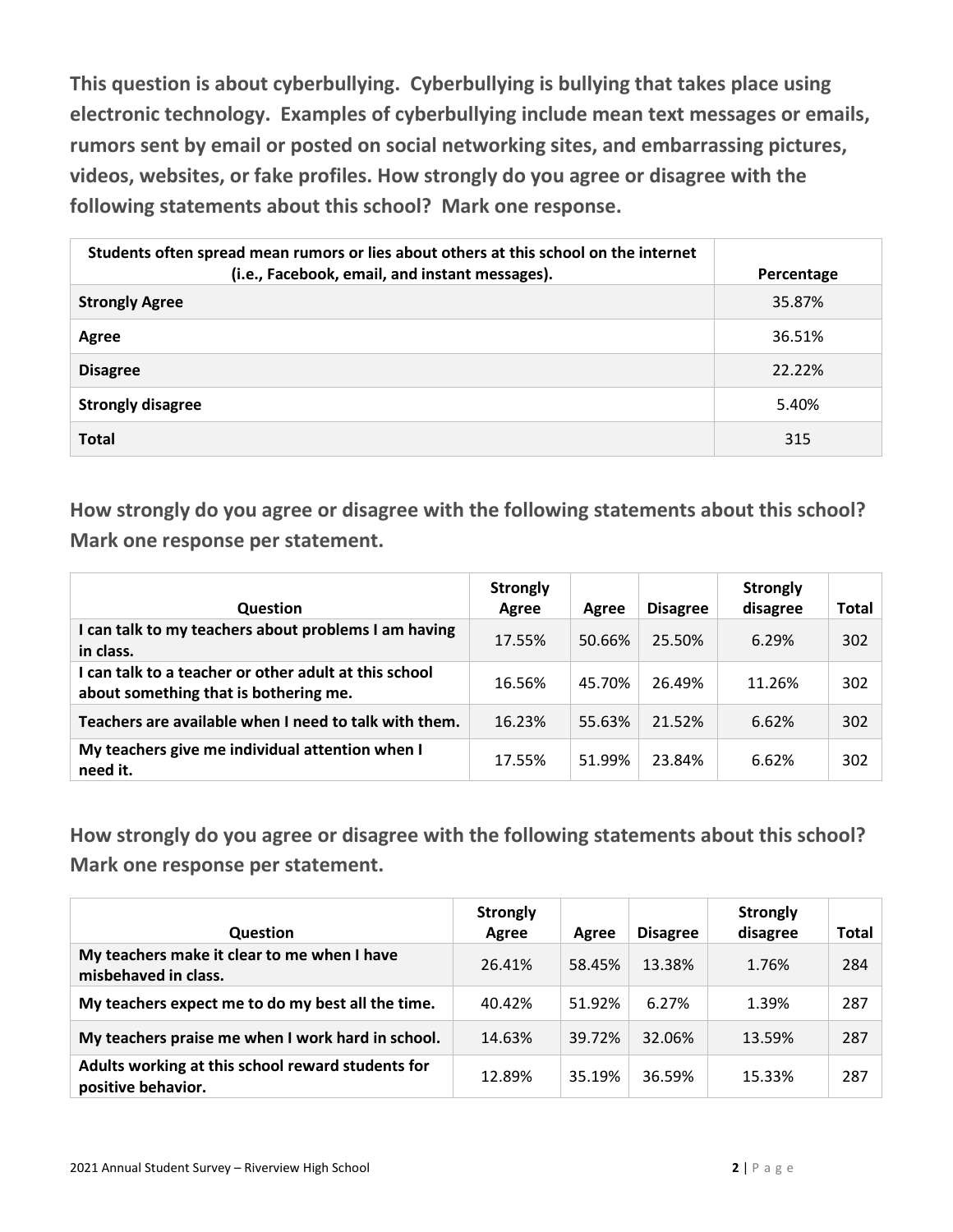| <b>Question</b>                                                                                 | <b>Strongly</b><br>Agree | Agree  | <b>Disagree</b> | <b>Strongly</b><br>disagree | Total |
|-------------------------------------------------------------------------------------------------|--------------------------|--------|-----------------|-----------------------------|-------|
| At this school, students have chances to help decide<br>things like class activities and rules. | 11.03%                   | 36.12% | 33.84%          | 19.01%                      | 263   |
| I have chances to be part of class discussions or<br>activities.                                | 24.71%                   | 56.65% | 13.31%          | 5.32%                       | 263   |
| The things I'm learning in school are important to<br>me.                                       | 13.69%                   | 39.54% | 30.42%          | 16.35%                      | 263   |
| My teachers often connect what I am learning to life<br>outside the classroom.                  | 12.17%                   | 38.78% | 30.80%          | 18.25%                      | 263   |

| <b>Question</b>                                                                                                            | <b>Strongly</b><br>Agree | Agree  | <b>Disagree</b> | <b>Strongly</b><br>disagree | <b>Total</b> |
|----------------------------------------------------------------------------------------------------------------------------|--------------------------|--------|-----------------|-----------------------------|--------------|
| I feel safe at this school.                                                                                                | 22.83%                   | 50.00% | 19.69%          | 7.48%                       | 254          |
| Students at this school get along well with each other.                                                                    | 9.09%                    | 59.29% | 23.72%          | 7.91%                       | 253          |
| People of different cultural backgrounds, races, or<br>ethnicities get along well at this school.                          | 16.47%                   | 55.69% | 19.61%          | 8.24%                       | 255          |
| Adults working at this school help students develop<br>strategies to understand and control their feelings and<br>actions. | 12.60%                   | 34.65% | 36.22%          | 16.54%                      | 254          |
| Students at this school stop and think before doing<br>anything when they get angry.                                       | 3.95%                    | 26.48% | 43.48%          | 26.09%                      | 253          |
| At this school, students work on listening to others to<br>understand what they are trying to say.                         | 5.91%                    | 35.04% | 40.94%          | 18.11%                      | 254          |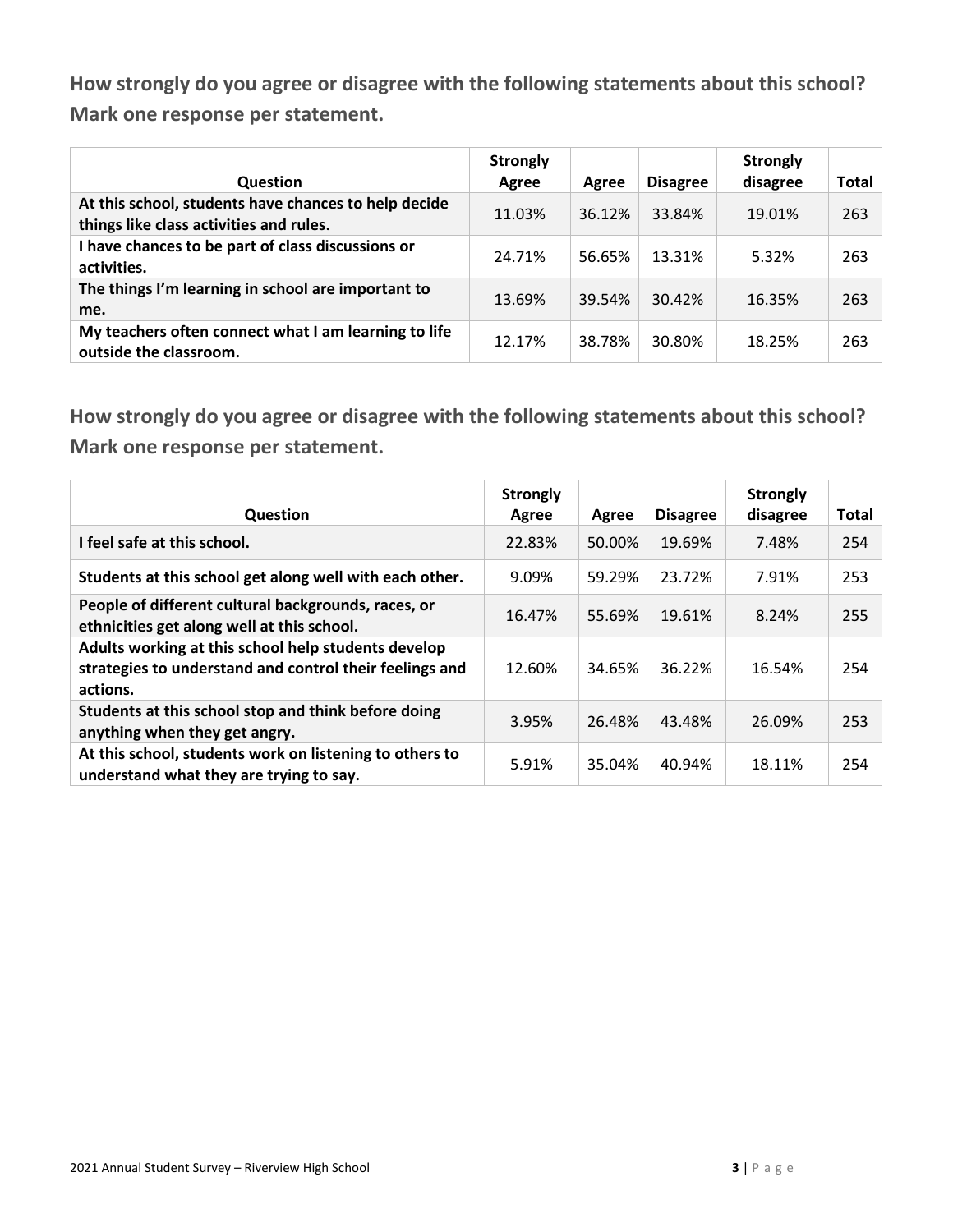| Question                                                                                         | <b>Strongly</b><br>Agree | Agree  | <b>Disagree</b> | <b>Strongly</b><br>disagree | Total |
|--------------------------------------------------------------------------------------------------|--------------------------|--------|-----------------|-----------------------------|-------|
| I sometimes stay home because I don't feel safe at<br>this school.                               | 9.66%                    | 14.71% | 38.24%          | 37.39%                      | 238   |
| If I am absent, there is a teacher or some other adult<br>at school that will notice my absence. | 26.78%                   | 46.03% | 20.08%          | 7.11%                       | 239   |
| Students at this school are teased or picked on about<br>their race or ethnicity.                | 15.13%                   | 26.89% | 39.92%          | 18.07%                      | 238   |
| Students at this school are teased or picked on about<br>their cultural background or religion.  | 13.08%                   | 27.43% | 40.51%          | 18.99%                      | 237   |
| Students at this school are teased or picked on about<br>their physical or mental disability.    | 23.63%                   | 27.43% | 33.76%          | 15.19%                      | 237   |

**How strongly do you agree or disagree with the following statements about this school? Mark one response per statement.**

| <b>Question</b>                                                                                                                                                            | <b>Strongly</b><br>Agree | Agree  | <b>Disagree</b> | <b>Strongly</b><br>disagree | <b>Total</b> |
|----------------------------------------------------------------------------------------------------------------------------------------------------------------------------|--------------------------|--------|-----------------|-----------------------------|--------------|
| Students know what to do if there is an emergency,<br>natural disaster (tornado, flood) or a dangerous situation<br>(e.g. violent person on campus) during the school day. | 21.89%                   | 59.23% | 14.59%          | 4.29%                       | 233          |
| If students hear about a threat to school or student<br>safety, they would report it to someone in authority.                                                              | 19.05%                   | 57.58% | 17.75%          | 5.63%                       | 231          |
| I feel safe going to and from this school.                                                                                                                                 | 27.19%                   | 56.58% | 10.96%          | 5.26%                       | 228          |

| <b>Question</b>                                                                             | <b>Strongly</b><br>Agree | Agree  | <b>Disagree</b> | <b>Strongly</b><br>disagree | <b>Total</b> |
|---------------------------------------------------------------------------------------------|--------------------------|--------|-----------------|-----------------------------|--------------|
| All students are treated the same, regardless of<br>whether their parents are rich or poor. | 16.52%                   | 36.09% | 26.09%          | 21.30%                      | 230          |
| Boys and girls are treated equally well.                                                    | 14.59%                   | 30.90% | 27.04%          | 27.47%                      | 233          |
| School rules are applied equally to all students.                                           | 13.79%                   | 25.43% | 26.29%          | 34.48%                      | 232          |
| Discipline is fair.                                                                         | 12.99%                   | 43.72% | 26.41%          | 16.88%                      | 231          |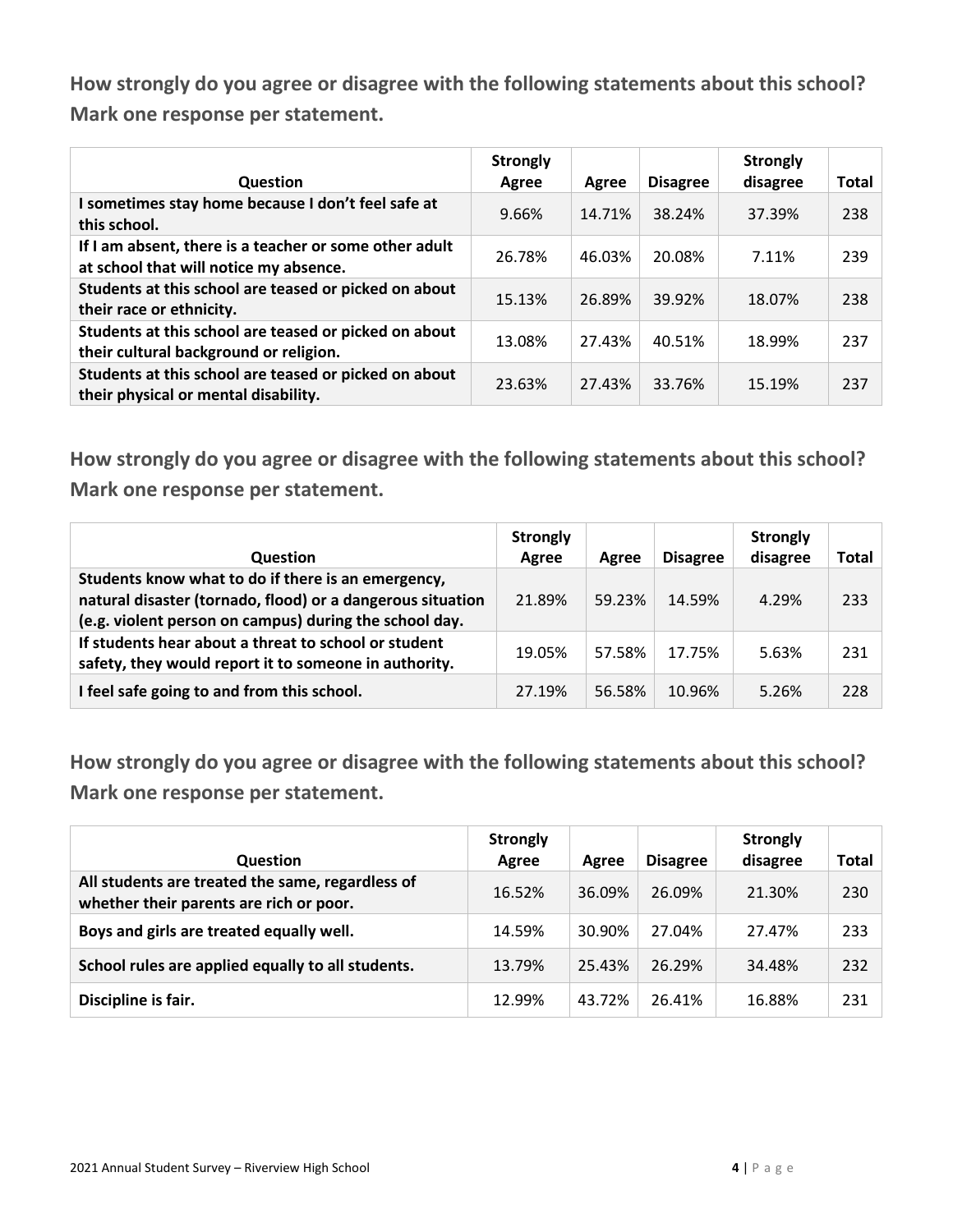# Sarasota High School Student Report

*2021 Annual STUDENT Survey*

| Question                                    | <b>Strongly Agree</b> | Agree  | <b>Disagree</b> | <b>Strongly Disagree</b> | <b>Total</b> |
|---------------------------------------------|-----------------------|--------|-----------------|--------------------------|--------------|
| My teachers care about me.                  | 24.78%                | 60.00% | 11.74%          | 3.48%                    | 230          |
| My teachers make me feel good about myself. | 18.42%                | 51.75% | 21.93%          | 7.89%                    | 228          |
| I am happy to be at this school.            | 17.47%                | 51.09% | 21.40%          | 10.04%                   | 229          |
| I feel like I am part of this school.       | 18.78%                | 40.17% | 27.07%          | 13.97%                   | 229          |

**How much do you agree or disagree with the following statements about this school?**

| <b>Question</b>                               | <b>Strongly Agree</b> | Agree  | <b>Disagree</b> | <b>Strongly disagree</b> | Total |
|-----------------------------------------------|-----------------------|--------|-----------------|--------------------------|-------|
| Students at this school are often bullied.    | 11.87%                | 31.05% | 47.03%          | 10.05%                   | 219   |
| Students at this school try to stop bullying. | 9.22%                 | 35.48% | 42.86%          | 12.44%                   | 217   |
| Staff at this school try to stop bullying.    | 13.24%                | 47.49% | 28.77%          | 10.50%                   | 219   |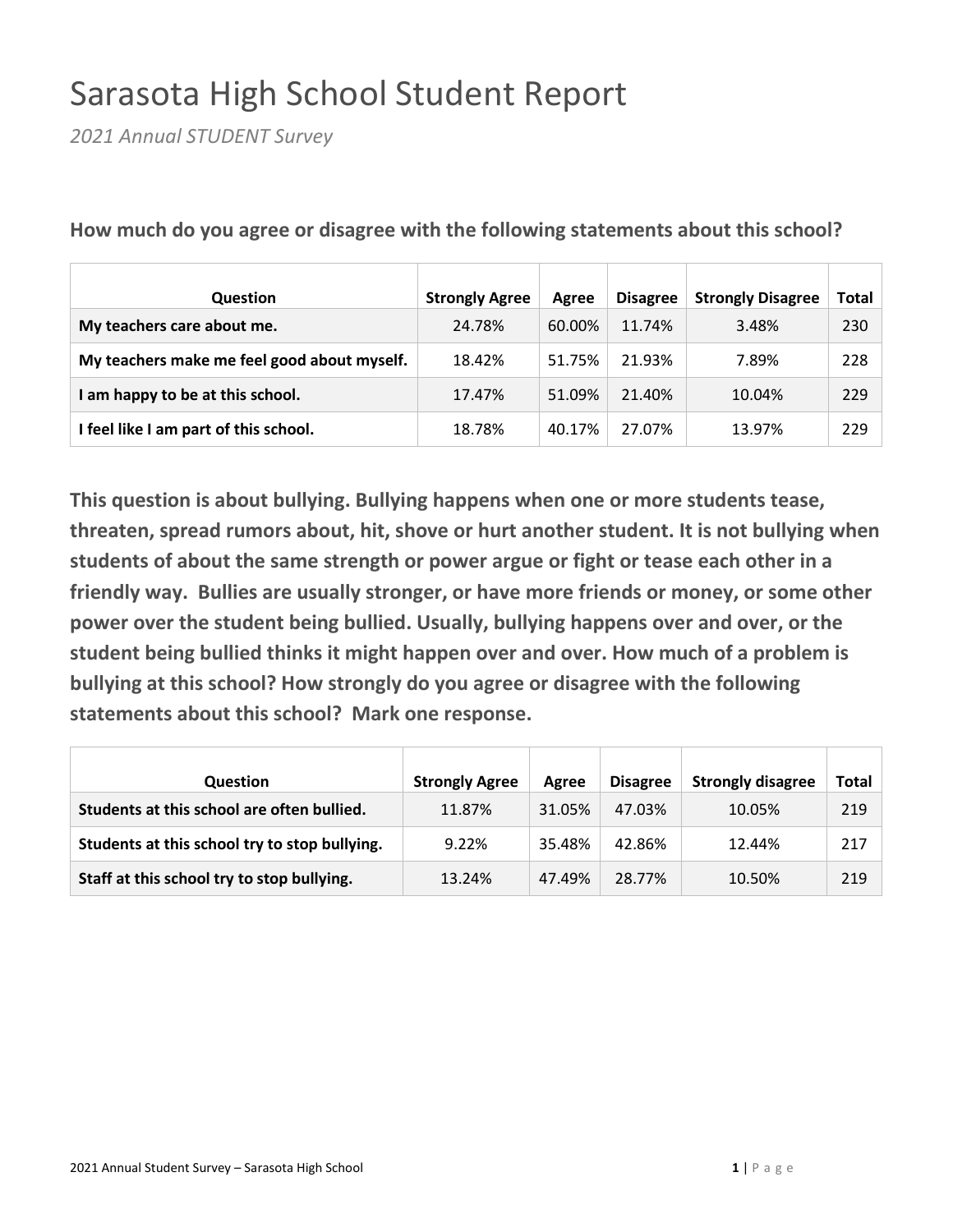**This question is about cyberbullying. Cyberbullying is bullying that takes place using electronic technology. Examples of cyberbullying include mean text messages or emails, rumors sent by email or posted on social networking sites, and embarrassing pictures, videos, websites, or fake profiles. How strongly do you agree or disagree with the following statements about this school? Mark one response.**

| Students often spread mean rumors or lies about others at this school on the internet<br>(i.e., Facebook, email, and instant messages). | Percentage |
|-----------------------------------------------------------------------------------------------------------------------------------------|------------|
| <b>Strongly Agree</b>                                                                                                                   | 34.88%     |
| Agree                                                                                                                                   | 33.49%     |
| <b>Disagree</b>                                                                                                                         | 28.84%     |
| <b>Strongly disagree</b>                                                                                                                | 2.79%      |
| <b>Total</b>                                                                                                                            | 215        |

**How strongly do you agree or disagree with the following statements about this school? Mark one response per statement.**

| <b>Question</b>                                                                                | <b>Strongly</b><br>Agree | Agree  | <b>Disagree</b> | <b>Strongly</b><br>disagree | <b>Total</b> |
|------------------------------------------------------------------------------------------------|--------------------------|--------|-----------------|-----------------------------|--------------|
| I can talk to my teachers about problems I am having<br>in class.                              | 22.38%                   | 47.62% | 19.52%          | 10.48%                      | 210          |
| I can talk to a teacher or other adult at this school<br>about something that is bothering me. | 21.90%                   | 47.62% | 19.05%          | 11.43%                      | 210          |
| Teachers are available when I need to talk with them.                                          | 21.33%                   | 52.13% | 18.48%          | 8.06%                       | 211          |
| My teachers give me individual attention when I<br>need it.                                    | 19.05%                   | 47.14% | 20.95%          | 12.86%                      | 210          |

| <b>Question</b>                                                         | <b>Strongly</b><br>Agree | Agree  | <b>Disagree</b> | <b>Strongly</b><br>disagree | Total |
|-------------------------------------------------------------------------|--------------------------|--------|-----------------|-----------------------------|-------|
| My teachers make it clear to me when I have<br>misbehaved in class.     | 26.77%                   | 61.11% | 10.61%          | 1.52%                       | 198   |
| My teachers expect me to do my best all the time.                       | 39.09%                   | 49.24% | 9.64%           | 2.03%                       | 197   |
| My teachers praise me when I work hard in school.                       | 17.77%                   | 37.06% | 32.49%          | 12.69%                      | 197   |
| Adults working at this school reward students for<br>positive behavior. | 16.41%                   | 41.03% | 30.26%          | 12.31%                      | 195   |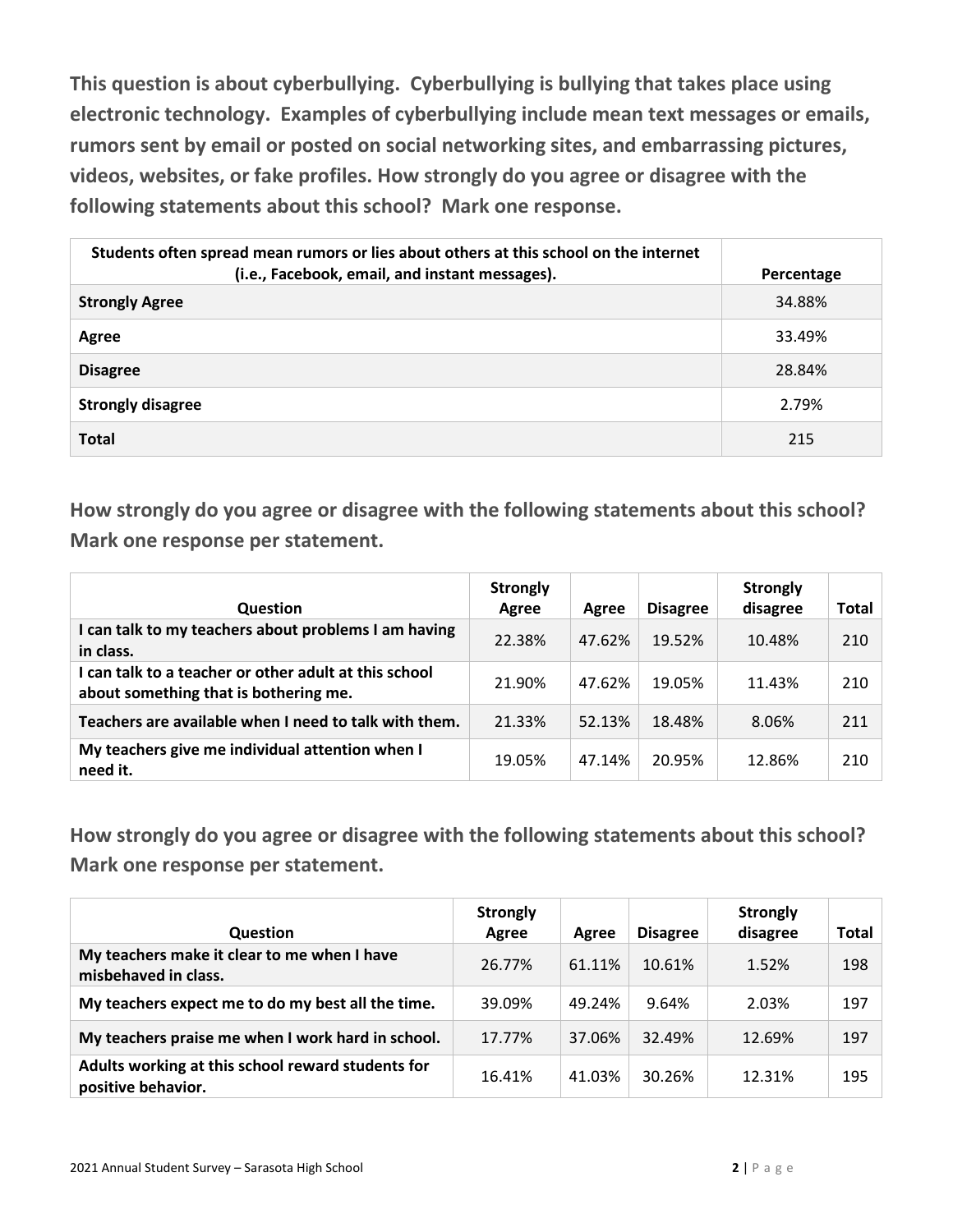| <b>Question</b>                                                                                 | <b>Strongly</b><br>Agree | Agree  | <b>Disagree</b> | <b>Strongly</b><br>disagree | Total |
|-------------------------------------------------------------------------------------------------|--------------------------|--------|-----------------|-----------------------------|-------|
| At this school, students have chances to help decide<br>things like class activities and rules. | 12.22%                   | 40.00% | 34.44%          | 13.33%                      | 180   |
| I have chances to be part of class discussions or<br>activities.                                | 24.18%                   | 56.59% | 15.93%          | 3.30%                       | 182   |
| The things I'm learning in school are important to<br>me.                                       | 16.94%                   | 38.25% | 30.05%          | 14.75%                      | 183   |
| My teachers often connect what I am learning to life<br>outside the classroom.                  | 15.93%                   | 34.07% | 35.71%          | 14.29%                      | 182   |

| Question                                                                                                                   | <b>Strongly</b><br>Agree | Agree  | <b>Disagree</b> | <b>Strongly</b><br>disagree | <b>Total</b> |
|----------------------------------------------------------------------------------------------------------------------------|--------------------------|--------|-----------------|-----------------------------|--------------|
| I feel safe at this school.                                                                                                | 20.34%                   | 51.98% | 19.21%          | 8.47%                       | 177          |
| Students at this school get along well with each other.                                                                    | 10.73%                   | 56.50% | 23.16%          | 9.60%                       | 177          |
| People of different cultural backgrounds, races, or<br>ethnicities get along well at this school.                          | 24.29%                   | 57.63% | 11.30%          | 6.78%                       | 177          |
| Adults working at this school help students develop<br>strategies to understand and control their feelings and<br>actions. | 13.22%                   | 39.66% | 35.06%          | 12.07%                      | 174          |
| Students at this school stop and think before doing<br>anything when they get angry.                                       | 7.47%                    | 24.71% | 44.25%          | 23.56%                      | 174          |
| At this school, students work on listening to others to<br>understand what they are trying to say.                         | 8.05%                    | 35.06% | 36.78%          | 20.11%                      | 174          |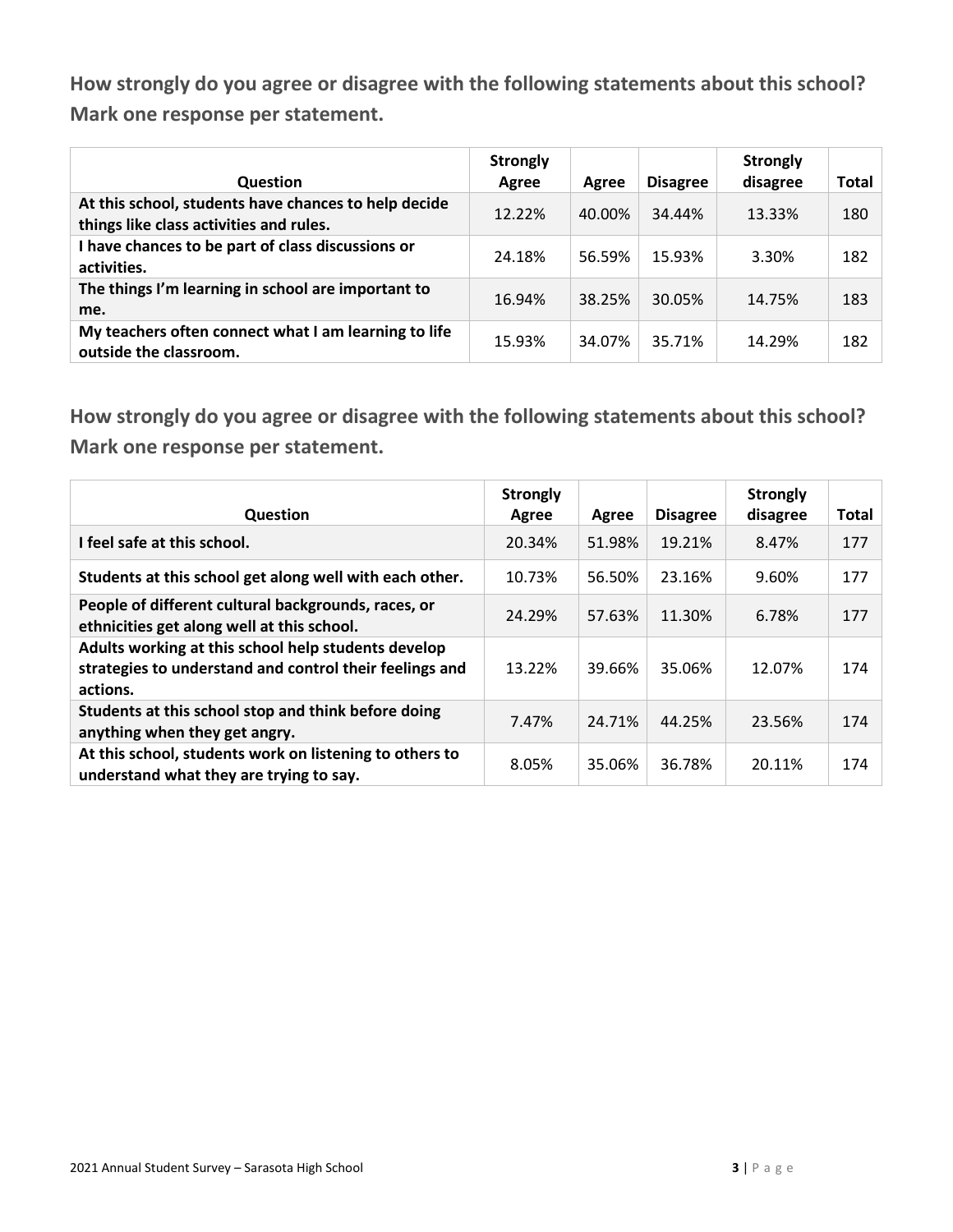| Question                                                                                         | <b>Strongly</b><br>Agree | Agree  | <b>Disagree</b> | <b>Strongly</b><br>disagree | <b>Total</b> |
|--------------------------------------------------------------------------------------------------|--------------------------|--------|-----------------|-----------------------------|--------------|
| I sometimes stay home because I don't feel safe at<br>this school.                               | 8.24%                    | 12.94% | 45.29%          | 33.53%                      | 170          |
| If I am absent, there is a teacher or some other adult<br>at school that will notice my absence. | 20.00%                   | 61.76% | 12.94%          | 5.29%                       | 170          |
| Students at this school are teased or picked on about<br>their race or ethnicity.                | 11.18%                   | 18.24% | 43.53%          | 27.06%                      | 170          |
| Students at this school are teased or picked on about<br>their cultural background or religion.  | 15.20%                   | 17.54% | 41.52%          | 25.73%                      | 171          |
| Students at this school are teased or picked on about<br>their physical or mental disability.    | 16.37%                   | 27.49% | 36.84%          | 19.30%                      | 171          |

**How strongly do you agree or disagree with the following statements about this school? Mark one response per statement.**

| <b>Question</b>                                                                                                                                                            | <b>Strongly</b><br>Agree | Agree  | <b>Disagree</b> | <b>Strongly</b><br>disagree | Total |
|----------------------------------------------------------------------------------------------------------------------------------------------------------------------------|--------------------------|--------|-----------------|-----------------------------|-------|
| Students know what to do if there is an emergency,<br>natural disaster (tornado, flood) or a dangerous situation<br>(e.g. violent person on campus) during the school day. | 31.14%                   | 56.89% | 9.58%           | 2.40%                       | 167   |
| If students hear about a threat to school or student<br>safety, they would report it to someone in authority.                                                              | 29.34%                   | 58.08% | 10.78%          | 1.80%                       | 167   |
| I feel safe going to and from this school.                                                                                                                                 | 27.27%                   | 54.55% | 15.15%          | 3.03%                       | 165   |

| <b>Question</b>                                                                             | <b>Strongly</b><br>Agree | Agree  | <b>Disagree</b> | <b>Strongly</b><br>disagree | <b>Total</b> |
|---------------------------------------------------------------------------------------------|--------------------------|--------|-----------------|-----------------------------|--------------|
| All students are treated the same, regardless of<br>whether their parents are rich or poor. | 19.88%                   | 40.99% | 26.71%          | 12.42%                      | 161          |
| Boys and girls are treated equally well.                                                    | 18.01%                   | 32.30% | 20.50%          | 29.19%                      | 161          |
| School rules are applied equally to all students.                                           | 16.67%                   | 30.86% | 22.22%          | 30.25%                      | 162          |
| Discipline is fair.                                                                         | 16.05%                   | 31.48% | 32.10%          | 20.37%                      | 162          |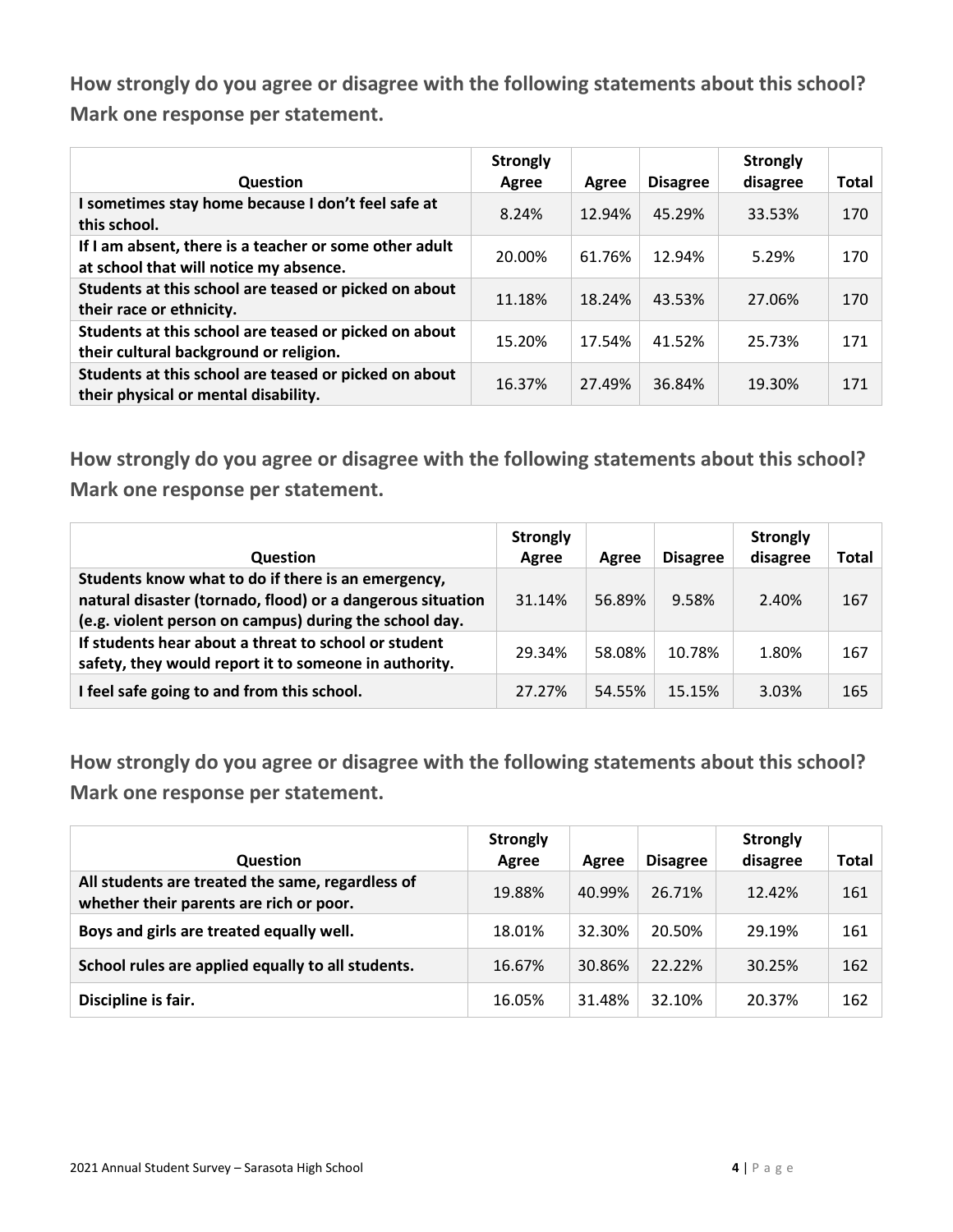#### Sarasota Middle School Student Report

*2021 Annual STUDENT Survey*

| <b>Question</b>                             | <b>Strongly Agree</b> | Agree  | <b>Disagree</b> | <b>Strongly Disagree</b> | Total |
|---------------------------------------------|-----------------------|--------|-----------------|--------------------------|-------|
| My teachers care about me.                  | 32.39%                | 54.93% | 9.86%           | 2.82%                    | 142   |
| My teachers make me feel good about myself. | 24.11%                | 47.52% | 20.57%          | 7.80%                    | 141   |
| am happy to be at this school.              | 30.71%                | 47.14% | 13.57%          | 8.57%                    | 140   |
| I feel like I am part of this school.       | 24.29%                | 41.43% | 25.71%          | 8.57%                    | 140   |

**How much do you agree or disagree with the following statements about this school?**

| <b>Question</b>                               | <b>Strongly Agree</b> | Agree  | <b>Disagree</b> | <b>Strongly disagree</b> | <b>Total</b> |
|-----------------------------------------------|-----------------------|--------|-----------------|--------------------------|--------------|
| Students at this school are often bullied.    | 15.22%                | 23.91% | 39.13%          | 21.74%                   | 138          |
| Students at this school try to stop bullying. | 10.22%                | 36.50% | 33.58%          | 19.71%                   | 137          |
| Staff at this school try to stop bullying.    | 32.85%                | 40.88% | 16.06%          | $10.22\%$                | 137          |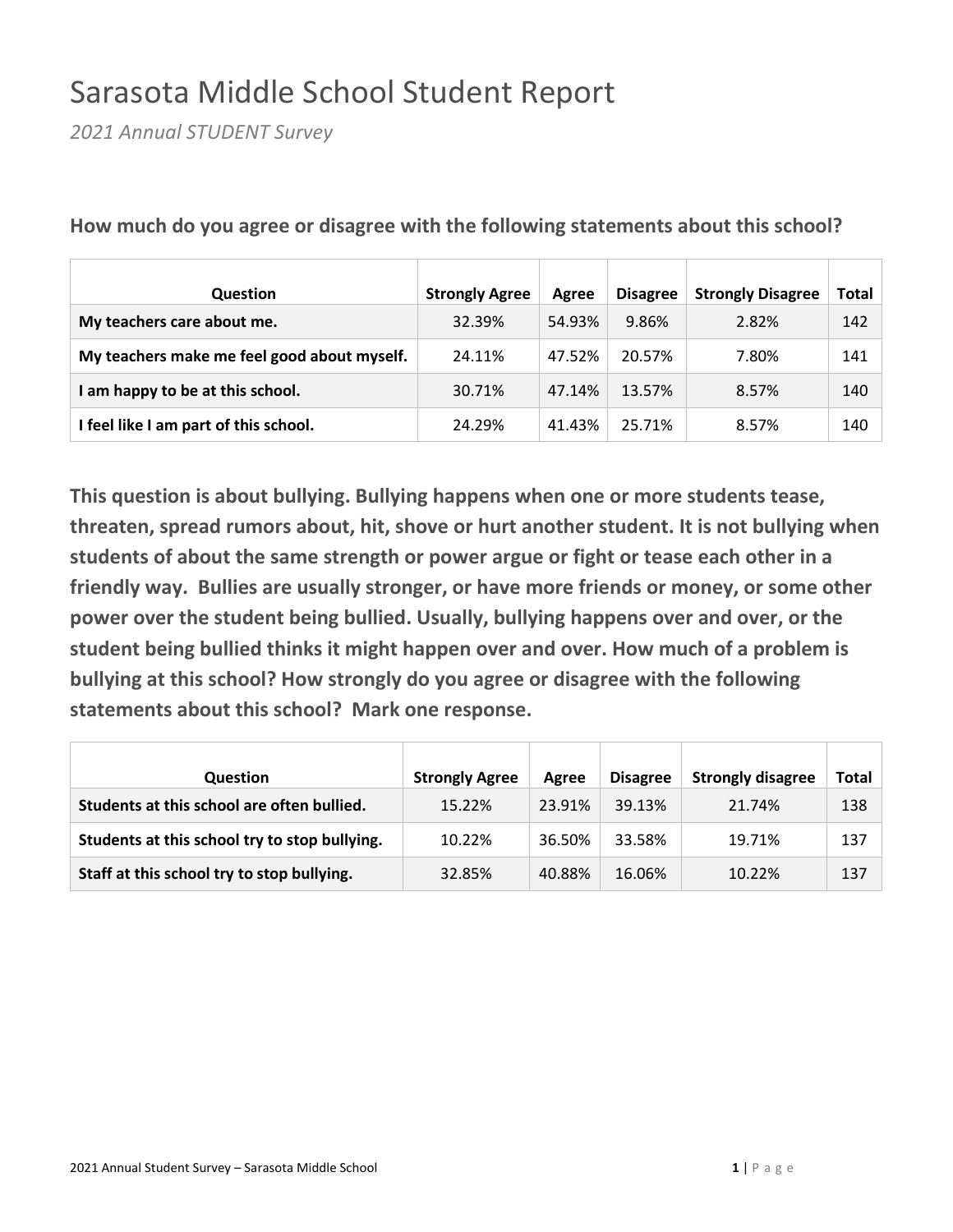**This question is about cyberbullying. Cyberbullying is bullying that takes place using electronic technology. Examples of cyberbullying include mean text messages or emails, rumors sent by email or posted on social networking sites, and embarrassing pictures, videos, websites, or fake profiles. How strongly do you agree or disagree with the following statements about this school? Mark one response.**

| Students often spread mean rumors or lies about others at this school on the internet<br>(i.e., Facebook, email, and instant messages). | Percentage |
|-----------------------------------------------------------------------------------------------------------------------------------------|------------|
| <b>Strongly Agree</b>                                                                                                                   | 29.93%     |
| Agree                                                                                                                                   | 28.47%     |
| <b>Disagree</b>                                                                                                                         | 34.31%     |
| <b>Strongly disagree</b>                                                                                                                | 7.30%      |
| <b>Total</b>                                                                                                                            | 137        |

**How strongly do you agree or disagree with the following statements about this school? Mark one response per statement.**

| <b>Question</b>                                                                                | <b>Strongly</b><br>Agree | Agree  | <b>Disagree</b> | <b>Strongly</b><br>disagree | <b>Total</b> |
|------------------------------------------------------------------------------------------------|--------------------------|--------|-----------------|-----------------------------|--------------|
| I can talk to my teachers about problems I am having<br>in class.                              | 27.48%                   | 44.27% | 16.79%          | 11.45%                      | 131          |
| I can talk to a teacher or other adult at this school<br>about something that is bothering me. | 25.00%                   | 50.00% | 10.61%          | 14.39%                      | 132          |
| Teachers are available when I need to talk with them.                                          | 24.43%                   | 50.38% | 15.27%          | 9.92%                       | 131          |
| My teachers give me individual attention when I<br>need it.                                    | 21.37%                   | 52.67% | 14.50%          | 11.45%                      | 131          |

| <b>Question</b>                                                         | <b>Strongly</b><br>Agree | Agree  | <b>Disagree</b> | <b>Strongly</b><br>disagree | Total |
|-------------------------------------------------------------------------|--------------------------|--------|-----------------|-----------------------------|-------|
| My teachers make it clear to me when I have<br>misbehaved in class.     | 32.81%                   | 53.91% | 10.94%          | 2.34%                       | 128   |
| My teachers expect me to do my best all the time.                       | 52.34%                   | 36.72% | 7.03%           | 3.91%                       | 128   |
| My teachers praise me when I work hard in school.                       | 17.97%                   | 39.06% | 33.59%          | 9.38%                       | 128   |
| Adults working at this school reward students for<br>positive behavior. | 23.62%                   | 44.09% | 21.26%          | 11.02%                      | 127   |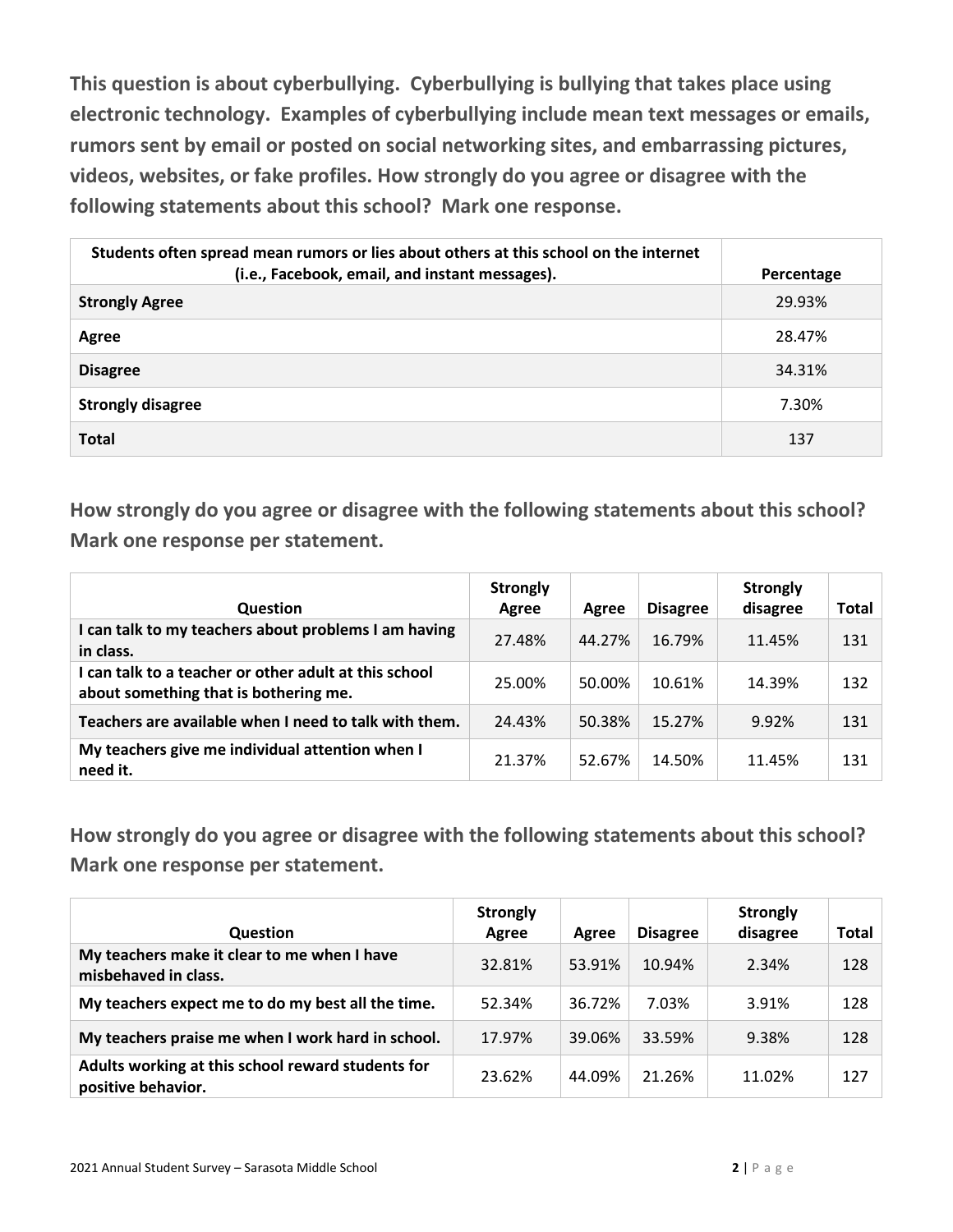| <b>Question</b>                                                                                 | <b>Strongly</b><br>Agree | Agree  | <b>Disagree</b> | <b>Strongly</b><br>disagree | Total |
|-------------------------------------------------------------------------------------------------|--------------------------|--------|-----------------|-----------------------------|-------|
| At this school, students have chances to help decide<br>things like class activities and rules. | 13.33%                   | 32.50% | 33.33%          | 20.83%                      | 120   |
| I have chances to be part of class discussions or<br>activities.                                | 28.57%                   | 56.30% | 8.40%           | 6.72%                       | 119   |
| The things I'm learning in school are important to<br>me.                                       | 16.95%                   | 45.76% | 20.34%          | 16.95%                      | 118   |
| My teachers often connect what I am learning to life<br>outside the classroom.                  | 12.71%                   | 33.90% | 29.66%          | 23.73%                      | 118   |

| <b>Question</b>                                                                                                            | Strongly<br>Agree | Agree  | <b>Disagree</b> | <b>Strongly</b><br>disagree | <b>Total</b> |
|----------------------------------------------------------------------------------------------------------------------------|-------------------|--------|-----------------|-----------------------------|--------------|
| I feel safe at this school.                                                                                                | 28.57%            | 50.00% | 11.61%          | 9.82%                       | 112          |
| Students at this school get along well with each other.                                                                    | 13.27%            | 47.79% | 30.97%          | 7.96%                       | 113          |
| People of different cultural backgrounds, races, or<br>ethnicities get along well at this school.                          | 31.86%            | 53.10% | 8.85%           | 6.19%                       | 113          |
| Adults working at this school help students develop<br>strategies to understand and control their feelings and<br>actions. | 20.35%            | 40.71% | 27.43%          | 11.50%                      | 113          |
| Students at this school stop and think before doing<br>anything when they get angry.                                       | 9.82%             | 22.32% | 41.07%          | 26.79%                      | 112          |
| At this school, students work on listening to others to<br>understand what they are trying to say.                         | 9.73%             | 37.17% | 31.86%          | 21.24%                      | 113          |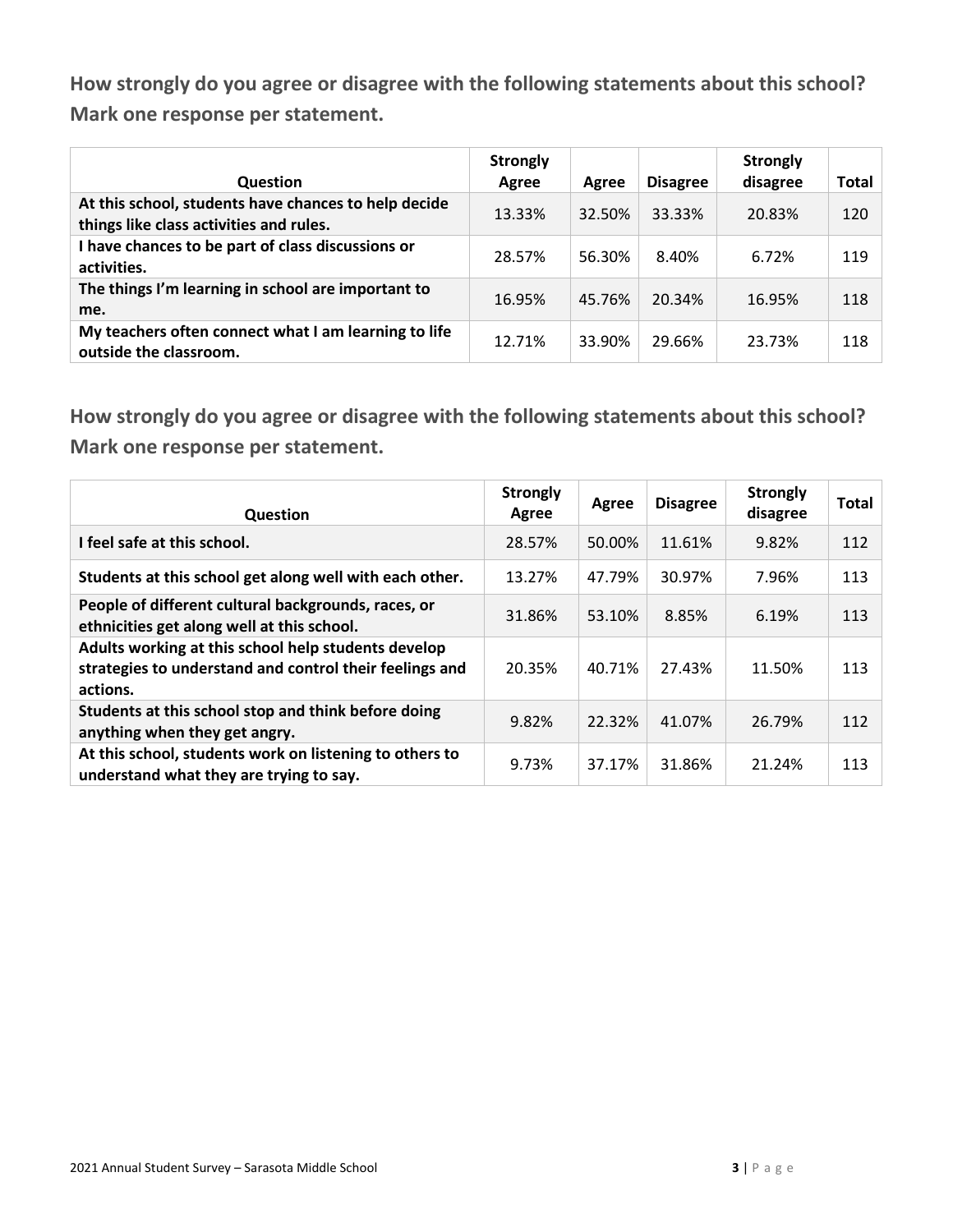| Question                                                                                         | <b>Strongly</b><br>Agree | Agree  | <b>Disagree</b> | <b>Strongly</b><br>disagree | <b>Total</b> |
|--------------------------------------------------------------------------------------------------|--------------------------|--------|-----------------|-----------------------------|--------------|
| I sometimes stay home because I don't feel safe at<br>this school.                               | 2.70%                    | 10.81% | 40.54%          | 45.95%                      | 111          |
| If I am absent, there is a teacher or some other adult<br>at school that will notice my absence. | 37.50%                   | 44.64% | 10.71%          | 7.14%                       | 112          |
| Students at this school are teased or picked on about<br>their race or ethnicity.                | 12.61%                   | 12.61% | 43.24%          | 31.53%                      | 111          |
| Students at this school are teased or picked on about<br>their cultural background or religion.  | 12.61%                   | 15.32% | 39.64%          | 32.43%                      | 111          |
| Students at this school are teased or picked on about<br>their physical or mental disability.    | 20.91%                   | 20.91% | 33.64%          | 24.55%                      | 110          |

**How strongly do you agree or disagree with the following statements about this school? Mark one response per statement.**

| <b>Question</b>                                                                                                                                                            | <b>Strongly</b><br>Agree | Agree  | <b>Disagree</b> | <b>Strongly</b><br>disagree | Total |
|----------------------------------------------------------------------------------------------------------------------------------------------------------------------------|--------------------------|--------|-----------------|-----------------------------|-------|
| Students know what to do if there is an emergency,<br>natural disaster (tornado, flood) or a dangerous situation<br>(e.g. violent person on campus) during the school day. | 44.04%                   | 47.71% | 4.59%           | 3.67%                       | 109   |
| If students hear about a threat to school or student<br>safety, they would report it to someone in authority.                                                              | 28.04%                   | 42.99% | 22.43%          | 6.54%                       | 107   |
| I feel safe going to and from this school.                                                                                                                                 | 42.99%                   | 43.93% | 7.48%           | 5.61%                       | 107   |

| <b>Question</b>                                                                             | <b>Strongly</b><br>Agree | Agree  | <b>Disagree</b> | <b>Strongly</b><br>disagree | <b>Total</b> |
|---------------------------------------------------------------------------------------------|--------------------------|--------|-----------------|-----------------------------|--------------|
| All students are treated the same, regardless of<br>whether their parents are rich or poor. | 33.66%                   | 33.66% | 16.83%          | 15.84%                      | 101          |
| Boys and girls are treated equally well.                                                    | 26.73%                   | 30.69% | 23.76%          | 18.81%                      | 101          |
| School rules are applied equally to all students.                                           | 30.69%                   | 30.69% | 24.75%          | 13.86%                      | 101          |
| Discipline is fair.                                                                         | 20.79%                   | 44.55% | 20.79%          | 13.86%                      | 101          |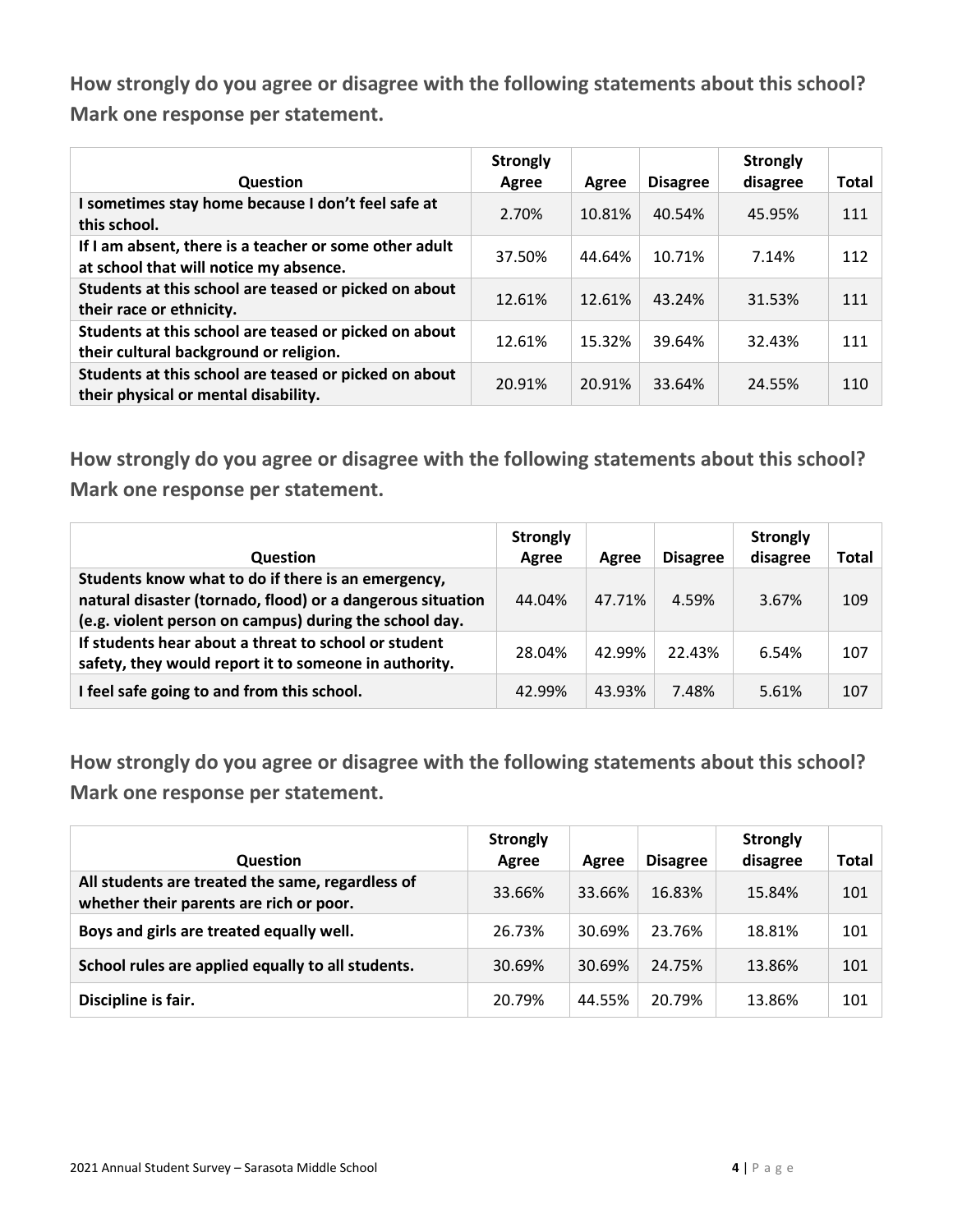#### Suncoast Polytechnical High School Student Report

*2021 Annual STUDENT Survey*

| <b>Question</b>                             | <b>Strongly Agree</b> | Agree  | <b>Disagree</b> | <b>Strongly Disagree</b> | Total |
|---------------------------------------------|-----------------------|--------|-----------------|--------------------------|-------|
| My teachers care about me.                  | 30.72%                | 54.25% | 13.07%          | 1.96%                    | 153   |
| My teachers make me feel good about myself. | 19.61%                | 49.02% | 26.14%          | 5.23%                    | 153   |
| am happy to be at this school.              | 33.33%                | 46.41% | 9.80%           | 10.46%                   | 153   |
| I feel like I am part of this school.       | 22.22%                | 46.41% | 21.57%          | 9.80%                    | 153   |

**How much do you agree or disagree with the following statements about this school?**

| <b>Question</b>                               | <b>Strongly Agree</b> | Agree  | <b>Disagree</b> | <b>Strongly disagree</b> | <b>Total</b> |
|-----------------------------------------------|-----------------------|--------|-----------------|--------------------------|--------------|
| Students at this school are often bullied.    | 2.65%                 | 13.25% | 41.06%          | 43.05%                   | 151          |
| Students at this school try to stop bullying. | 9.33%                 | 52.00% | 30.67%          | 8.00%                    | 150          |
| Staff at this school try to stop bullying.    | 17.45%                | 53.02% | 21.48%          | 8.05%                    | 149          |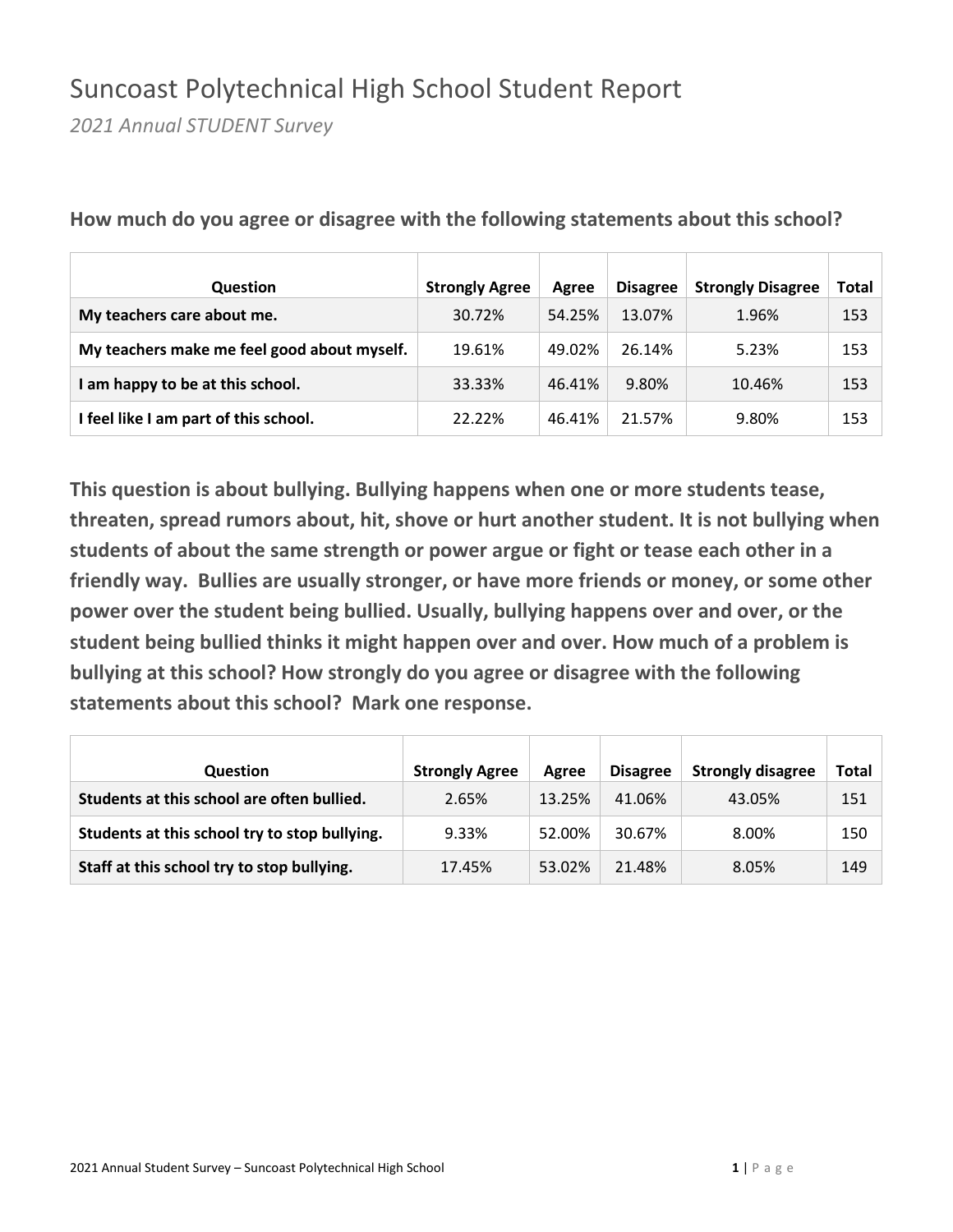**This question is about cyberbullying. Cyberbullying is bullying that takes place using electronic technology. Examples of cyberbullying include mean text messages or emails, rumors sent by email or posted on social networking sites, and embarrassing pictures, videos, websites, or fake profiles. How strongly do you agree or disagree with the following statements about this school? Mark one response.**

| Students often spread mean rumors or lies about others at this school on the internet<br>(i.e., Facebook, email, and instant messages). | Percentage |
|-----------------------------------------------------------------------------------------------------------------------------------------|------------|
| <b>Strongly Agree</b>                                                                                                                   | 16.67%     |
| Agree                                                                                                                                   | 20.67%     |
| <b>Disagree</b>                                                                                                                         | 43.33%     |
| <b>Strongly disagree</b>                                                                                                                | 19.33%     |
| <b>Total</b>                                                                                                                            | 150        |

**How strongly do you agree or disagree with the following statements about this school? Mark one response per statement.**

| <b>Question</b>                                                                                | <b>Strongly</b><br>Agree | Agree  | <b>Disagree</b> | <b>Strongly</b><br>disagree | Total |
|------------------------------------------------------------------------------------------------|--------------------------|--------|-----------------|-----------------------------|-------|
| I can talk to my teachers about problems I am having<br>in class.                              | 24.31%                   | 57.64% | 12.50%          | 5.56%                       | 144   |
| I can talk to a teacher or other adult at this school<br>about something that is bothering me. | 13.89%                   | 50.69% | 26.39%          | 9.03%                       | 144   |
| Teachers are available when I need to talk with them.                                          | 16.67%                   | 59.72% | 19.44%          | 4.17%                       | 144   |
| My teachers give me individual attention when I<br>need it.                                    | 20.14%                   | 56.94% | 15.28%          | 7.64%                       | 144   |

| <b>Question</b>                                                         | <b>Strongly</b><br>Agree | Agree  | <b>Disagree</b> | <b>Strongly</b><br>disagree | Total |
|-------------------------------------------------------------------------|--------------------------|--------|-----------------|-----------------------------|-------|
| My teachers make it clear to me when I have<br>misbehaved in class.     | 24.29%                   | 60.00% | 13.57%          | 2.14%                       | 140   |
| My teachers expect me to do my best all the time.                       | 46.10%                   | 46.10% | 5.67%           | 2.13%                       | 141   |
| My teachers praise me when I work hard in school.                       | 16.31%                   | 51.06% | 21.28%          | 11.35%                      | 141   |
| Adults working at this school reward students for<br>positive behavior. | 13.67%                   | 51.08% | 25.18%          | 10.07%                      | 139   |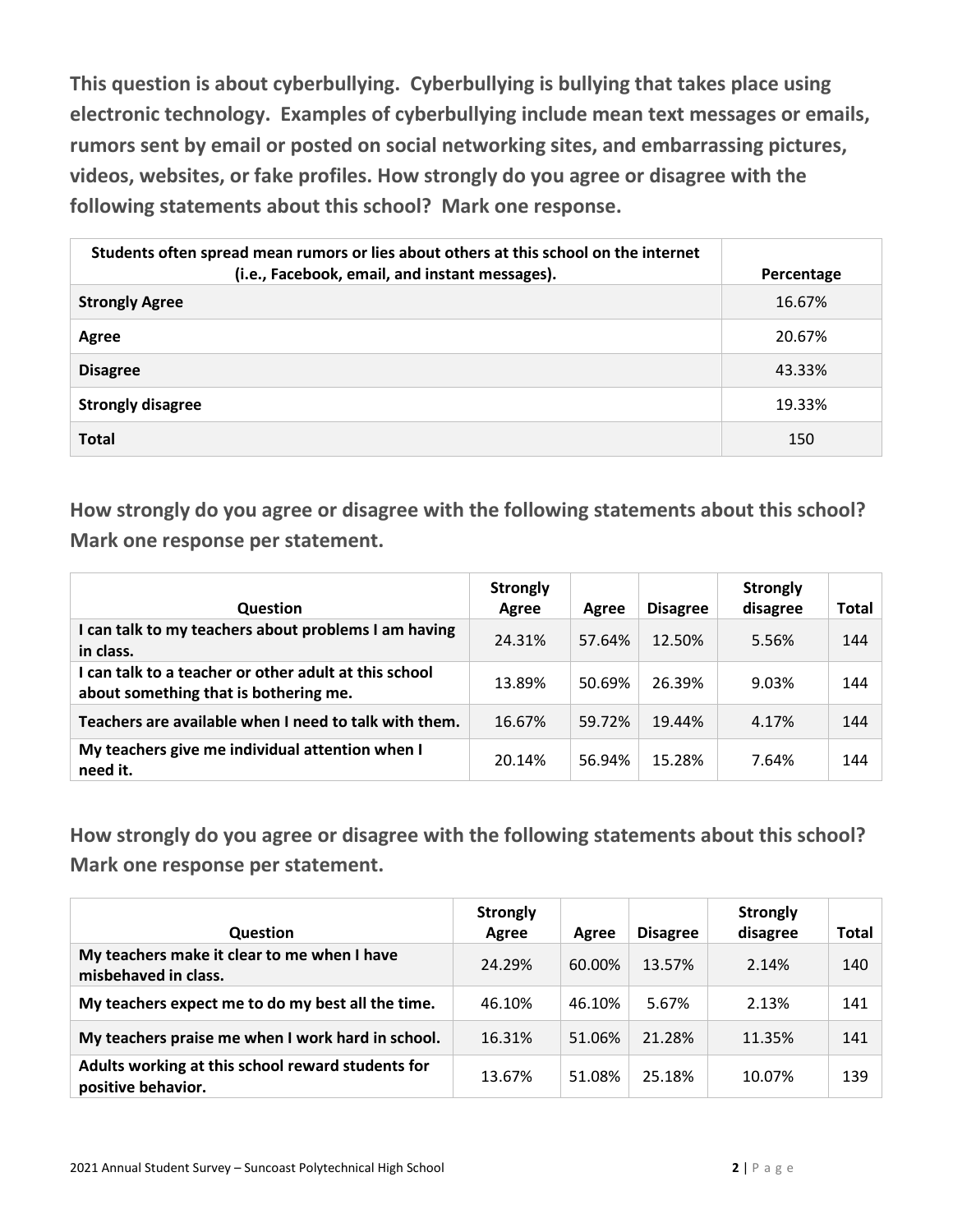| <b>Question</b>                                                                                 | <b>Strongly</b><br>Agree | Agree  | <b>Disagree</b> | <b>Strongly</b><br>disagree | Total |
|-------------------------------------------------------------------------------------------------|--------------------------|--------|-----------------|-----------------------------|-------|
| At this school, students have chances to help decide<br>things like class activities and rules. | 10.95%                   | 44.53% | 32.12%          | 12.41%                      | 137   |
| I have chances to be part of class discussions or<br>activities.                                | 26.81%                   | 61.59% | 7.25%           | 4.35%                       | 138   |
| The things I'm learning in school are important to<br>me.                                       | 21.17%                   | 43.07% | 22.63%          | 13.14%                      | 137   |
| My teachers often connect what I am learning to life<br>outside the classroom.                  | 12.41%                   | 47.45% | 27.74%          | 12.41%                      | 137   |

| <b>Question</b>                                                                                                            | <b>Strongly</b><br>Agree | Agree  | <b>Disagree</b> | <b>Strongly</b><br>disagree | <b>Total</b> |
|----------------------------------------------------------------------------------------------------------------------------|--------------------------|--------|-----------------|-----------------------------|--------------|
| I feel safe at this school.                                                                                                | 33.58%                   | 56.72% | 3.73%           | 5.97%                       | 134          |
| Students at this school get along well with each other.                                                                    | 22.96%                   | 54.81% | 16.30%          | 5.93%                       | 135          |
| People of different cultural backgrounds, races, or<br>ethnicities get along well at this school.                          | 30.60%                   | 58.96% | 7.46%           | 2.99%                       | 134          |
| Adults working at this school help students develop<br>strategies to understand and control their feelings and<br>actions. | 12.78%                   | 45.11% | 29.32%          | 12.78%                      | 133          |
| Students at this school stop and think before doing<br>anything when they get angry.                                       | 11.19%                   | 56.72% | 22.39%          | 9.70%                       | 134          |
| At this school, students work on listening to others to<br>understand what they are trying to say.                         | 13.43%                   | 57.46% | 20.90%          | 8.21%                       | 134          |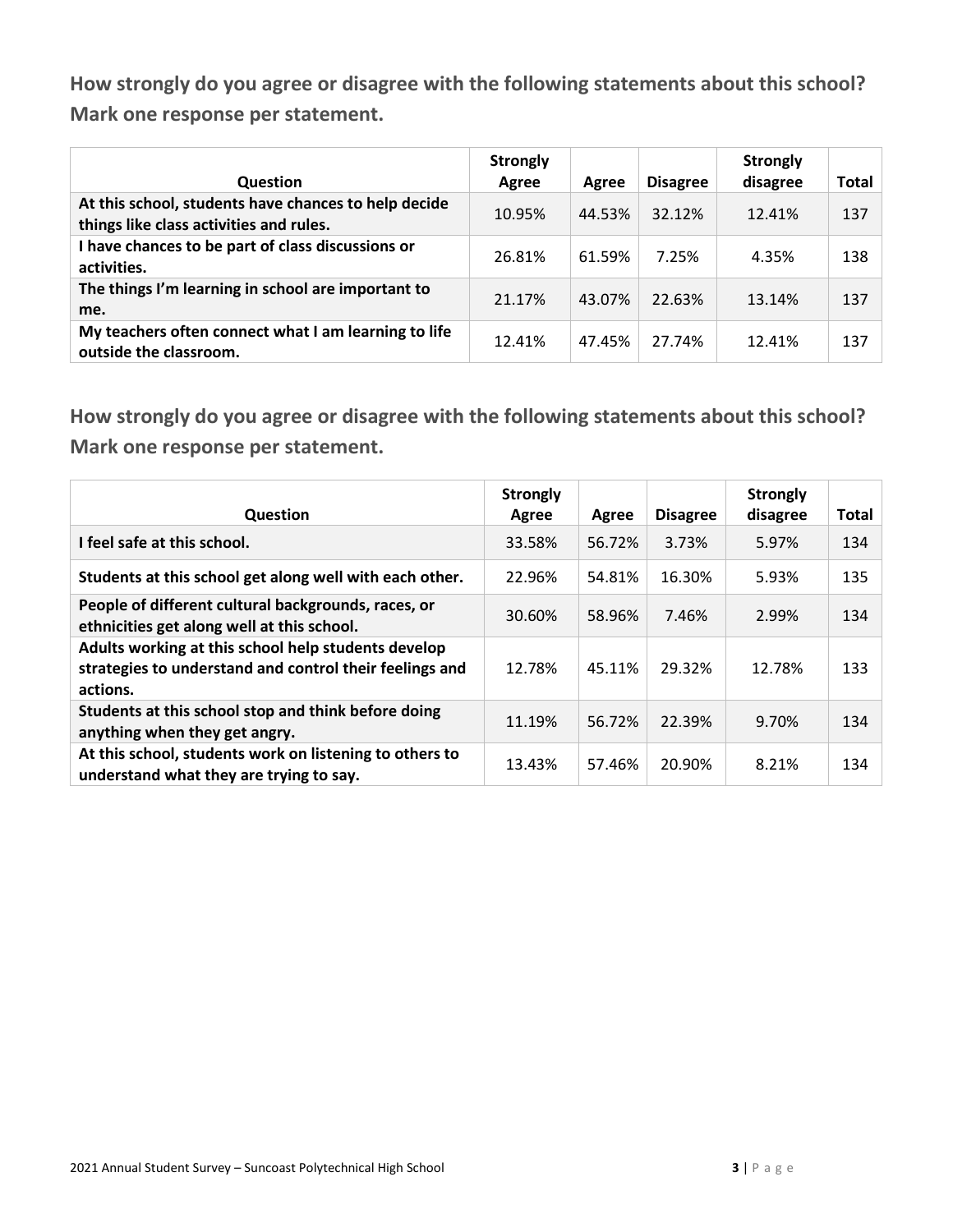| Question                                                                                         | <b>Strongly</b><br>Agree | Agree  | <b>Disagree</b> | <b>Strongly</b><br>disagree | Total |
|--------------------------------------------------------------------------------------------------|--------------------------|--------|-----------------|-----------------------------|-------|
| I sometimes stay home because I don't feel safe at<br>this school.                               | 7.75%                    | 6.20%  | 41.09%          | 44.96%                      | 129   |
| If I am absent, there is a teacher or some other adult<br>at school that will notice my absence. | 25.58%                   | 57.36% | 7.75%           | 9.30%                       | 129   |
| Students at this school are teased or picked on about<br>their race or ethnicity.                | 3.88%                    | 6.98%  | 37.98%          | 51.16%                      | 129   |
| Students at this school are teased or picked on about<br>their cultural background or religion.  | 3.88%                    | 9.30%  | 39.53%          | 47.29%                      | 129   |
| Students at this school are teased or picked on about<br>their physical or mental disability.    | 8.59%                    | 12.50% | 42.97%          | 35.94%                      | 128   |

**How strongly do you agree or disagree with the following statements about this school? Mark one response per statement.**

| <b>Question</b>                                                                                                                                                            | <b>Strongly</b><br>Agree | Agree  | <b>Disagree</b> | <b>Strongly</b><br>disagree | Total |
|----------------------------------------------------------------------------------------------------------------------------------------------------------------------------|--------------------------|--------|-----------------|-----------------------------|-------|
| Students know what to do if there is an emergency,<br>natural disaster (tornado, flood) or a dangerous situation<br>(e.g. violent person on campus) during the school day. | 30.47%                   | 60.16% | 6.25%           | 3.13%                       | 128   |
| If students hear about a threat to school or student<br>safety, they would report it to someone in authority.                                                              | 27.34%                   | 61.72% | 6.25%           | 4.69%                       | 128   |
| I feel safe going to and from this school.                                                                                                                                 | 39.68%                   | 52.38% | 2.38%           | 5.56%                       | 126   |

| <b>Question</b>                                                                             | <b>Strongly</b><br>Agree | Agree  | <b>Disagree</b> | <b>Strongly</b><br>disagree | Total |
|---------------------------------------------------------------------------------------------|--------------------------|--------|-----------------|-----------------------------|-------|
| All students are treated the same, regardless of<br>whether their parents are rich or poor. | 30.95%                   | 56.35% | 7.94%           | 4.76%                       | 126   |
| Boys and girls are treated equally well.                                                    | 30.71%                   | 48.82% | 13.39%          | 7.09%                       | 127   |
| School rules are applied equally to all students.                                           | 27.78%                   | 46.83% | 15.08%          | 10.32%                      | 126   |
| Discipline is fair.                                                                         | 23.81%                   | 50.00% | 13.49%          | 12.70%                      | 126   |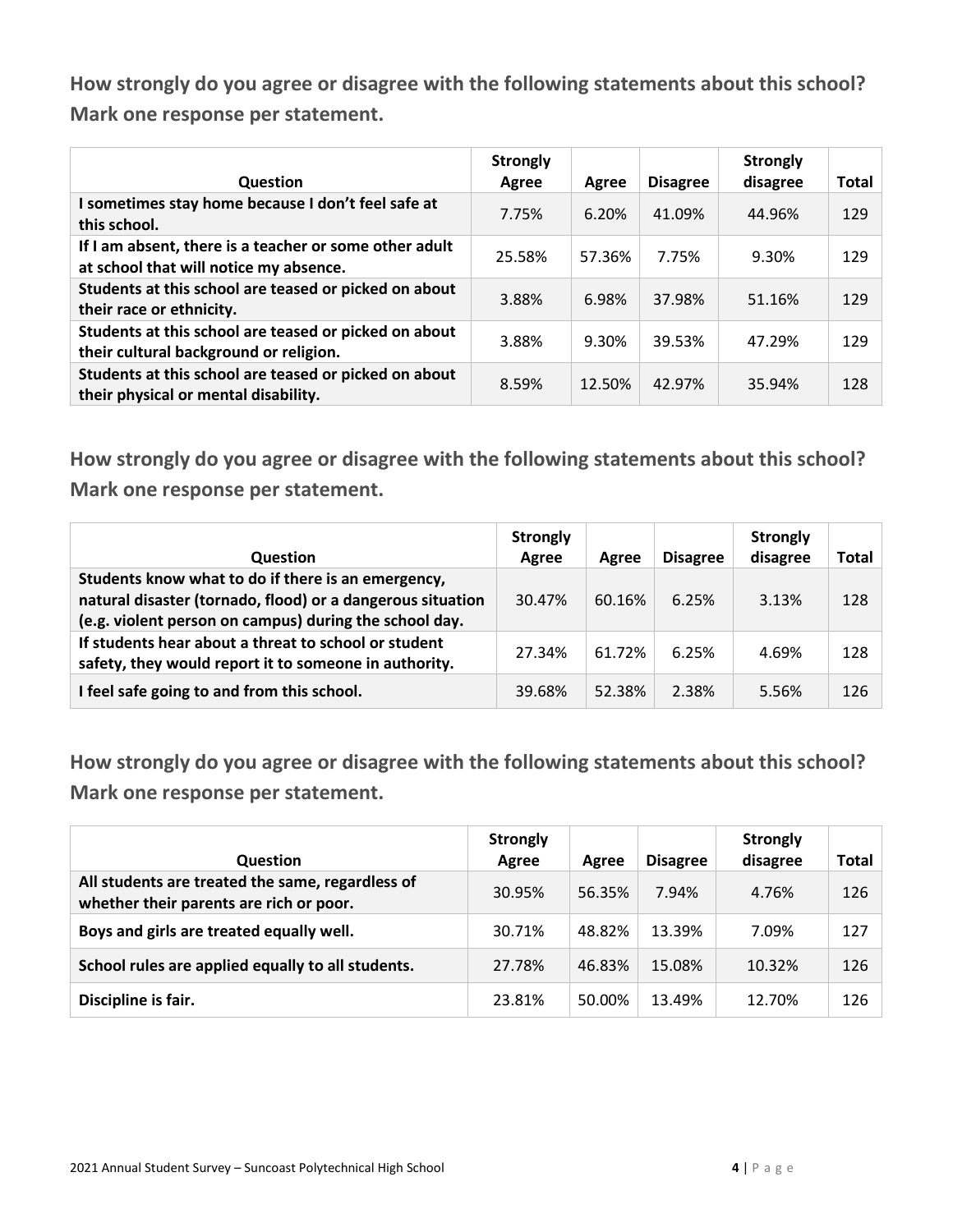# Venice High School Student Report

*2021 Annual STUDENT Survey*

| Question                                    | <b>Strongly Agree</b> | Agree  | <b>Disagree</b> | <b>Strongly Disagree</b> | Total |
|---------------------------------------------|-----------------------|--------|-----------------|--------------------------|-------|
| My teachers care about me.                  | 26.54%                | 59.26% | 8.64%           | 5.56%                    | 162   |
| My teachers make me feel good about myself. | 16.25%                | 59.38% | 18.75%          | 5.63%                    | 160   |
| I am happy to be at this school.            | 22.98%                | 51.55% | 18.63%          | 6.83%                    | 161   |
| I feel like I am part of this school.       | 17.28%                | 46.30% | 23.46%          | 12.96%                   | 162   |

**How much do you agree or disagree with the following statements about this school?**

| <b>Question</b>                               | <b>Strongly Agree</b> | Agree  | <b>Disagree</b> | <b>Strongly disagree</b> | Total |
|-----------------------------------------------|-----------------------|--------|-----------------|--------------------------|-------|
| Students at this school are often bullied.    | 9.88%                 | 26.54% | 48.77%          | 14.81%                   | 162   |
| Students at this school try to stop bullying. | 6.17%                 | 41.98% | 43.21%          | 8.64%                    | 162   |
| Staff at this school try to stop bullying.    | 13.58%                | 46.91% | 21.60%          | 17.90%                   | 162   |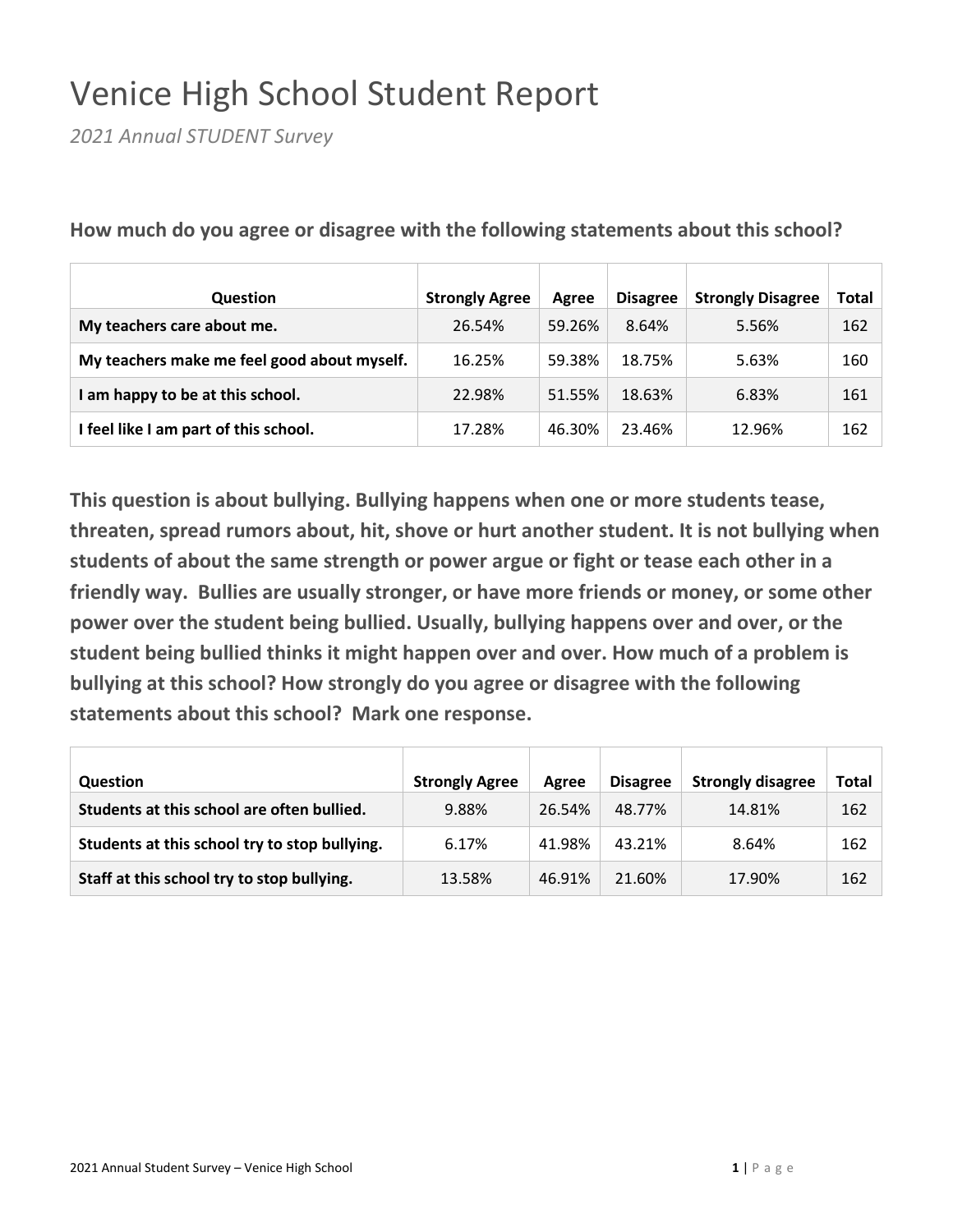**This question is about cyberbullying. Cyberbullying is bullying that takes place using electronic technology. Examples of cyberbullying include mean text messages or emails, rumors sent by email or posted on social networking sites, and embarrassing pictures, videos, websites, or fake profiles. How strongly do you agree or disagree with the following statements about this school? Mark one response.**

| Students often spread mean rumors or lies about others at this school on the internet<br>(i.e., Facebook, email, and instant messages). | Percentage |
|-----------------------------------------------------------------------------------------------------------------------------------------|------------|
| <b>Strongly Agree</b>                                                                                                                   | 21.74%     |
| Agree                                                                                                                                   | 29.19%     |
| <b>Disagree</b>                                                                                                                         | 39.75%     |
| <b>Strongly disagree</b>                                                                                                                | 9.32%      |
| <b>Total</b>                                                                                                                            | 161        |

**How strongly do you agree or disagree with the following statements about this school? Mark one response per statement.**

| <b>Question</b>                                                                                | <b>Strongly</b><br>Agree | Agree  | <b>Disagree</b> | <b>Strongly</b><br>disagree | <b>Total</b> |
|------------------------------------------------------------------------------------------------|--------------------------|--------|-----------------|-----------------------------|--------------|
| I can talk to my teachers about problems I am having<br>in class.                              | 24.36%                   | 54.49% | 13.46%          | 7.69%                       | 156          |
| I can talk to a teacher or other adult at this school<br>about something that is bothering me. | 21.02%                   | 42.04% | 22.29%          | 14.65%                      | 157          |
| Teachers are available when I need to talk with them.                                          | 20.38%                   | 51.59% | 22.93%          | 5.10%                       | 157          |
| My teachers give me individual attention when I<br>need it.                                    | 19.23%                   | 59.62% | 14.74%          | 6.41%                       | 156          |

| <b>Question</b>                                                         | <b>Strongly</b><br>Agree | Agree  | <b>Disagree</b> | <b>Strongly</b><br>disagree | Total |
|-------------------------------------------------------------------------|--------------------------|--------|-----------------|-----------------------------|-------|
| My teachers make it clear to me when I have<br>misbehaved in class.     | 25.68%                   | 60.81% | 11.49%          | 2.03%                       | 148   |
| My teachers expect me to do my best all the time.                       | 36.49%                   | 52.70% | 10.14%          | 0.68%                       | 148   |
| My teachers praise me when I work hard in school.                       | 18.92%                   | 42.57% | 27.70%          | 10.81%                      | 148   |
| Adults working at this school reward students for<br>positive behavior. | 16.44%                   | 45.21% | 26.71%          | 11.64%                      | 146   |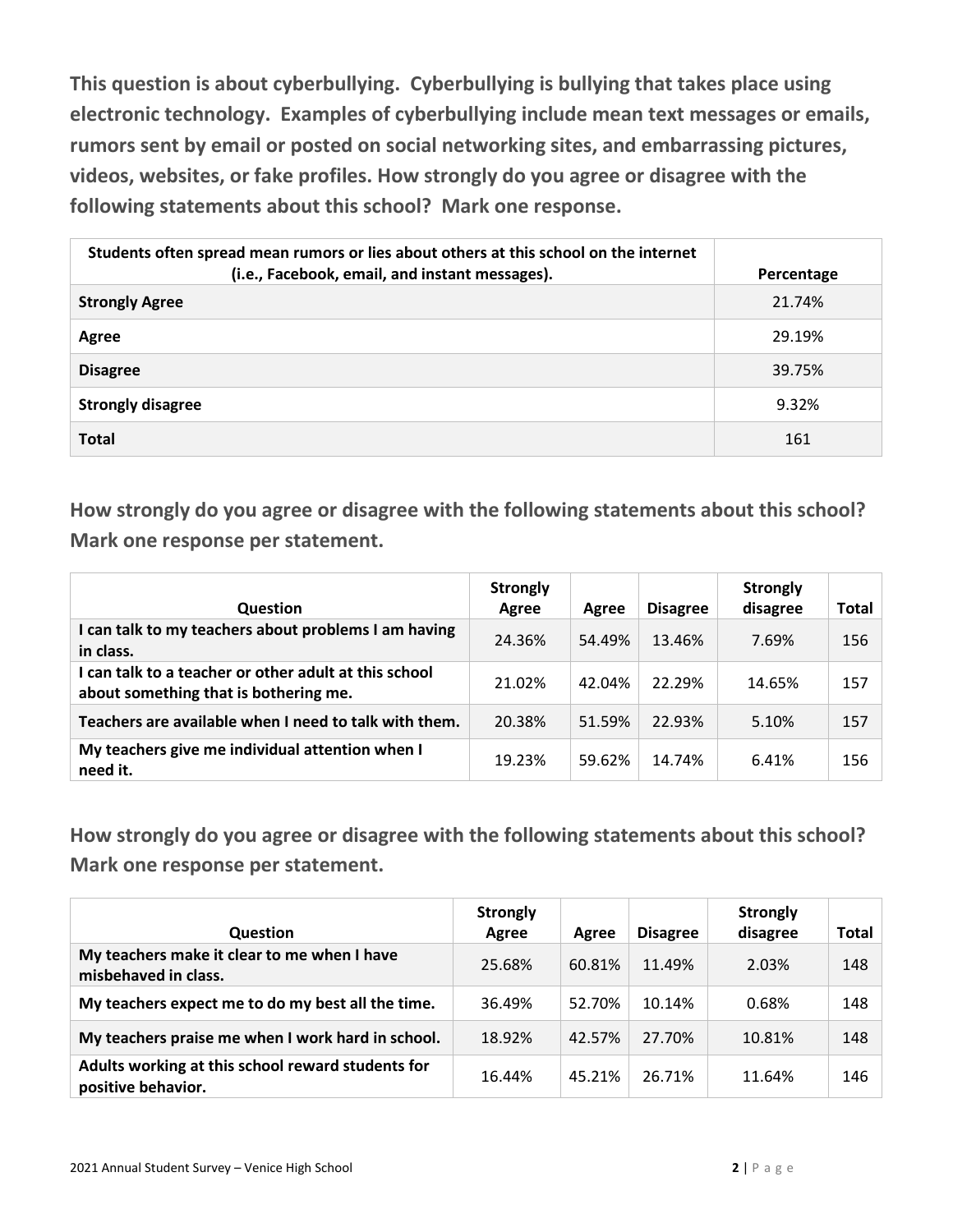| <b>Question</b>                                                                                 | <b>Strongly</b><br>Agree | Agree  | <b>Disagree</b> | <b>Strongly</b><br>disagree | Total |
|-------------------------------------------------------------------------------------------------|--------------------------|--------|-----------------|-----------------------------|-------|
| At this school, students have chances to help decide<br>things like class activities and rules. | $9.22\%$                 | 39.72% | 34.75%          | 16.31%                      | 141   |
| I have chances to be part of class discussions or<br>activities.                                | 23.57%                   | 60.71% | 10.00%          | 5.71%                       | 140   |
| The things I'm learning in school are important to<br>me.                                       | 15.11%                   | 43.88% | 23.74%          | 17.27%                      | 139   |
| My teachers often connect what I am learning to life<br>outside the classroom.                  | 9.35%                    | 40.29% | 31.65%          | 18.71%                      | 139   |

| <b>Question</b>                                                                                                            | <b>Strongly</b><br>Agree | Agree  | <b>Disagree</b> | <b>Strongly</b><br>disagree | <b>Total</b> |
|----------------------------------------------------------------------------------------------------------------------------|--------------------------|--------|-----------------|-----------------------------|--------------|
| I feel safe at this school.                                                                                                | 22.39%                   | 55.22% | 16.42%          | 5.97%                       | 134          |
| Students at this school get along well with each other.                                                                    | 12.78%                   | 59.40% | 19.55%          | 8.27%                       | 133          |
| People of different cultural backgrounds, races, or<br>ethnicities get along well at this school.                          | 19.40%                   | 56.72% | 13.43%          | 10.45%                      | 134          |
| Adults working at this school help students develop<br>strategies to understand and control their feelings and<br>actions. | 13.53%                   | 36.84% | 30.08%          | 19.55%                      | 133          |
| Students at this school stop and think before doing<br>anything when they get angry.                                       | 7.69%                    | 31.54% | 37.69%          | 23.08%                      | 130          |
| At this school, students work on listening to others to<br>understand what they are trying to say.                         | 10.61%                   | 40.15% | 29.55%          | 19.70%                      | 132          |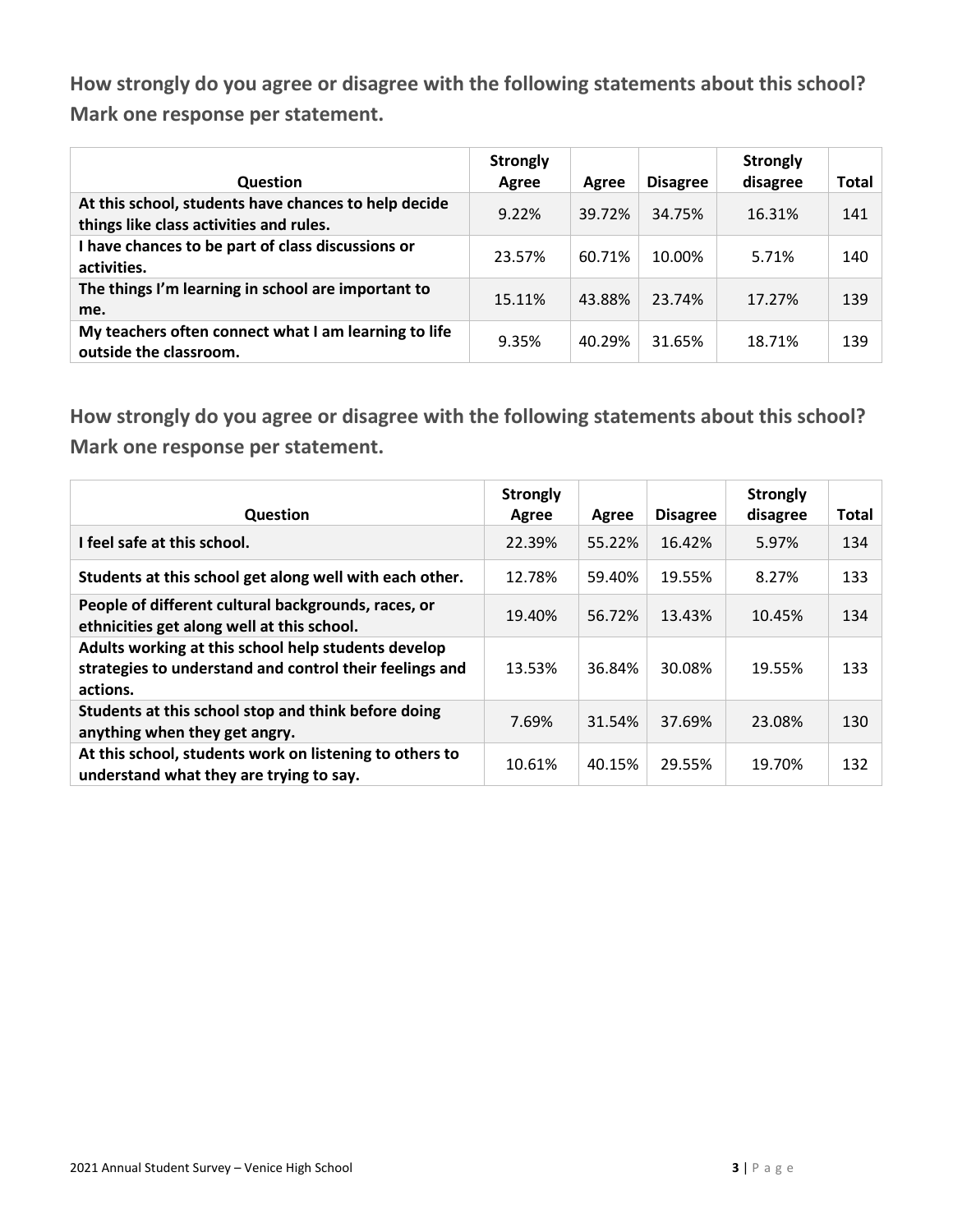| Question                                                                                         | <b>Strongly</b><br>Agree | Agree  | <b>Disagree</b> | <b>Strongly</b><br>disagree | <b>Total</b> |
|--------------------------------------------------------------------------------------------------|--------------------------|--------|-----------------|-----------------------------|--------------|
| I sometimes stay home because I don't feel safe at<br>this school.                               | 3.88%                    | 11.63% | 37.98%          | 46.51%                      | 129          |
| If I am absent, there is a teacher or some other adult<br>at school that will notice my absence. | 31.25%                   | 47.66% | 11.72%          | 9.38%                       | 128          |
| Students at this school are teased or picked on about<br>their race or ethnicity.                | 8.53%                    | 14.73% | 48.06%          | 28.68%                      | 129          |
| Students at this school are teased or picked on about<br>their cultural background or religion.  | 10.85%                   | 17.83% | 43.41%          | 27.91%                      | 129          |
| Students at this school are teased or picked on about<br>their physical or mental disability.    | 19.38%                   | 23.26% | 37.98%          | 19.38%                      | 129          |

**How strongly do you agree or disagree with the following statements about this school? Mark one response per statement.**

| <b>Question</b>                                                                                                                                                            | <b>Strongly</b><br>Agree | Agree  | <b>Disagree</b> | <b>Strongly</b><br>disagree | Total |
|----------------------------------------------------------------------------------------------------------------------------------------------------------------------------|--------------------------|--------|-----------------|-----------------------------|-------|
| Students know what to do if there is an emergency,<br>natural disaster (tornado, flood) or a dangerous situation<br>(e.g. violent person on campus) during the school day. | 32.54%                   | 50.79% | 13.49%          | 3.17%                       | 126   |
| If students hear about a threat to school or student<br>safety, they would report it to someone in authority.                                                              | 23.81%                   | 57.14% | 14.29%          | 4.76%                       | 126   |
| I feel safe going to and from this school.                                                                                                                                 | 37.90%                   | 53.23% | 4.84%           | 4.03%                       | 124   |

| <b>Question</b>                                                                             | <b>Strongly</b><br>Agree | Agree  | <b>Disagree</b> | <b>Strongly</b><br>disagree | <b>Total</b> |
|---------------------------------------------------------------------------------------------|--------------------------|--------|-----------------|-----------------------------|--------------|
| All students are treated the same, regardless of<br>whether their parents are rich or poor. | 18.70%                   | 43.09% | 22.76%          | 15.45%                      | 123          |
| Boys and girls are treated equally well.                                                    | 14.63%                   | 43.09% | 24.39%          | 17.89%                      | 123          |
| School rules are applied equally to all students.                                           | 16.94%                   | 28.23% | 30.65%          | 24.19%                      | 124          |
| Discipline is fair.                                                                         | 10.57%                   | 47.97% | 26.83%          | 14.63%                      | 123          |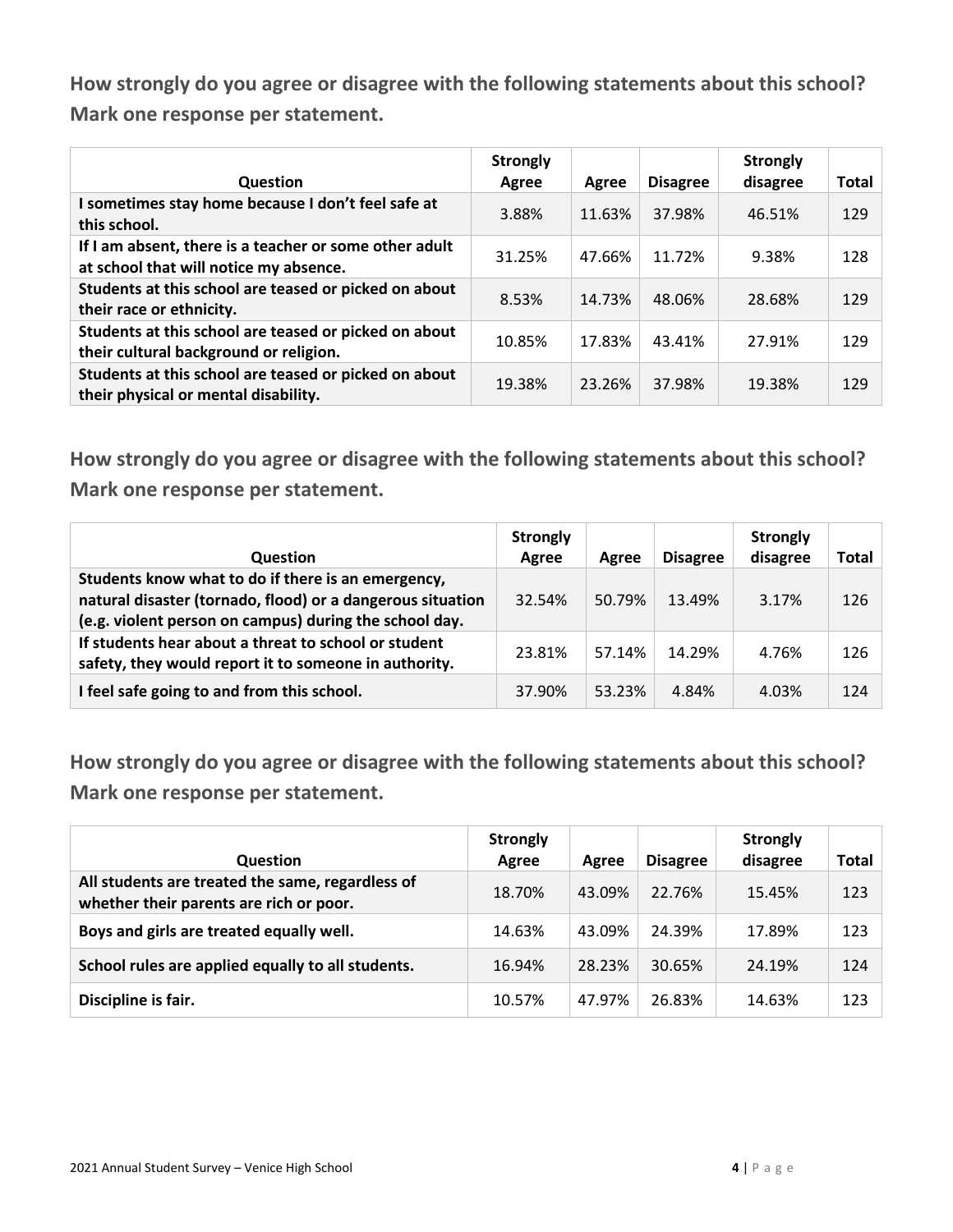# Venice Middle School Student Report

*2021 Annual STUDENT Survey*

| Question                                    | <b>Strongly Agree</b> | Agree  | <b>Disagree</b> | <b>Strongly Disagree</b> | Total |
|---------------------------------------------|-----------------------|--------|-----------------|--------------------------|-------|
| My teachers care about me.                  | 20.18%                | 60.98% | 13.75%          | 5.10%                    | 451   |
| My teachers make me feel good about myself. | 13.56%                | 51.56% | 25.56%          | 9.33%                    | 450   |
| I am happy to be at this school.            | 15.59%                | 47.44% | 21.38%          | 15.59%                   | 449   |
| I feel like I am part of this school.       | 13.59%                | 51.45% | 23.16%          | 11.80%                   | 449   |

**How much do you agree or disagree with the following statements about this school?**

| <b>Question</b>                               | <b>Strongly Agree</b> | Agree  | <b>Disagree</b> | <b>Strongly disagree</b> | Total |
|-----------------------------------------------|-----------------------|--------|-----------------|--------------------------|-------|
| Students at this school are often bullied.    | 24.61%                | 31.99% | 34.90%          | 8.50%                    | 447   |
| Students at this school try to stop bullying. | 7.64%                 | 29.89% | 39.55%          | 22.92%                   | 445   |
| Staff at this school try to stop bullying.    | 23.54%                | 42.60% | 20.18%          | 13.68%                   | 446   |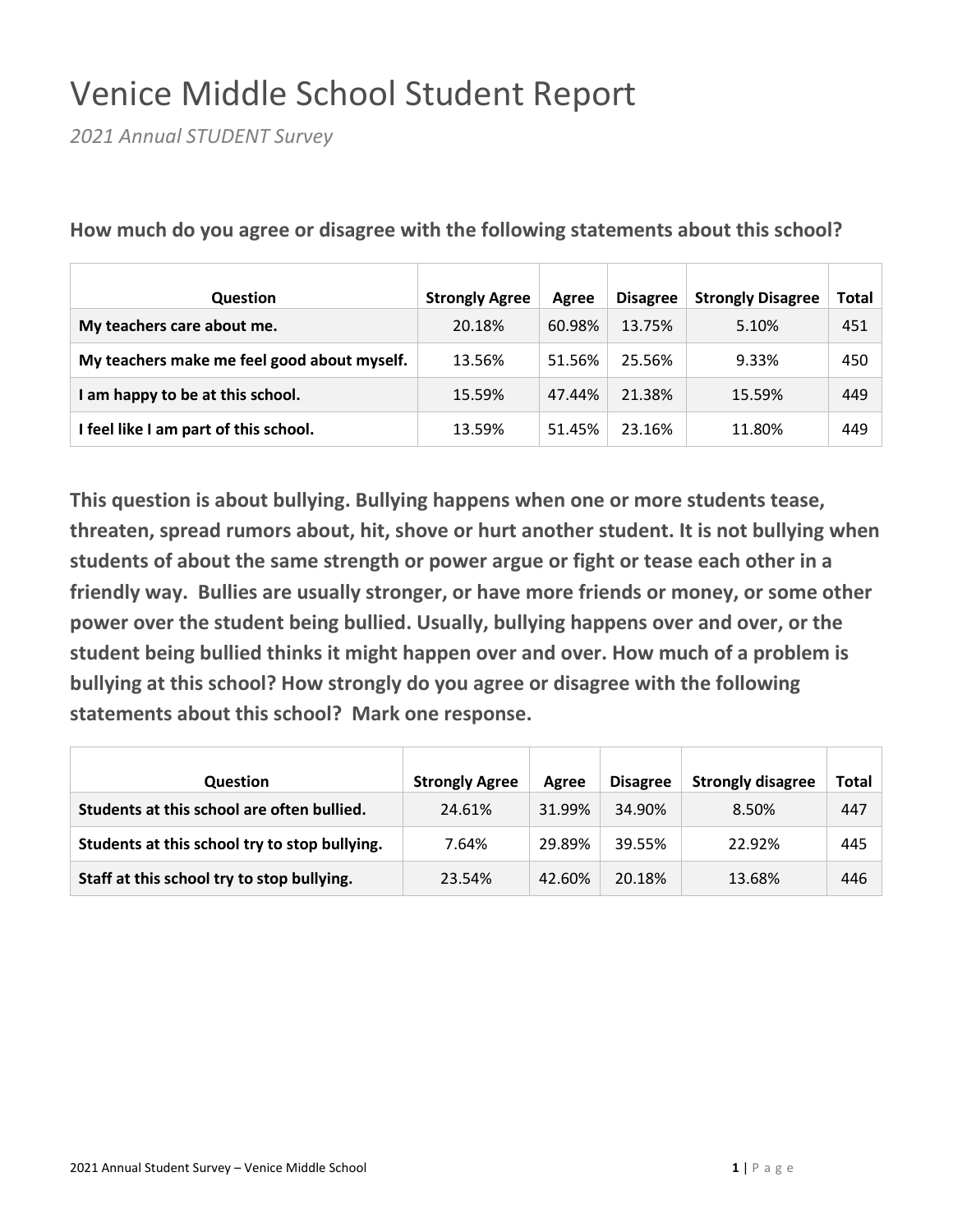**This question is about cyberbullying. Cyberbullying is bullying that takes place using electronic technology. Examples of cyberbullying include mean text messages or emails, rumors sent by email or posted on social networking sites, and embarrassing pictures, videos, websites, or fake profiles. How strongly do you agree or disagree with the following statements about this school? Mark one response.**

| Students often spread mean rumors or lies about others at this school on the internet<br>(i.e., Facebook, email, and instant messages). | Percentage |
|-----------------------------------------------------------------------------------------------------------------------------------------|------------|
| <b>Strongly Agree</b>                                                                                                                   | 43.27%     |
| Agree                                                                                                                                   | 29.15%     |
| <b>Disagree</b>                                                                                                                         | 20.63%     |
| <b>Strongly disagree</b>                                                                                                                | 6.95%      |
| <b>Total</b>                                                                                                                            | 446        |

**How strongly do you agree or disagree with the following statements about this school? Mark one response per statement.**

| <b>Question</b>                                                                                | <b>Strongly</b><br>Agree | Agree  | <b>Disagree</b> | <b>Strongly</b><br>disagree | Total |
|------------------------------------------------------------------------------------------------|--------------------------|--------|-----------------|-----------------------------|-------|
| I can talk to my teachers about problems I am having<br>in class.                              | 19.91%                   | 47.60% | 19.91%          | 12.59%                      | 437   |
| I can talk to a teacher or other adult at this school<br>about something that is bothering me. | 19.72%                   | 46.10% | 20.18%          | 13.99%                      | 436   |
| Teachers are available when I need to talk with them.                                          | 17.85%                   | 46.91% | 26.54%          | 8.70%                       | 437   |
| My teachers give me individual attention when I<br>need it.                                    | 16.06%                   | 45.87% | 26.15%          | 11.93%                      | 436   |

| <b>Question</b>                                                         | <b>Strongly</b><br>Agree | Agree  | <b>Disagree</b> | <b>Strongly</b><br>disagree | Total |
|-------------------------------------------------------------------------|--------------------------|--------|-----------------|-----------------------------|-------|
| My teachers make it clear to me when I have<br>misbehaved in class.     | 36.85%                   | 51.64% | 8.22%           | 3.29%                       | 426   |
| My teachers expect me to do my best all the time.                       | 50.35%                   | 41.22% | 5.85%           | 2.58%                       | 427   |
| My teachers praise me when I work hard in school.                       | 17.33%                   | 41.22% | 29.74%          | 11.71%                      | 427   |
| Adults working at this school reward students for<br>positive behavior. | 18.97%                   | 42.62% | 27.17%          | 11.24%                      | 427   |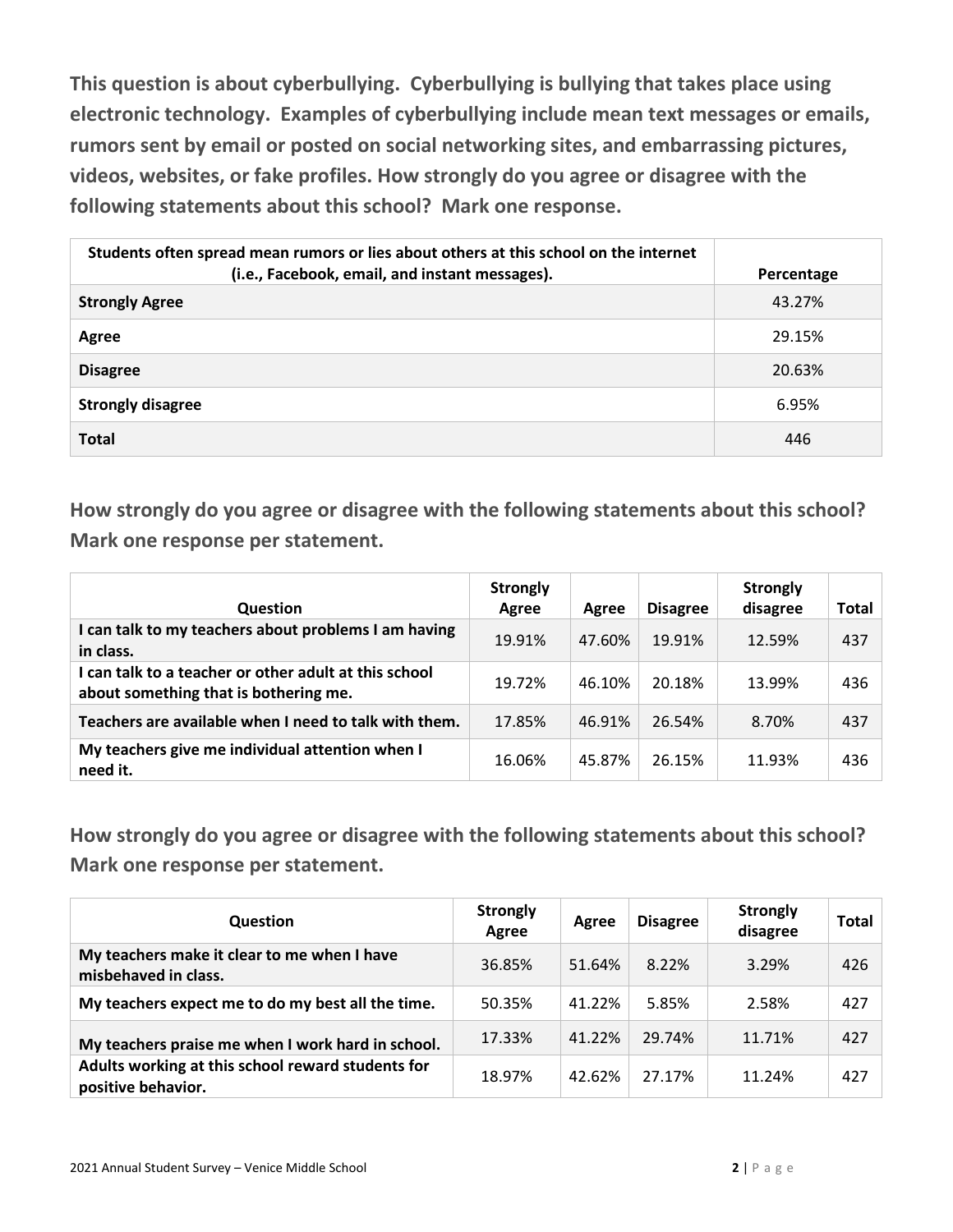| <b>Question</b>                                                                                 | <b>Strongly</b><br>Agree | Agree  | <b>Disagree</b> | <b>Strongly</b><br>disagree | Total |
|-------------------------------------------------------------------------------------------------|--------------------------|--------|-----------------|-----------------------------|-------|
| At this school, students have chances to help decide<br>things like class activities and rules. | 10.24%                   | 38.33% | 32.86%          | 18.57%                      | 420   |
| I have chances to be part of class discussions or<br>activities.                                | 21.67%                   | 64.52% | 8.81%           | 5.00%                       | 420   |
| The things I'm learning in school are important to<br>me.                                       | 16.90%                   | 37.86% | 25.71%          | 19.52%                      | 420   |
| My teachers often connect what I am learning to life<br>outside the classroom.                  | 13.88%                   | 35.41% | 32.06%          | 18.66%                      | 418   |

| <b>Question</b>                                                                                                            | <b>Strongly</b><br>Agree | Agree  | <b>Disagree</b> | <b>Strongly</b><br>disagree | <b>Total</b> |
|----------------------------------------------------------------------------------------------------------------------------|--------------------------|--------|-----------------|-----------------------------|--------------|
| I feel safe at this school.                                                                                                | 20.53%                   | 51.69% | 14.25%          | 13.53%                      | 414          |
| Students at this school get along well with each other.                                                                    | 6.78%                    | 43.58% | 32.69%          | 16.95%                      | 413          |
| People of different cultural backgrounds, races, or<br>ethnicities get along well at this school.                          | 22.46%                   | 54.11% | 14.01%          | 9.42%                       | 414          |
| Adults working at this school help students develop<br>strategies to understand and control their feelings and<br>actions. | 16.59%                   | 44.47% | 23.32%          | 15.63%                      | 416          |
| Students at this school stop and think before doing<br>anything when they get angry.                                       | 4.83%                    | 19.57% | 37.68%          | 37.92%                      | 414          |
| At this school, students work on listening to others to<br>understand what they are trying to say.                         | 9.44%                    | 32.45% | 33.17%          | 24.94%                      | 413          |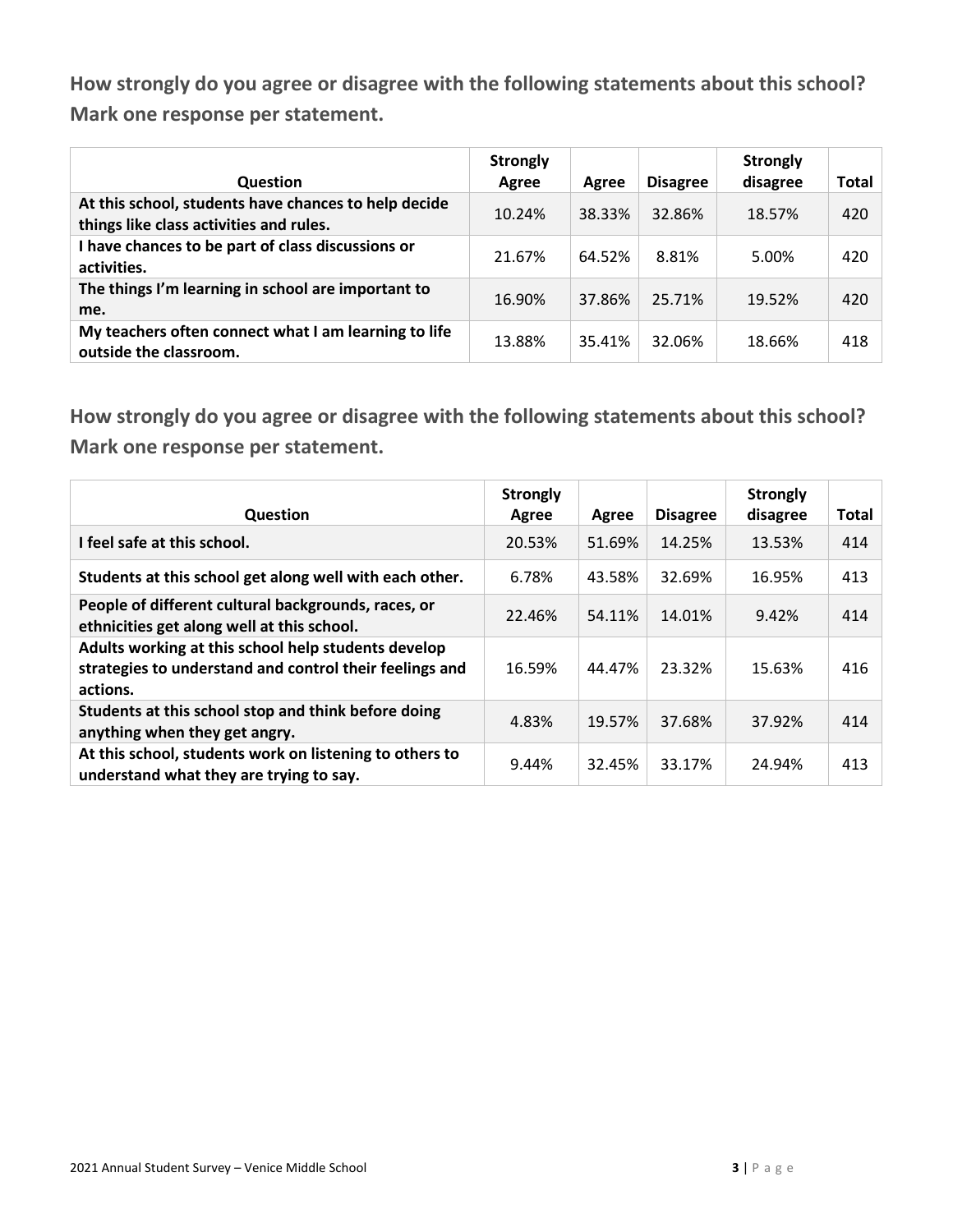| Question                                                                                         | <b>Strongly</b><br>Agree | Agree  | <b>Disagree</b> | <b>Strongly</b><br>disagree | <b>Total</b> |
|--------------------------------------------------------------------------------------------------|--------------------------|--------|-----------------|-----------------------------|--------------|
| I sometimes stay home because I don't feel safe at<br>this school.                               | 7.64%                    | 12.56% | 45.81%          | 33.99%                      | 406          |
| If I am absent, there is a teacher or some other adult<br>at school that will notice my absence. | 24.88%                   | 56.16% | 13.05%          | 5.91%                       | 406          |
| Students at this school are teased or picked on about<br>their race or ethnicity.                | 17.78%                   | 21.23% | 40.00%          | 20.99%                      | 405          |
| Students at this school are teased or picked on about<br>their cultural background or religion.  | 17.49%                   | 21.67% | 38.42%          | 22.41%                      | 406          |
| Students at this school are teased or picked on about<br>their physical or mental disability.    | 28.71%                   | 26.24% | 30.94%          | 14.11%                      | 404          |

**How strongly do you agree or disagree with the following statements about this school? Mark one response per statement.**

| <b>Question</b>                                                                                                                                                            | <b>Strongly</b><br>Agree | Agree  | <b>Disagree</b> | <b>Strongly</b><br>disagree | Total |
|----------------------------------------------------------------------------------------------------------------------------------------------------------------------------|--------------------------|--------|-----------------|-----------------------------|-------|
| Students know what to do if there is an emergency,<br>natural disaster (tornado, flood) or a dangerous situation<br>(e.g. violent person on campus) during the school day. | 37.81%                   | 53.98% | 5.22%           | 2.99%                       | 402   |
| If students hear about a threat to school or student<br>safety, they would report it to someone in authority.                                                              | 22.39%                   | 51.49% | 16.92%          | 9.20%                       | 402   |
| I feel safe going to and from this school.                                                                                                                                 | 26.18%                   | 54.36% | 12.47%          | 6.98%                       | 401   |

| <b>Question</b>                                                                             | <b>Strongly</b><br>Agree | Agree  | <b>Disagree</b> | <b>Strongly</b><br>disagree | <b>Total</b> |
|---------------------------------------------------------------------------------------------|--------------------------|--------|-----------------|-----------------------------|--------------|
| All students are treated the same, regardless of<br>whether their parents are rich or poor. | 18.50%                   | 37.25% | 25.75%          | 18.50%                      | 400          |
| Boys and girls are treated equally well.                                                    | 12.78%                   | 31.08% | 28.07%          | 28.07%                      | 399          |
| School rules are applied equally to all students.                                           | 17.46%                   | 37.41% | 22.94%          | 22.19%                      | 401          |
| Discipline is fair.                                                                         | 15.79%                   | 44.11% | 19.05%          | 21.05%                      | 399          |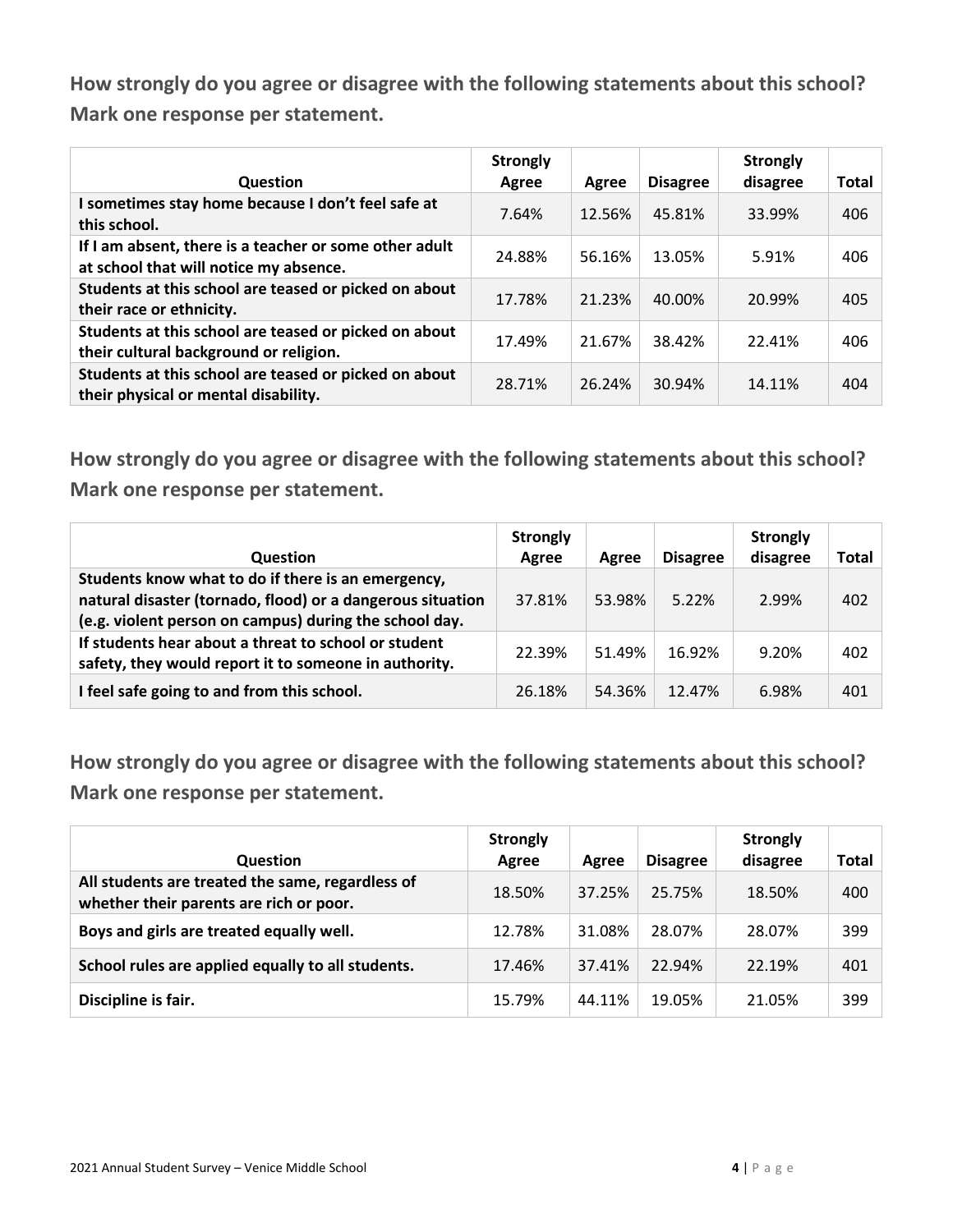## Woodland Middle School Student Report

*2021 Annual STUDENT Survey*

| <b>Question</b>                             | <b>Strongly Agree</b> | Agree  | <b>Disagree</b> | <b>Strongly Disagree</b> | <b>Total</b> |
|---------------------------------------------|-----------------------|--------|-----------------|--------------------------|--------------|
| My teachers care about me.                  | 26.00%                | 53.00% | 13.00%          | 8.00%                    | <b>200</b>   |
| My teachers make me feel good about myself. | 16.50%                | 49.00% | 25.50%          | 9.00%                    | 200          |
| I am happy to be at this school.            | 20.60%                | 45.73% | 16.08%          | 17.59%                   | 199          |
| I feel like I am part of this school.       | 16.00%                | 40.00% | 21.50%          | 22.50%                   | 200          |

**How much do you agree or disagree with the following statements about this school?**

| <b>Question</b>                               | <b>Strongly Agree</b> | Agree  | <b>Disagree</b> | <b>Strongly disagree</b> | Total |
|-----------------------------------------------|-----------------------|--------|-----------------|--------------------------|-------|
| Students at this school are often bullied.    | 25.00%                | 34.38% | 32.81%          | 7.81%                    | 192   |
| Students at this school try to stop bullying. | 10.42%                | 22.92% | 34.38%          | 32.29%                   | 192   |
| Staff at this school try to stop bullying.    | 22.92%                | 34.90% | 27.08%          | 15.10%                   | 192   |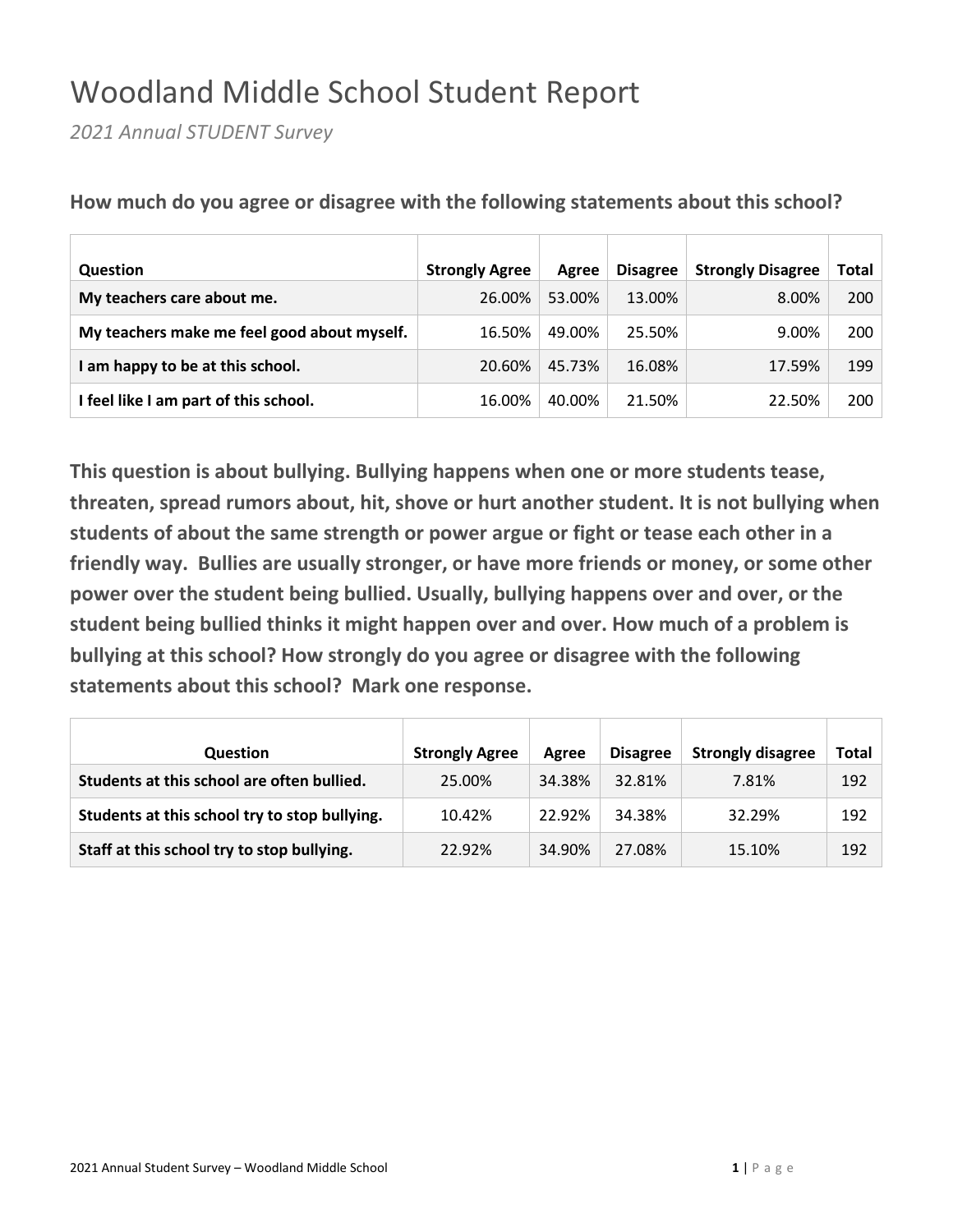**This question is about cyberbullying. Cyberbullying is bullying that takes place using electronic technology. Examples of cyberbullying include mean text messages or emails, rumors sent by email or posted on social networking sites, and embarrassing pictures, videos, websites, or fake profiles. How strongly do you agree or disagree with the following statements about this school? Mark one response.**

| Students often spread mean rumors or lies about others at this school on the internet<br>(i.e., Facebook, email, and instant messages). | Percentage |
|-----------------------------------------------------------------------------------------------------------------------------------------|------------|
| <b>Strongly Agree</b>                                                                                                                   | 38.17%     |
| Agree                                                                                                                                   | 33.33%     |
| <b>Disagree</b>                                                                                                                         | 23.12%     |
| <b>Strongly disagree</b>                                                                                                                | 5.38%      |
| <b>Total</b>                                                                                                                            | 186        |

**How strongly do you agree or disagree with the following statements about this school? Mark one response per statement.**

| <b>Question</b>                                                                                | <b>Strongly</b><br>Agree | Agree  | <b>Disagree</b> | <b>Strongly</b><br>disagree | <b>Total</b> |
|------------------------------------------------------------------------------------------------|--------------------------|--------|-----------------|-----------------------------|--------------|
| I can talk to my teachers about problems I am having<br>in class.                              | 24.86%                   | 42.94% | 19.77%          | 12.43%                      | 177          |
| I can talk to a teacher or other adult at this school<br>about something that is bothering me. | 20.90%                   | 42.94% | 24.29%          | 11.86%                      | 177          |
| Teachers are available when I need to talk with them.                                          | 19.10%                   | 48.88% | 24.16%          | 7.87%                       | 178          |
| My teachers give me individual attention when I<br>need it.                                    | 19.10%                   | 46.07% | 21.35%          | 13.48%                      | 178          |

| <b>Question</b>                                                         | <b>Strongly</b><br>Agree | Agree  | <b>Disagree</b> | <b>Strongly</b><br>disagree | Total |
|-------------------------------------------------------------------------|--------------------------|--------|-----------------|-----------------------------|-------|
| My teachers make it clear to me when I have<br>misbehaved in class.     | 29.41%                   | 55.88% | 9.41%           | 5.29%                       | 170   |
| My teachers expect me to do my best all the time.                       | 52.35%                   | 40.59% | 4.71%           | 2.35%                       | 170   |
| My teachers praise me when I work hard in school.                       | 16.37%                   | 39.18% | 30.99%          | 13.45%                      | 171   |
| Adults working at this school reward students for<br>positive behavior. | 13.53%                   | 45.88% | 26.47%          | 14.12%                      | 170   |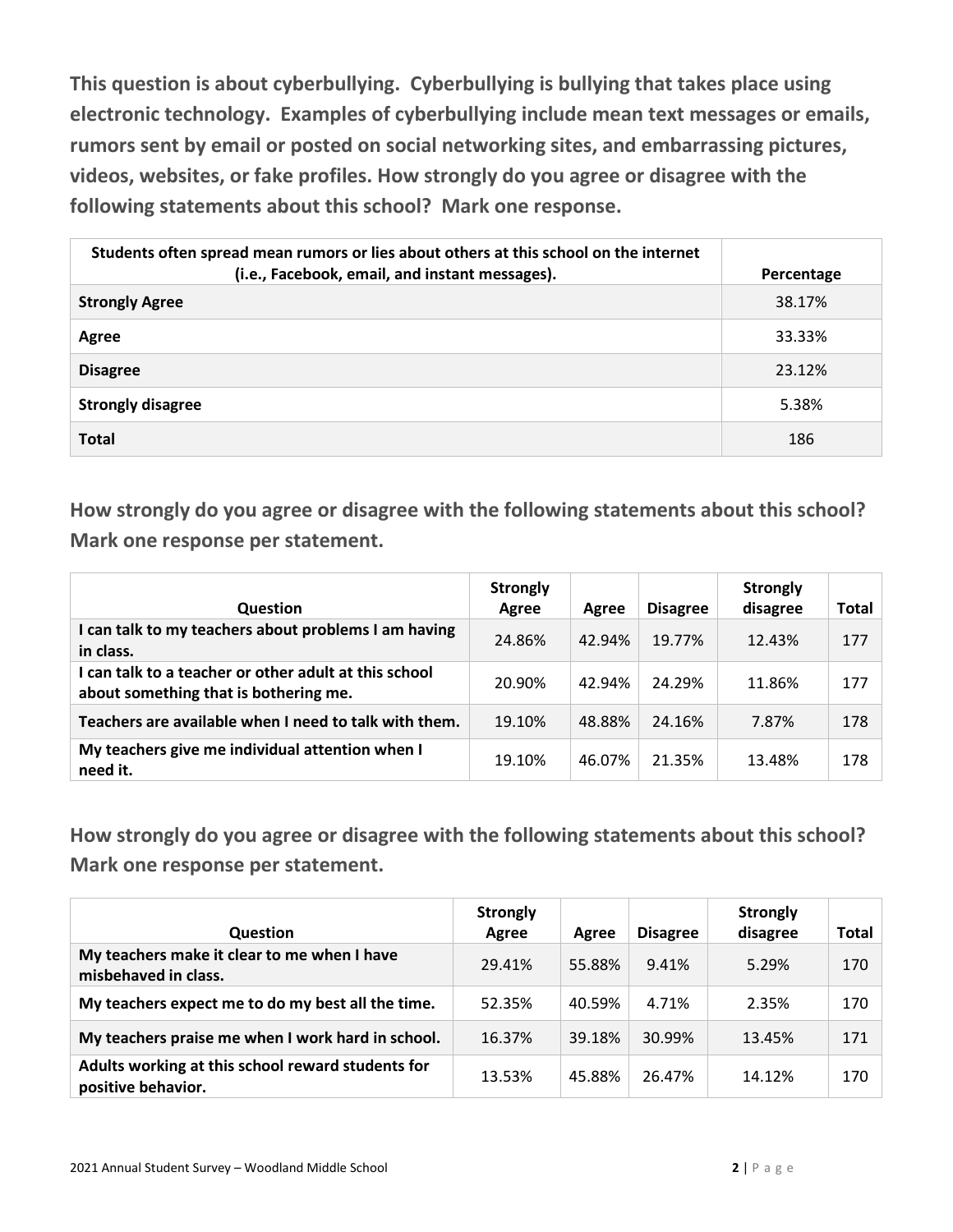| <b>Question</b>                                                                                 | <b>Strongly</b><br>Agree | Agree  | <b>Disagree</b> | <b>Strongly</b><br>disagree | Total |
|-------------------------------------------------------------------------------------------------|--------------------------|--------|-----------------|-----------------------------|-------|
| At this school, students have chances to help decide<br>things like class activities and rules. | 7.79%                    | 37.01% | 33.77%          | 21.43%                      | 154   |
| I have chances to be part of class discussions or<br>activities.                                | 21.79%                   | 55.77% | 14.74%          | 7.69%                       | 156   |
| The things I'm learning in school are important to<br>me.                                       | 16.13%                   | 38.06% | 26.45%          | 19.35%                      | 155   |
| My teachers often connect what I am learning to life<br>outside the classroom.                  | 16.03%                   | 34.62% | 26.92%          | 22.44%                      | 156   |

| <b>Question</b>                                                                                                            | <b>Strongly</b><br>Agree | Agree  | <b>Disagree</b> | <b>Strongly</b><br>disagree | <b>Total</b> |
|----------------------------------------------------------------------------------------------------------------------------|--------------------------|--------|-----------------|-----------------------------|--------------|
| I feel safe at this school.                                                                                                | 19.21%                   | 44.37% | 18.54%          | 17.88%                      | 151          |
| Students at this school get along well with each other.                                                                    | 6.00%                    | 38.67% | 33.33%          | 22.00%                      | 150          |
| People of different cultural backgrounds, races, or<br>ethnicities get along well at this school.                          | 18.67%                   | 59.33% | 13.33%          | 8.67%                       | 150          |
| Adults working at this school help students develop<br>strategies to understand and control their feelings and<br>actions. | 12.58%                   | 41.72% | 28.48%          | 17.22%                      | 151          |
| Students at this school stop and think before doing<br>anything when they get angry.                                       | 2.65%                    | 11.26% | 34.44%          | 51.66%                      | 151          |
| At this school, students work on listening to others to<br>understand what they are trying to say.                         | 4.64%                    | 23.84% | 35.76%          | 35.76%                      | 151          |